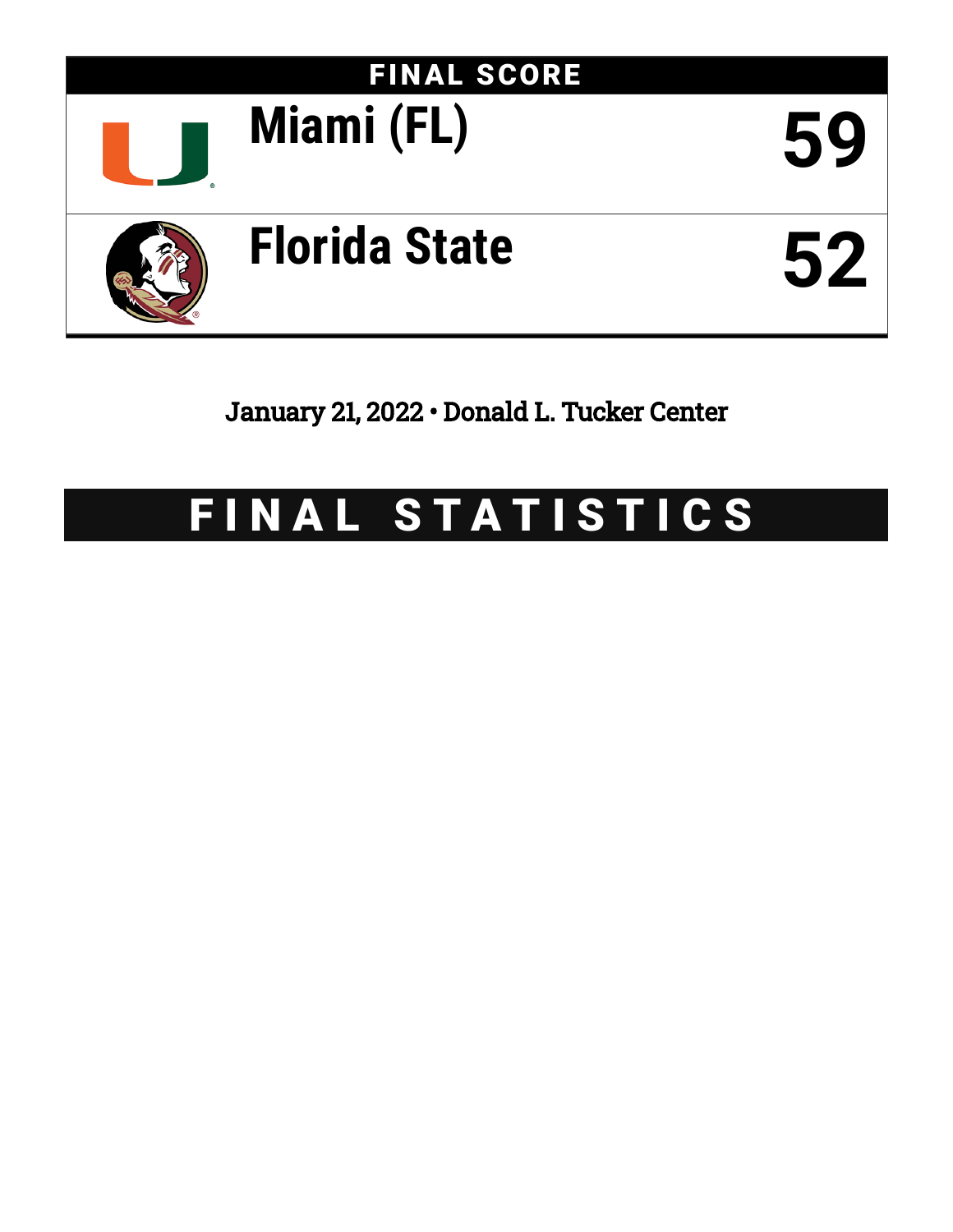### **Official Box Score Miami (FL) vs Florida State Game Totals -- Final Statistics January 21, 2022 at Donald L. Tucker Center**



# **Miami (FL) 59**

| No.               | Plaver                    | S  | Pts      | FG.      | 3FG       | FT.       | 0R            | DR.          | TR             | PF            | A        | TO           | <b>B</b> lk   | Stl                   | Min          | $+/-$ |
|-------------------|---------------------------|----|----------|----------|-----------|-----------|---------------|--------------|----------------|---------------|----------|--------------|---------------|-----------------------|--------------|-------|
| 03                | <b>HARDEN, DESTINY</b>    | F. | 10       | $3 - 8$  | 2-4       | $2 - 4$   |               | 4            | 5              | 4             | 0        |              | 0             | 4                     | 24           | 5     |
| $12 \overline{ }$ | <b>WILLIAMS, JA'LEAH</b>  | G  | 5        | $2 - 5$  | $0 - 0$   | $1 - 2$   | 6             | 0            | 6              | 4             | 2        | 4            | 0             | 2                     | 29           | 4     |
| 20                | MARSHALL, KELSEY          | G  | 21       | $7 - 19$ | $5 - 14$  | $2 - 2$   |               | 4            | 5              |               | 2        | 3            | $\Omega$      | 0                     | 36           | 11    |
| 21                | PENDANDE, LOLA            | F  | 5        | $1 - 3$  | $0 - 0$   | $3 - 4$   | 3             | 6            | 9              | 4             | 0        | 3            |               | $\mathbf{2}^{\prime}$ | 24           | 6     |
| 25                | ERJAVEC, KARLA            | G  | 3        | $1 - 5$  | $1 - 4$   | $0 - 0$   | 0             | 2            | 2              | $\Omega$      | 5        | 4            | 0             | 1                     | 29           | 5     |
| 01                | JOHNSON SIDI BABA, MOULA  | G  | 3        | $1 - 3$  | $1 - 2$   | $0 - 0$   | 0             | 2            | $\overline{2}$ | $\Omega$      |          | $\Omega$     | $\Omega$      | $\mathbf{0}$          | 11           | 4     |
| 04                | ROBERTS, JASMYNE          | G  | 2        | $1 - 2$  | $0 - 0$   | $0 - 0$   | 1             | 2            | 3              | 1             | 0        | 0            | 0             | 1                     | 9            | 4     |
| 05                | <b>GRAY, MYKEA</b>        | G  | 10       | $3 - 7$  | $2 - 4$   | $2 - 5$   | 1             | 3            | 4              |               | 0        | 2            |               | 1                     | 16           | $-1$  |
| 13                | DWYER, LASHAE             | G  | $\Omega$ | $0 - 0$  | $0 - 0$   | $0-0$     | $\Omega$      | $\Omega$     | $\Omega$       | $\Omega$      | 0        | 0            | $\Omega$      | 0                     | 2            | $-2$  |
| 23                | <b>FRAILE RUIZ, PAULA</b> | F. | $\Omega$ | $0 - 0$  | $0 - 0$   | $0 - 0$   | 0             | $\mathbf{0}$ | $\mathbf{0}$   | $\Omega$      | 0        | $\mathbf{0}$ | $\Omega$      | 0                     | $\mathbf{0}$ | 0     |
| 33                | DJALDI-TABDI, MAEVA       | F. | $\Omega$ | $0 - 5$  | $0 - 3$   | $0 - 0$   | $\mathcal{P}$ | 3            | 5              | $\mathcal{P}$ | $\Omega$ | 3            | $\mathcal{P}$ | 0                     | 16           | $-3$  |
| 35                | <b>MBANDU, NAOMI</b>      | F. | $\Omega$ | $0 - 0$  | $0-0$     | $0 - 0$   | 0             | 1            | 1              |               | 0        | $\Omega$     | 0             | 0                     | 4            | $-2$  |
|                   | <b>TEAM</b>               |    |          |          |           |           | 4             | 1            | 5              | $\Omega$      |          | 0            |               |                       |              |       |
|                   | <b>TOTALS</b>             |    | 59       | 19-57    | $11 - 31$ | $10 - 17$ | 19            | 28           | 47             | 18            | 10       | 20           | 4             | 11                    | 200          |       |

| Game                                | 19-57     | 33.3% | $11 - 31$ | 35.5% | $10 - 17$ | 58.8% |                                             |
|-------------------------------------|-----------|-------|-----------|-------|-----------|-------|---------------------------------------------|
| 2nd Half                            | $10 - 30$ | 33%   | $4 - 13$  | 31%   | ჩ-11      | 55%   |                                             |
| 1st Half                            | $9 - 27$  | 33%   | 7-18      | 39%   | 4-6       | 67%   | Technical Fouls: None.                      |
| <b>Shooting By Period</b><br>Period | FG        | FG%   | 3FG       | 3FG%  | FТ        | FT%   | Last FG: 4th-04:14<br>Largest lead: By 8 at |

| No. | Plaver                  | S  | Pts | FG      | 3FG     | FТ        | 0 <sub>R</sub> | DR | TR             | PF             | A        | TO | Blk          | Stl      | Min        | $+/-$ |
|-----|-------------------------|----|-----|---------|---------|-----------|----------------|----|----------------|----------------|----------|----|--------------|----------|------------|-------|
| 00  | <b>JACKSON, BIANCA</b>  | G  | 9   | $3-9$   | 1-4     | $2 - 2$   |                | 3  | 4              | 2              | 2        | 2  | 0            | 0        | 27         | $-3$  |
| 11  | <b>GORDON, O'MARIAH</b> | G  | 8   | $3-6$   | $1 - 3$ | $1 - 4$   | $\overline{2}$ |    | 3              | $\overline{2}$ | 3        | 5  | $\mathbf{0}$ |          | 21         | $-9$  |
| 14  | HOWARD, ERIN            | F  | 5   | $2 - 5$ | 1-4     | $0 - 0$   |                |    | 2              | 2              | 2        | 0  | 0            | 2        | 26         | -9    |
| 24  | JONES, MORGAN           | G  | 8   | $3-9$   | $0 - 0$ | $2 - 2$   | 0              | 3  | 3              | 0              | 0        | 2  | 2            | 3        | 21         | $-10$ |
| 32  | <b>MYERS, VALENCIA</b>  | F. | 0   | $0 - 4$ | $0 - 0$ | $0 - 0$   | 1              | 3  | 4              | 3              | 0        | 3  |              | 0        | 15         | 11    |
| 01  | <b>BALDWIN, RIVER</b>   | С  | 2   | $0 - 3$ | $0 - 0$ | $2-6$     | $\overline{2}$ | 4  | 6              | 2              | $\Omega$ | 0  | $\Omega$     | $\Omega$ | 19         | $-1$  |
| 02  | PUISIS, SAMMIE          | G  | 6   | $2 - 5$ | $1 - 4$ | $1 - 1$   | 0              | 0  | $\Omega$       | $\Omega$       | 0        | 1  | $\Omega$     | 0        | 15         | 1     |
| 04  | <b>BEJEDI, SARA</b>     | G  | 8   | $1 - 2$ | $0 - 1$ | $6 - 8$   | 0              |    |                | 4              | 1        |    | $\Omega$     | 2        | 19         | 3     |
| 10  | <b>WEBER, KOURTNEY</b>  | G  | 0   | $0 - 2$ | $0 - 1$ | $0 - 0$   | 0              | 3  | 3              | $\Omega$       | 0        |    | 0            |          | 17         | $-1$  |
| 21  | TIMPSON, MAKAYLA        | F  | 6.  | $2 - 5$ | $0 - 0$ | $2 - 2$   | $\overline{2}$ | 0  | $\overline{2}$ | 0              | 2        |    | 2            |          | 20         | $-15$ |
|     | <b>TEAM</b>             |    |     |         |         |           | 1              |    | 2              | 0              |          | 0  |              |          |            |       |
|     | <b>TOTALS</b>           |    | 52  | 16-50   | 4-17    | $16 - 25$ | 10             | 20 | 30             | 15             | 10       | 16 | 5            | 10       | <b>200</b> |       |
|     |                         |    |     |         |         |           |                |    |                |                |          |    |              |          |            |       |

| Game                                | $16 - 50$ | 32.0% | 4-17     | 23.5%      | $16 - 25$ | 64.0% |                                              |
|-------------------------------------|-----------|-------|----------|------------|-----------|-------|----------------------------------------------|
| 2nd Half                            | $8 - 20$  | 40%   | $2 - 7$  | 29%        | 7-16      | 44%   |                                              |
| 1st Half                            | 8-30      | 27%   | $2 - 10$ | <b>20%</b> | $9-9$     | 100%  | Technical Fouls: None.                       |
| <b>Shooting By Period</b><br>Period | FG        | FG%   | 3FG      | 3FG%       | FT        | FT%   | Last FG: 4th-00:43<br>Largest lead: By 10 at |

| Game Notes:                                                          | <b>Score</b>                            | 1st                                  | 2nd | 3rd | 4th | <b>TOT</b> | <b>Points</b>     | <b>UM</b>      | <b>FSU</b> |
|----------------------------------------------------------------------|-----------------------------------------|--------------------------------------|-----|-----|-----|------------|-------------------|----------------|------------|
| Officials: Angela Suffren, Rod Creech, Saif Esho<br>Attendance: 2190 | UM                                      | 13                                   | 16  | 15  | 15  | 59         | In the Paint      |                | 16         |
|                                                                      | <b>FSU</b>                              | 18                                   | 9   | 15  | 10  | 52         | Off Turns         | 14             | 17         |
| Start Time: 01:00 AM                                                 |                                         |                                      |     |     |     |            | 2nd Chance        | 14             |            |
| Conference Game;                                                     |                                         | UM led for 23:33. FSU led for 14:11. |     |     |     |            | <b>Fast Break</b> |                |            |
|                                                                      | Game was tied for 0:0.<br>Times tied: 7 |                                      |     |     |     |            | Bench             | 15             | 22         |
|                                                                      |                                         | Lead Changes: 11                     |     |     |     | Per Poss   | 0.908<br>24/65    | 0.788<br>24/66 |            |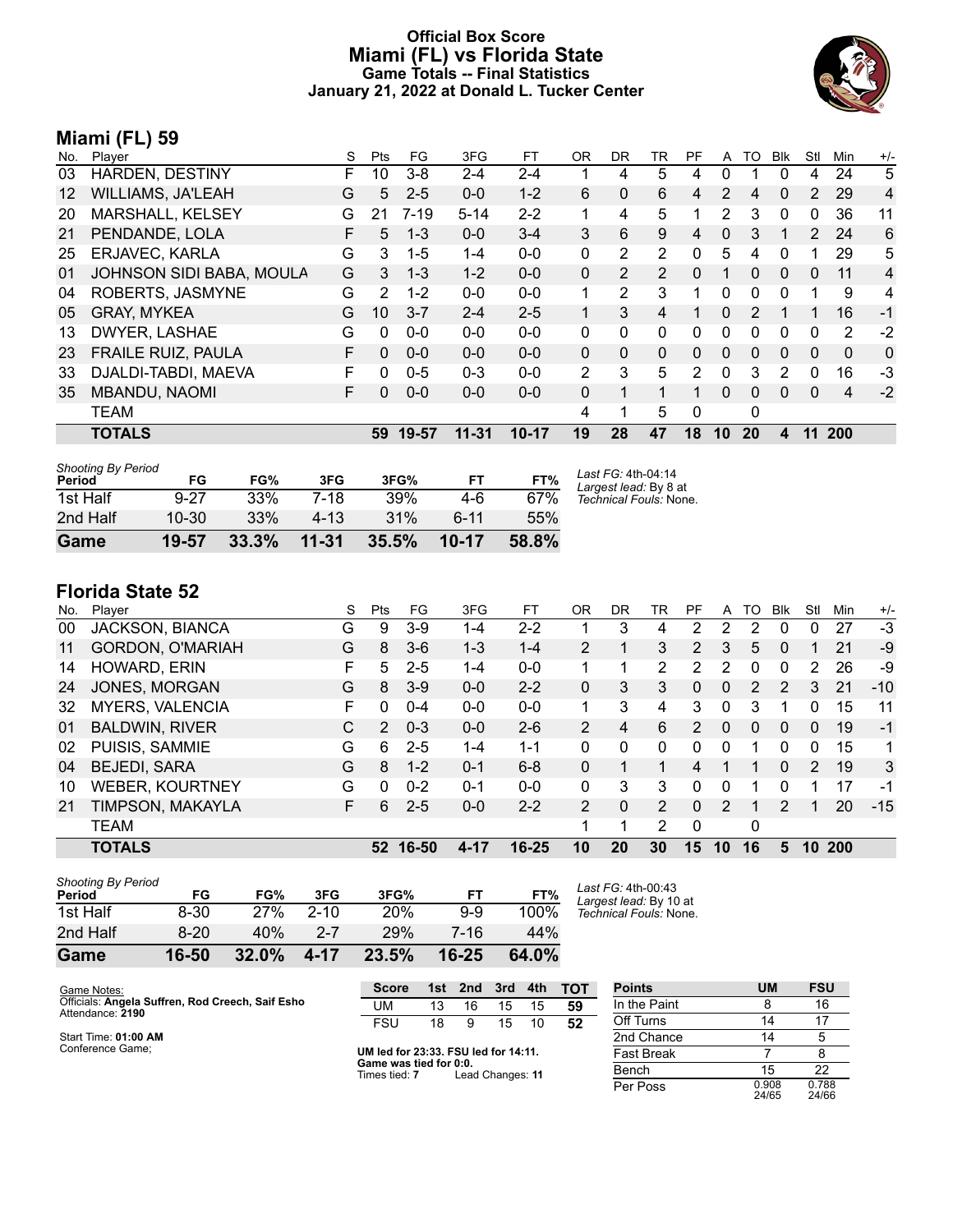#### **Official Box Score Miami (FL) vs Florida State First Half Statistics Only January 21, 2022 at Donald L. Tucker Center**



# **Miami (FL) 29**

| No. | Plaver                    | S | <b>Pts</b>   | <b>FG</b> | 3FG     | <b>FT</b> | <b>OR</b> | D <sub>R</sub> | TR       | <b>PF</b> | $\mathsf{A}$ | TO       | <b>B</b> lk | Stl          | <b>Min</b> | $+/-$          |
|-----|---------------------------|---|--------------|-----------|---------|-----------|-----------|----------------|----------|-----------|--------------|----------|-------------|--------------|------------|----------------|
| 01  | JOHNSON SIDI BABA, MOULA  | G | 3            | $1 - 2$   | 1-2     | $0 - 0$   | 0         | 2              | 2        | 0         | 0            | 0        | 0           | 0            |            | 2              |
| 03  | <b>HARDEN, DESTINY</b>    | F | 3            | $1 - 2$   | $1 - 2$ | $0 - 0$   | 0         | 3              | 3        |           | 0            |          | 0           |              | 9          | 2              |
| 04  | ROBERTS, JASMYNE          | G | 0            | $0-0$     | $0 - 0$ | $0-0$     | 0         | 2              | 2        |           | 0            | 0        | 0           | $\mathbf 0$  | 4          | 5              |
| 05  | <b>GRAY, MYKEA</b>        | G | $\mathbf{0}$ | $0 - 0$   | $0 - 0$ | $0 - 0$   | 0         | 1              | 1        | 0         | 0            |          |             | 0            | 3          | $-7$           |
| 12  | <b>WILLIAMS, JA'LEAH</b>  | G | 3            | $1 - 4$   | $0 - 0$ | $1 - 2$   | 3         | 0              | 3        |           | 2            |          | 0           | 2            | 16         | -1             |
| 13  | DWYER, LASHAE             | G | 0            | $0 - 0$   | $0 - 0$ | $0 - 0$   | 0         | 0              | $\Omega$ | 0         | 0            | 0        | 0           | 0            | 2          | $-2$           |
| 20  | MARSHALL, KELSEY          | G | 16           | $5 - 12$  | $4-9$   | $2 - 2$   |           | 3              | 4        |           |              | 2        | 0           | 0            | 19         | 7              |
| 21  | PENDANDE, LOLA            | F |              | $0 - 1$   | $0 - 0$ | $1 - 2$   | 2         | $\overline{2}$ | 4        | $\Omega$  | 0            | 3        | $\Omega$    | $\mathbf{0}$ | 12         | $\overline{4}$ |
| 23  | <b>FRAILE RUIZ, PAULA</b> | F | 0            | $0 - 0$   | $0 - 0$ | $0-0$     | 0         | 0              | 0        | 0         | 0            | $\Omega$ | 0           | 0            | 0          | $\mathbf{0}$   |
| 25  | <b>ERJAVEC, KARLA</b>     | G | 3            | $1 - 4$   | $1 - 4$ | $0 - 0$   | 0         | $\mathbf{0}$   | 0        | $\Omega$  | 3            |          | $\Omega$    | 0            | 16         | 4              |
| 33  | DJALDI-TABDI, MAEVA       | F | 0            | $0 - 2$   | $0 - 1$ | $0 - 0$   | 0         | 3              | 3        |           | 0            | 3        | 2           | 0            | 8          | $-5$           |
| 35  | <b>MBANDU, NAOMI</b>      | F | $\Omega$     | $0 - 0$   | $0 - 0$ | $0 - 0$   | 0         |                |          |           | 0            | 0        | 0           | 0            | 4          | $-2$           |
|     | TEAM                      |   | 0            | $0 - 0$   | $0 - 0$ | $0 - 0$   |           | 1              | 2        | 0         | 0            | $\Omega$ | 0           | 0            | 0          | 0              |
|     | <b>TOTALS</b>             |   | 29           | $9 - 27$  | $7-18$  | 4-6       |           | 18             | 25       | 6         | 6            | 12       | 3           | 3            | 100        | $\bf{0}$       |

| <b>Shooting By Period</b><br>Period | FG       | FG%   | 3FG       | 3FG%     | FТ        | FT%   | Last FG Half: UM 2nd-02:27 |
|-------------------------------------|----------|-------|-----------|----------|-----------|-------|----------------------------|
| 1st Half                            | $9 - 27$ | 33%   | 7-18      | 39%      | 4-6       | 67%   |                            |
| Game                                | 19-57    | 33.3% | $11 - 31$ | $35.5\%$ | $10 - 17$ | 58.8% |                            |

**Florida State 27**

| No. | Player                  | S | Pts | <b>FG</b> | 3FG      | <b>FT</b> | <b>OR</b> | DR | TR            | PF       | A              | TO | <b>Blk</b>     | Stl      | Min | $+/-$       |
|-----|-------------------------|---|-----|-----------|----------|-----------|-----------|----|---------------|----------|----------------|----|----------------|----------|-----|-------------|
| 00  | <b>JACKSON, BIANCA</b>  | G |     | $2 - 7$   | 1-4      | $2 - 2$   | 0         |    |               |          | 0              | 0  | 0              | 0        | 14  | 1           |
| 01  | <b>BALDWIN, RIVER</b>   | С | 0   | $0 - 2$   | $0 - 0$  | $0 - 0$   |           |    | 2             |          | 0              | 0  | $\overline{0}$ | $\Omega$ |     | 2           |
| 02  | PUISIS, SAMMIE          | G | 0   | $0 - 1$   | $0 - 1$  | $0 - 0$   | 0         | 0  | 0             | 0        | 0              |    | 0              | 0        | 4   | 2           |
| 04  | <b>BEJEDI, SARA</b>     | G | 6   | 1-1       | $0 - 0$  | $4 - 4$   | 0         | 0  | $\Omega$      | 0        | 1              |    | 0              |          | 9   | 2           |
| 10  | <b>WEBER, KOURTNEY</b>  | G | 0   | $0 - 2$   | $0 - 1$  | $0 - 0$   | 0         | 3  | 3             | 0        | 0              | 0  | 0              |          | 9   | $-2$        |
| 11  | <b>GORDON, O'MARIAH</b> | G | 3   | $1 - 3$   | $0 - 1$  | $1 - 1$   |           |    | $\mathcal{P}$ |          | $\overline{2}$ | 2  | $\Omega$       |          | 11  | $-4$        |
| 14  | HOWARD, ERIN            | F | 3   | $1 - 3$   | $1 - 3$  | $0 - 0$   | 0         |    |               | 0        | 2              | 0  | $\Omega$       |          | 14  | -8          |
| 21  | TIMPSON, MAKAYLA        | F | 4   | $1 - 2$   | $0 - 0$  | $2 - 2$   |           | 0  |               | 0        | 0              | 0  | $\mathbf{0}$   |          | 11  | $-10$       |
| 24  | JONES, MORGAN           | G | 4   | $2 - 5$   | $0 - 0$  | $0 - 0$   | 0         | 2  | 2             | 0        | 0              | 0  | 2              |          | 13  | -5          |
| 32  | <b>MYERS, VALENCIA</b>  | F | 0   | $0 - 4$   | $0 - 0$  | $0 - 0$   | 1         |    | 2             | 2        | $\mathbf 0$    |    |                | 0        | 8   | 12          |
|     | <b>TEAM</b>             |   | 0   | $0 - 0$   | $0 - 0$  | $0 - 0$   | 0         | 0  | $\mathbf{0}$  | $\Omega$ | 0              | 0  | $\mathbf{0}$   | 0        | 0   | 0           |
|     | <b>TOTALS</b>           |   | 27  | $8 - 30$  | $2 - 10$ | $9 - 9$   | 4         | 10 | 14            | 5        | 5              | 5  | 3              | 6        | 100 | $\mathbf 0$ |

| <b>Shooting By Period</b><br>Period | FG        | FG%   | 3FG      | 3FG%  |       | FT%   |
|-------------------------------------|-----------|-------|----------|-------|-------|-------|
| 1st Half                            | 8-30      | 27%   | $2 - 10$ | 20%   | 9-9   | 100%  |
| Game                                | $16 - 50$ | 32.0% | $4 - 17$ | 23.5% | 16-25 | 64.0% |

*Last FG Half:* FSU 2nd-00:57

| Game Notes:                                                          | <b>Score</b> | 1st | 2nd | 3rd | 4th | <b>TOT</b> | <b>Points from (This Period)</b> | <b>UM FSU</b> |
|----------------------------------------------------------------------|--------------|-----|-----|-----|-----|------------|----------------------------------|---------------|
| Officials: Angela Suffren, Rod Creech, Saif Esho<br>Attendance: 2190 | UM           | 13  | 16  | 15  | 15  | -59        | In the Paint                     |               |
|                                                                      | <b>FSU</b>   | 18  |     | 15  | 10  | -52        | Off Turns                        |               |
| Start Time: 01:00 AM                                                 |              |     |     |     |     |            | 2nd Chance                       |               |
| Conference Game:                                                     |              |     |     |     |     |            | <b>Fast Break</b>                |               |
|                                                                      |              |     |     |     |     |            | Bench                            | 10            |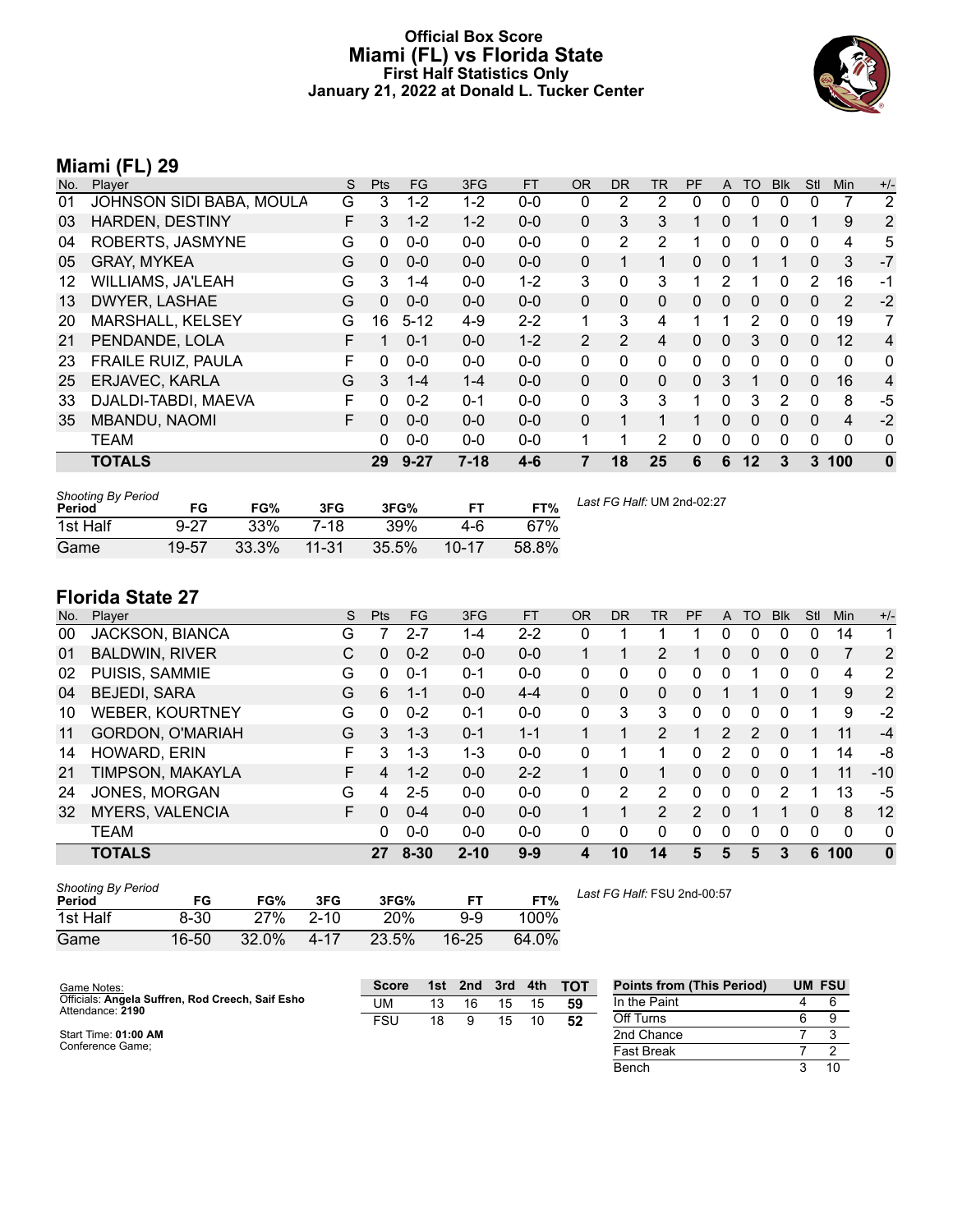#### **Official Box Score Miami (FL) vs Florida State First Quarter Statistics Only January 21, 2022 at Donald L. Tucker Center**



# **Miami (FL) 13**

| No.               | Plaver                    | S  | <b>Pts</b> | <b>FG</b> | 3FG     | <b>FT</b> | 0R           | <b>DR</b>    | TR | <b>PF</b> | A            | TO | <b>BIK</b> | <b>Stl</b>     | Min            | $+/-$        |
|-------------------|---------------------------|----|------------|-----------|---------|-----------|--------------|--------------|----|-----------|--------------|----|------------|----------------|----------------|--------------|
| 03                | <b>HARDEN, DESTINY</b>    | F  | 0          | $0 - 0$   | $0 - 0$ | $0 - 0$   | 0            | 2            | 2  |           | $\Omega$     | 0  | 0          |                | 3              | $-1$         |
| $12 \overline{ }$ | <b>WILLIAMS, JA'LEAH</b>  | G  | 3          | $1 - 3$   | $0 - 0$ | $1 - 2$   | $\Omega$     | $\mathbf{0}$ | 0  |           | $\mathbf{0}$ |    | 0          |                | 8              | $-3$         |
| 20                | MARSHALL, KELSEY          | G  | 9          | $3-5$     | $3 - 4$ | $0-0$     | $\mathbf{0}$ |              | 1  |           | $\mathbf{0}$ | 2  | 0          | $\Omega$       | 9              | 0            |
| 21                | PENDANDE, LOLA            | F  |            | $0 - 1$   | $0 - 0$ | $1 - 2$   |              |              | 2  | 0         | $\mathbf{0}$ | 2  | 0          | $\mathbf{0}$   |                | 0            |
| 25                | ERJAVEC, KARLA            | G  | 0          | $0 - 1$   | $0 - 1$ | $0-0$     | $\Omega$     | $\mathbf{0}$ | 0  | 0         | 2            | 0  | 0          | $\Omega$       | 6              | -3           |
| 01                | JOHNSON SIDI BABA, MOULA  | G  | 0          | $0 - 0$   | $0 - 0$ | $0-0$     | $\Omega$     | $\mathbf{0}$ | 0  | 0         | $\Omega$     | 0  | 0          | $\mathbf{0}$   | 3              | $-2$         |
| 04                | ROBERTS, JASMYNE          | G  | $\Omega$   | $0 - 0$   | $0 - 0$ | $0 - 0$   | $\Omega$     |              | 1  |           | $\Omega$     | 0  | 0          | $\Omega$       | 2              | $\mathbf{0}$ |
| 05                | <b>GRAY, MYKEA</b>        | G  | $\Omega$   | $0 - 0$   | $0 - 0$ | $0-0$     | $\mathbf{0}$ |              | 1  | 0         | $\mathbf{0}$ |    |            | $\mathbf{0}$   | 3              | $-7$         |
| 13                | DWYER, LASHAE             | G  | $\Omega$   | $0 - 0$   | $0 - 0$ | $0-0$     | $\Omega$     | $\mathbf{0}$ | 0  | 0         | $\Omega$     | 0  | 0          | 0              | 2              | $-2$         |
| 23                | <b>FRAILE RUIZ, PAULA</b> | F  | $\Omega$   | $0 - 0$   | $0 - 0$ | $0-0$     | $\Omega$     | $\Omega$     | 0  | 0         | $\mathbf{0}$ | 0  | 0          | $\Omega$       | $\mathbf{0}$   | $\Omega$     |
| 33                | DJALDI-TABDI, MAEVA       | F  | 0          | $0 - 1$   | $0 - 0$ | $0 - 0$   | $\Omega$     | 1            | 1  | 1         | $\Omega$     | 1  | 0          | $\Omega$       | 3              | -5           |
| 35                | <b>MBANDU, NAOMI</b>      | F. | $\Omega$   | $0 - 0$   | $0 - 0$ | $0 - 0$   | $\Omega$     |              |    |           | $\Omega$     | 0  | 0          | $\Omega$       | $\overline{4}$ | $-2$         |
|                   | <b>TEAM</b>               |    |            | $0 - 0$   |         |           | $\Omega$     | $\mathbf{0}$ | 0  | 0         |              | 0  |            |                |                |              |
|                   | <b>TOTALS</b>             |    | 13         | $4 - 11$  | $3 - 5$ | $2 - 4$   |              | 8            | 9  | 6         | $\mathbf{2}$ |    |            | $\overline{2}$ | 50             |              |

| <b>Shooting By Period</b> |          |       |           |       |           |       |
|---------------------------|----------|-------|-----------|-------|-----------|-------|
| Period                    | FG       | FG%   | 3FG       | 3FG%  | FT        | FT%   |
| 1st Half                  | 4-11     | 36%   | $3-5$     | 60%   | 2-4       | 50%   |
| 1st Half                  | $9 - 27$ | 33%   | 7-18      | 39%   | 4-6       | 67%   |
| Game                      | 19-57    | 33.3% | $11 - 31$ | 35.5% | $10 - 17$ | 58.8% |

| No. | Player                 | S  | Pts           | FG.      | 3FG     | <b>FT</b> | <b>OR</b> | <b>DR</b> | TR           | PF | A              | TO       | <b>B</b> lk | <b>Stl</b>   | Min            | $+/-$ |
|-----|------------------------|----|---------------|----------|---------|-----------|-----------|-----------|--------------|----|----------------|----------|-------------|--------------|----------------|-------|
| 00  | JACKSON, BIANCA        | G  | 2             | $0 - 2$  | 0-1     | 2-2       | 0         |           |              |    | 0              | 0        | 0           | 0            |                | 3     |
| 11  | GORDON, O'MARIAH       | G  | 3             | 1-1      | $0 - 0$ | $1 - 1$   | 0         |           |              | 0  | 2              |          | 0           |              | 6              | 4     |
| 14  | HOWARD, ERIN           | F  | 3             | $1 - 2$  | $1-2$   | $0-0$     | 0         | 0         | 0            | 0  |                |          | 0           |              | 6              | -1    |
| 24  | JONES, MORGAN          | G  | $\mathcal{P}$ | $1 - 2$  | $0 - 0$ | $0 - 0$   | 0         |           | $\mathbf 1$  | 0  | $\mathbf{0}$   | 0        |             | $\mathbf{0}$ | 8              | 3     |
| 32  | <b>MYERS, VALENCIA</b> | F. | <sup>0</sup>  | $0 - 4$  | $0 - 0$ | $0 - 0$   | 1         | 1         | 2            |    | 0              | $\Omega$ |             | 0            | 7              | 7     |
| 01  | <b>BALDWIN, RIVER</b>  | С  | $\Omega$      | $0 - 0$  | $0 - 0$ | $0 - 0$   | 0         | 0         | 0            |    | 0              | $\Omega$ | 0           | $\Omega$     | 3              | $-2$  |
| 02  | PUISIS, SAMMIE         | G  | 0             | $0 - 0$  | $0 - 0$ | $0 - 0$   | 0         | 0         | 0            | 0  | 0              |          | 0           | 0            | $\overline{2}$ | 2     |
| 04  | <b>BEJEDI, SARA</b>    | G  | 4             | $0 - 0$  | $0 - 0$ | $4 - 4$   | $\Omega$  | 0         | 0            | 0  | $\overline{0}$ |          | 0           |              | 4              | 1     |
| 10  | <b>WEBER, KOURTNEY</b> | G  | 0             | $0 - 1$  | $0 - 0$ | $0 - 0$   | 0         | 1         | 1.           | 0  | 0              | ∩        | 0           | 0            | 3              | 2     |
| 21  | TIMPSON, MAKAYLA       | F. | 4             | 1-1      | $0 - 0$ | $2 - 2$   | 0         | 0         | 0            | 0  | $\Omega$       | $\Omega$ | 0           |              | 4              | 6     |
|     | <b>TEAM</b>            |    |               | $0 - 0$  |         |           | 0         | 0         | $\mathbf{0}$ | 0  |                | 0        |             |              |                |       |
|     | <b>TOTALS</b>          |    | 18            | $4 - 13$ | $1 - 3$ | $9 - 9$   | 1         | 5         | 6            | 3  | 3              | 3        | $\mathbf 2$ | 4            | 50             |       |

| <b>Shooting By Period</b><br>Period | FG       | FG%   | 3FG      | 3FG%       | FТ    | FT%   |
|-------------------------------------|----------|-------|----------|------------|-------|-------|
| 1st Half                            | $4 - 13$ | 31%   | 1-3      | 33%        | $9-9$ | 100%  |
| 1st Half                            | $8 - 30$ | 27%   | $2 - 10$ | <b>20%</b> | $9-9$ | 100%  |
| Game                                | 16-50    | 32.0% | 4-17     | 23.5%      | 16-25 | 64.0% |

| Game Notes:                                      | <b>Score</b> | 1st. | 2nd | 3rd | 4th | <b>TOT</b> | <b>Points (This Period)</b> | UM            | <b>FSU</b>    |
|--------------------------------------------------|--------------|------|-----|-----|-----|------------|-----------------------------|---------------|---------------|
| Officials: Angela Suffren, Rod Creech, Saif Esho | UM           | 13   | 16  | 15  | 15  | 59         | In the Paint                |               |               |
| Attendance: 2190                                 | FSU          | 18   |     | 15  | 10  | 52         | Off Turns                   |               |               |
| Start Time: 01:00 AM                             |              |      |     |     |     |            | 2nd Chance                  |               |               |
| Conference Game;                                 |              |      |     |     |     |            | Fast Break                  |               |               |
|                                                  |              |      |     |     |     |            | Bench                       |               |               |
|                                                  |              |      |     |     |     |            | Per Poss                    | 0.684<br>5/19 | 0.947<br>9/19 |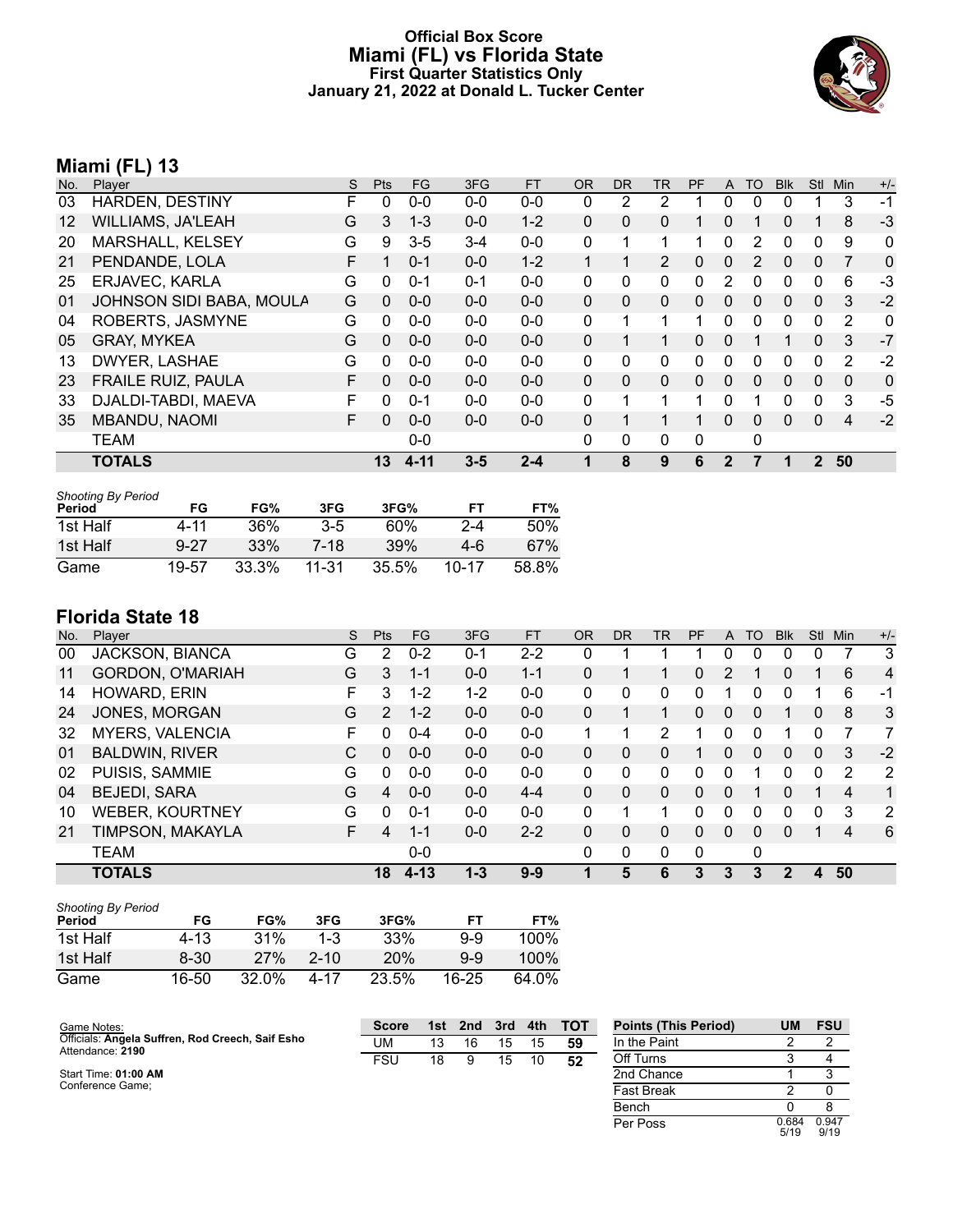### **Official Play-By-Play Miami (FL) vs Florida State First Quarter January 21, 2022 at Donald L. Tucker Center**



#### **Period 1**

<mark>Starters:</mark><br>Miami (FL): 3 HARDEN,DESTINY (F); 12 WILLIAMS,JA'LEAH (G); 20 MARSHALL,KELSEY (G); 21 PENDANDE,LOLA (F); 25 ERJAVEC,KARLA (G);<br>Florida State: 0 JACKSON,BIANCA (G); 11 GORDON,O'MARIAH (G); 14 HOWARD,ERIN (F); 2

| <b>Time</b> | <b>VISITORS: Miami (FL)</b>        | <b>Score</b> | <b>Margin</b>  | <b>HOME: Florida State</b>       |
|-------------|------------------------------------|--------------|----------------|----------------------------------|
| 09:53       |                                    |              |                | MISSED LAYUP by JONES, MORGAN    |
| 09:48       |                                    |              |                | REBOUND (OFF) by MYERS, VALENCIA |
| 09:35       |                                    | $3-0$        | H <sub>3</sub> | GOOD! 3PTR by HOWARD, ERIN       |
| 09:35       |                                    |              |                | ASSIST by GORDON, O'MARIAH       |
| 09:10       | MISSED JUMPER by MARSHALL, KELSEY  |              |                |                                  |
| 09:05       |                                    |              |                | REBOUND (DEF) by JACKSON, BIANCA |
| 08:50       |                                    |              |                | MISSED JUMPER by MYERS, VALENCIA |
| 08:48       | REBOUND (DEF) by HARDEN, DESTINY   |              |                |                                  |
| 08:43       | TURNOVER by WILLIAMS, JA'LEAH      |              |                |                                  |
| 08:12       |                                    |              |                | MISSED JUMPER by MYERS, VALENCIA |
| 08:09       | REBOUND (DEF) by HARDEN, DESTINY   |              |                |                                  |
| 08:00       | GOOD! 3PTR by MARSHALL, KELSEY     | $3 - 3$      | $\top$         |                                  |
| 08:00       | ASSIST by ERJAVEC, KARLA           |              |                |                                  |
| 07:49       |                                    |              |                | TURNOVER by GORDON, O'MARIAH     |
| 07:49       | STEAL by HARDEN, DESTINY           |              |                |                                  |
| 07:49       |                                    |              |                | SUB OUT: MYERS, VALENCIA         |
| 07:49       |                                    |              |                | SUB IN: BALDWIN, RIVER           |
| 07:34       |                                    |              |                | FOUL by JACKSON, BIANCA          |
| 07:34       | MISSED FT by WILLIAMS, JA'LEAH     |              |                |                                  |
| 07:34       | REBOUND (DEADB) by TEAM            |              |                |                                  |
| 07:34       | GOOD! FT by WILLIAMS, JA'LEAH      | $3 - 4$      | V <sub>1</sub> |                                  |
| 07:27       |                                    |              |                | SUB OUT: GORDON, O'MARIAH        |
| 07:27       |                                    |              |                | SUB IN: BEJEDI, SARA             |
| 07:19       |                                    |              |                | MISSED 3PTR by JACKSON, BIANCA   |
| 07:18       | REBOUND (DEF) by PENDANDE, LOLA    |              |                |                                  |
| 07:18       | TURNOVER by PENDANDE, LOLA         |              |                |                                  |
| 07:18       |                                    |              |                | STEAL by HOWARD, ERIN            |
| 07:07       |                                    |              |                | MISSED 3PTR by HOWARD, ERIN      |
| 07:05       | REBOUND (DEF) by MARSHALL, KELSEY  |              |                |                                  |
| 07:01       | TURNOVER by MARSHALL, KELSEY       |              |                |                                  |
| 07:01       |                                    |              |                | SUB OUT: HOWARD, ERIN            |
| 07:01       |                                    |              |                | SUB IN: TIMPSON, MAKAYLA         |
| 06:51       | FOUL by HARDEN, DESTINY            |              |                |                                  |
| 06:51       |                                    | $4 - 4$      | $\top$         | GOOD! FT by TIMPSON, MAKAYLA     |
| 06:51       |                                    | $5 - 4$      | H <sub>1</sub> | GOOD! FT by TIMPSON, MAKAYLA     |
| 06:40       |                                    |              |                | FOUL by BALDWIN, RIVER           |
| 06:40       |                                    |              |                | SUB OUT: JACKSON, BIANCA         |
| 06:40       |                                    |              |                | SUB OUT: JONES, MORGAN           |
| 06:40       |                                    |              |                | SUB IN: PUISIS, SAMMIE           |
| 06:40       |                                    |              |                | SUB IN: WEBER, KOURTNEY          |
| 06:40       | SUB OUT: HARDEN, DESTINY           |              |                |                                  |
| 06:40       | SUB IN: MBANDU, NAOMI              |              |                |                                  |
| 06:31       | MISSED 3PTR by ERJAVEC, KARLA      |              |                |                                  |
| 06:28       |                                    |              |                | REBOUND (DEF) by WEBER, KOURTNEY |
| 06:10       |                                    |              |                | MISSED JUMPER by WEBER, KOURTNEY |
| 06:08       | REBOUND (DEF) by MBANDU, NAOMI     |              |                |                                  |
| 05:59       | GOOD! 3PTR by MARSHALL, KELSEY     | $5 - 7$      | V <sub>2</sub> |                                  |
| 05:59       | ASSIST by ERJAVEC, KARLA           |              |                |                                  |
| 05:33       | FOUL by MARSHALL, KELSEY           |              |                |                                  |
| 05:33       |                                    |              |                | SUB OUT: BALDWIN, RIVER          |
| 05:33       |                                    |              |                | SUB OUT: BEJEDI, SARA            |
| 05:33       |                                    |              |                | SUB IN: GORDON, O'MARIAH         |
| 05:33       |                                    |              |                | SUB IN: MYERS, VALENCIA          |
| 05:33       | SUB OUT: PENDANDE, LOLA            |              |                |                                  |
| 05:33       | SUB IN: DJALDI-TABDI, MAEVA        |              |                |                                  |
| 05:33       | SUB OUT: MARSHALL, KELSEY          |              |                |                                  |
| 05:33       | SUB IN: GRAY, MYKEA                |              |                |                                  |
| 05:20       |                                    | $7 - 7$      | $\mathsf T$    | GOOD! LAYUP by GORDON, O'MARIAH  |
| 05:20       | FOUL by DJALDI-TABDI, MAEVA        |              |                |                                  |
| 05:20       |                                    | $8 - 7$      | H <sub>1</sub> | GOOD! FT by GORDON, O'MARIAH     |
| 05:11       | TURNOVER by GRAY, MYKEA            |              |                |                                  |
| 05:11       |                                    |              |                | STEAL by GORDON, O'MARIAH        |
| 04:44       |                                    | $10 - 7$     | H <sub>3</sub> | GOOD! JUMPER by TIMPSON, MAKAYLA |
| 04:44       |                                    |              |                | ASSIST by GORDON, O'MARIAH       |
| 04:17       | MISSED JUMPER by WILLIAMS, JA'LEAH |              |                |                                  |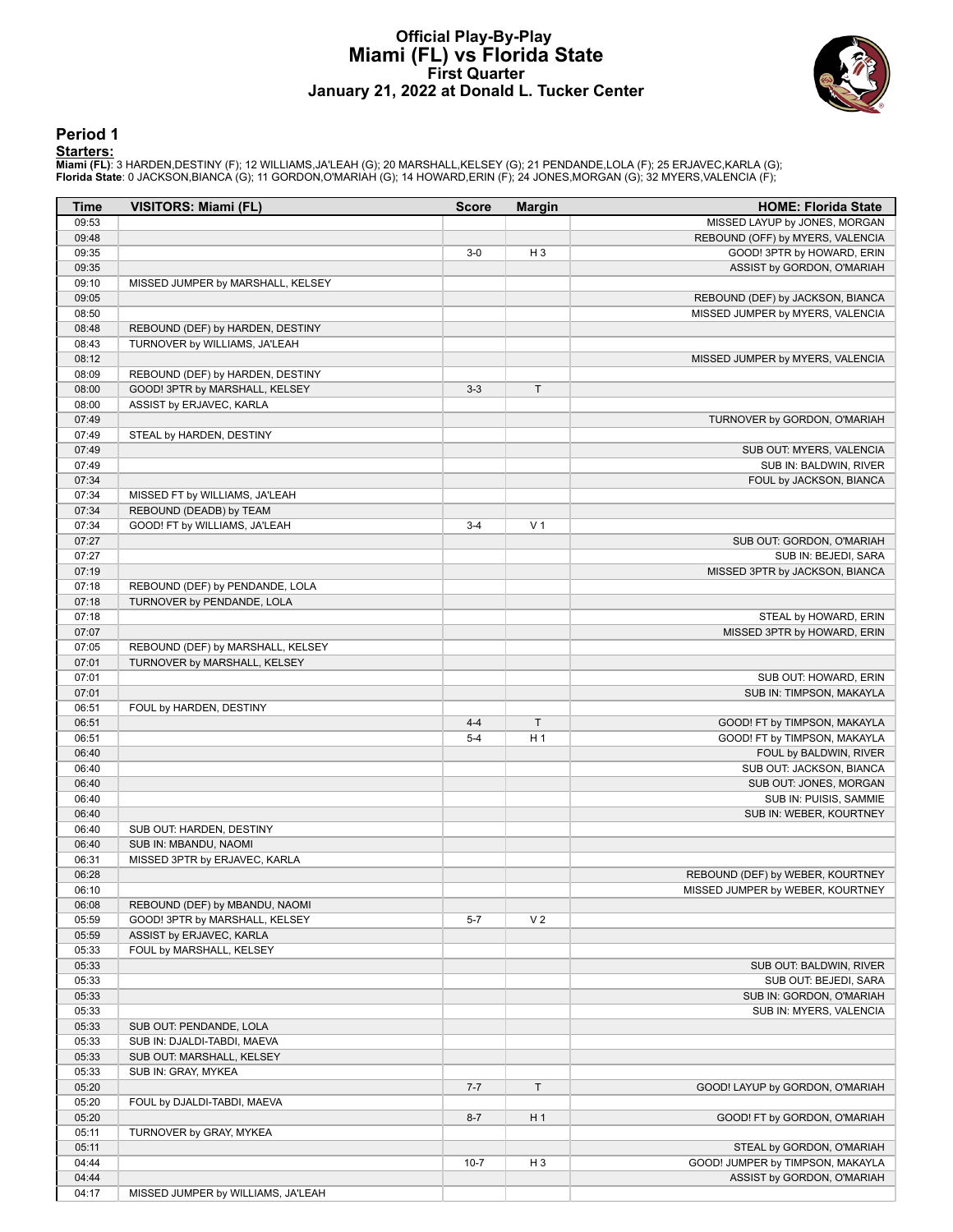| Time           | <b>VISITORS: Miami (FL)</b>                          | <b>Score</b> | <b>Margin</b>        | <b>HOME: Florida State</b>        |
|----------------|------------------------------------------------------|--------------|----------------------|-----------------------------------|
| 04:17          |                                                      |              |                      | BLOCK by MYERS, VALENCIA          |
| 04:13          |                                                      |              |                      | REBOUND (DEF) by MYERS, VALENCIA  |
| 04:10          |                                                      |              |                      | TURNOVER by PUISIS, SAMMIE        |
| 04:10          | <b>TIMEOUT MEDIA</b>                                 |              |                      |                                   |
| 04:10          |                                                      |              |                      | SUB OUT: PUISIS, SAMMIE           |
| 04:10          |                                                      |              |                      | SUB IN: JONES, MORGAN             |
| 04:10          | SUB OUT: WILLIAMS, JA'LEAH                           |              |                      |                                   |
| 04:10          | SUB OUT: ERJAVEC, KARLA                              |              |                      |                                   |
| 04:10          | SUB IN: DWYER, LASHAE                                |              |                      |                                   |
| 04:10          | SUB IN: MARSHALL, KELSEY                             |              |                      |                                   |
| 03:53          | TURNOVER by MARSHALL, KELSEY                         |              |                      |                                   |
| 03:53          |                                                      |              |                      | STEAL by TIMPSON, MAKAYLA         |
| 03:30          |                                                      |              |                      | MISSED JUMPER by MYERS, VALENCIA  |
| 03:30<br>03:27 | BLOCK by GRAY, MYKEA<br>REBOUND (DEF) by GRAY, MYKEA |              |                      |                                   |
| 03:22          | TURNOVER by DJALDI-TABDI, MAEVA                      |              |                      |                                   |
| 03:22          |                                                      |              |                      | SUB OUT: WEBER, KOURTNEY          |
| 03:22          |                                                      |              |                      | SUB IN: JACKSON, BIANCA           |
| 03:06          |                                                      |              |                      | MISSED JUMPER by JACKSON, BIANCA  |
| 03:01          | REBOUND (DEF) by DJALDI-TABDI, MAEVA                 |              |                      |                                   |
| 02:49          | MISSED JUMPER by DJALDI-TABDI, MAEVA                 |              |                      |                                   |
| 02:49          |                                                      |              |                      | BLOCK by JONES, MORGAN            |
| 02:44          |                                                      |              |                      | REBOUND (DEF) by GORDON, O'MARIAH |
| 02:40          | FOUL by MBANDU, NAOMI                                |              |                      |                                   |
| 02:40          |                                                      |              |                      | SUB OUT: GORDON, O'MARIAH         |
| 02:40          |                                                      |              |                      | SUB IN: BEJEDI, SARA              |
| 02:40          | SUB OUT: DJALDI-TABDI, MAEVA                         |              |                      |                                   |
| 02:40          | SUB IN: PENDANDE, LOLA                               |              |                      |                                   |
| 02:40          | SUB OUT: MBANDU, NAOMI                               |              |                      |                                   |
| 02:40          | SUB IN: JOHNSON SIDI BABA, MOULAYNA                  |              |                      |                                   |
| 02:40          |                                                      | $11 - 7$     | H4                   | GOOD! FT by JACKSON, BIANCA       |
| 02:40          |                                                      | $12 - 7$     | H <sub>5</sub>       | GOOD! FT by JACKSON, BIANCA       |
| 02:40          |                                                      |              |                      | SUB OUT: TIMPSON, MAKAYLA         |
| 02:40          |                                                      |              |                      | SUB IN: HOWARD, ERIN              |
| 02:22          | MISSED LAYUP by PENDANDE, LOLA                       |              |                      |                                   |
| 02:20          | REBOUND (OFF) by PENDANDE, LOLA                      |              |                      |                                   |
| 02:20<br>02:20 |                                                      |              |                      | FOUL by MYERS, VALENCIA           |
| 02:20          | SUB OUT: GRAY, MYKEA<br>SUB OUT: DWYER, LASHAE       |              |                      |                                   |
| 02:20          | SUB IN: ROBERTS, JASMYNE                             |              |                      |                                   |
| 02:20          | SUB IN: WILLIAMS, JA'LEAH                            |              |                      |                                   |
| 02:20          | MISSED FT by PENDANDE, LOLA                          |              |                      |                                   |
| 02:20          | REBOUND (DEADB) by TEAM                              |              |                      |                                   |
| 02:20          | GOOD! FT by PENDANDE, LOLA                           | $12-8$       | H4                   |                                   |
| 02:00          |                                                      | $14 - 8$     | H <sub>6</sub>       | GOOD! JUMPER by JONES, MORGAN     |
| 02:00          |                                                      |              |                      | ASSIST by HOWARD, ERIN            |
| 01:31          | TURNOVER by PENDANDE, LOLA                           |              |                      |                                   |
| 01:31          |                                                      |              |                      | STEAL by BEJEDI, SARA             |
| 01:23          |                                                      |              |                      | MISSED LAYUP by MYERS, VALENCIA   |
| 01:20          | REBOUND (DEF) by ROBERTS, JASMYNE                    |              |                      |                                   |
| 01:04          | GOOD! 3PTR by MARSHALL, KELSEY                       | $14 - 11$    | $H_3$                |                                   |
| 00:51          | FOUL by ROBERTS, JASMYNE                             |              |                      |                                   |
| 00:51          |                                                      | $15 - 11$    | H4                   | GOOD! FT by BEJEDI, SARA          |
| 00:51          |                                                      | $16 - 11$    | H <sub>5</sub>       | GOOD! FT by BEJEDI, SARA          |
| 00:49          |                                                      |              |                      | SUB OUT: MYERS, VALENCIA          |
| 00:49          |                                                      |              |                      | SUB IN: BALDWIN, RIVER            |
| 00:36          | MISSED 3PTR by MARSHALL, KELSEY                      |              |                      |                                   |
| 00:32          |                                                      |              |                      | REBOUND (DEF) by JONES, MORGAN    |
| 00:17          |                                                      |              |                      | TURNOVER by BEJEDI, SARA          |
| 00:17          | STEAL by WILLIAMS, JA'LEAH                           |              |                      |                                   |
| 00:14          | GOOD! LAYUP by WILLIAMS, JA'LEAH [FB]                | $16-13$      | $H_3$                |                                   |
| 00:13          | FOUL by WILLIAMS, JA'LEAH                            |              |                      |                                   |
| 00:13          |                                                      | $17-13$      | H4<br>H <sub>5</sub> | GOOD! FT by BEJEDI, SARA          |
| 00:13<br>00:13 | SUB OUT: PENDANDE, LOLA                              | $18 - 13$    |                      | GOOD! FT by BEJEDI, SARA          |
| 00:13          | SUB IN: DJALDI-TABDI, MAEVA                          |              |                      |                                   |
| 00:13          |                                                      |              |                      | SUB OUT: BEJEDI, SARA             |
| 00:13          |                                                      |              |                      | SUB IN: GORDON, O'MARIAH          |
| 00:01          | MISSED LAYUP by WILLIAMS, JA'LEAH                    |              |                      |                                   |
| 00:01          | REBOUND (DEADB) by TEAM                              |              |                      |                                   |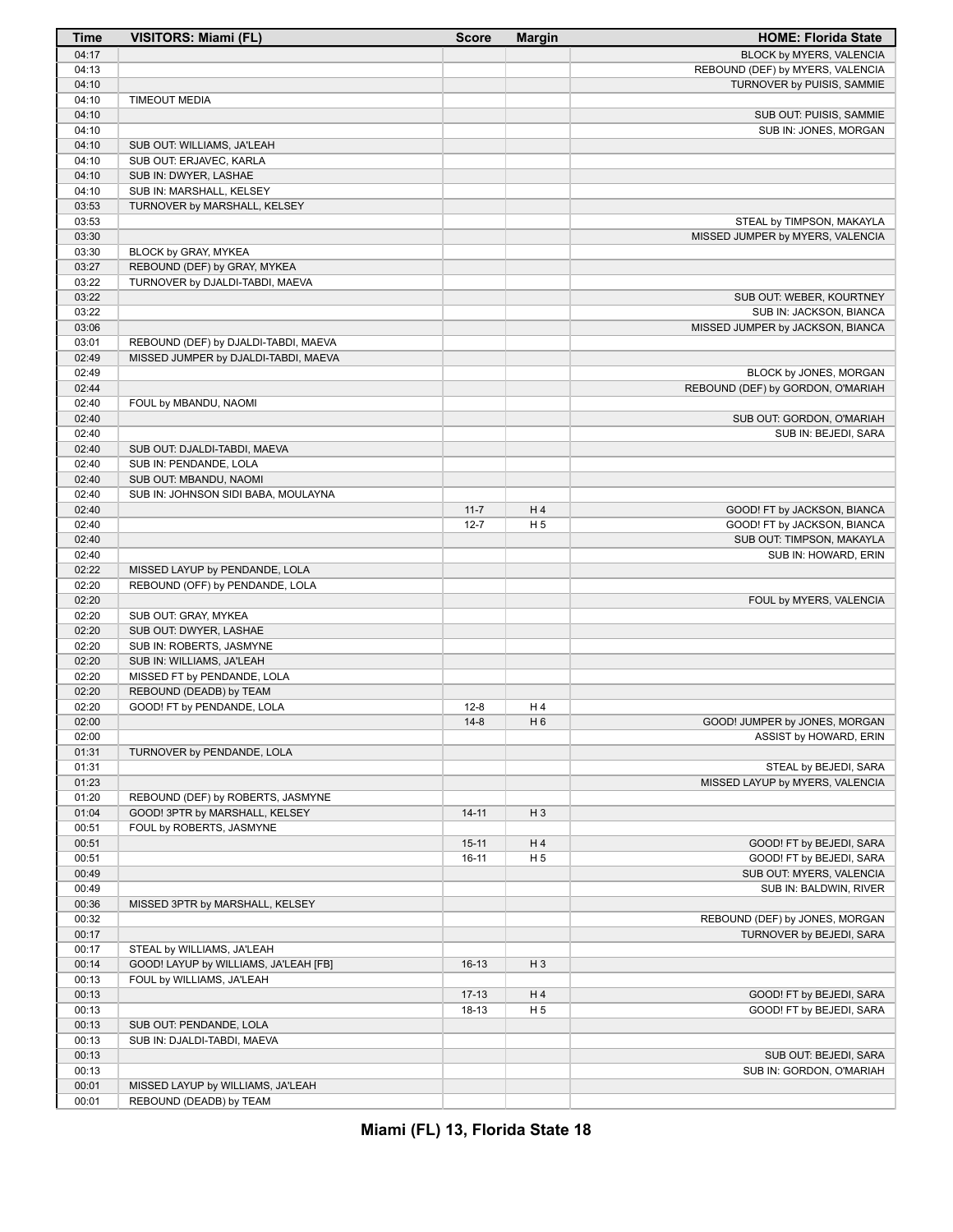| <b>Points (This Period)</b> | <b>UM</b>     | <b>FSU</b>    |
|-----------------------------|---------------|---------------|
| In the Paint                |               |               |
| Off Turns                   |               |               |
| 2nd Chance                  |               |               |
| <b>Fast Break</b>           |               |               |
| Bench                       |               |               |
| Per Poss                    | 0.684<br>5/19 | 0.947<br>9/19 |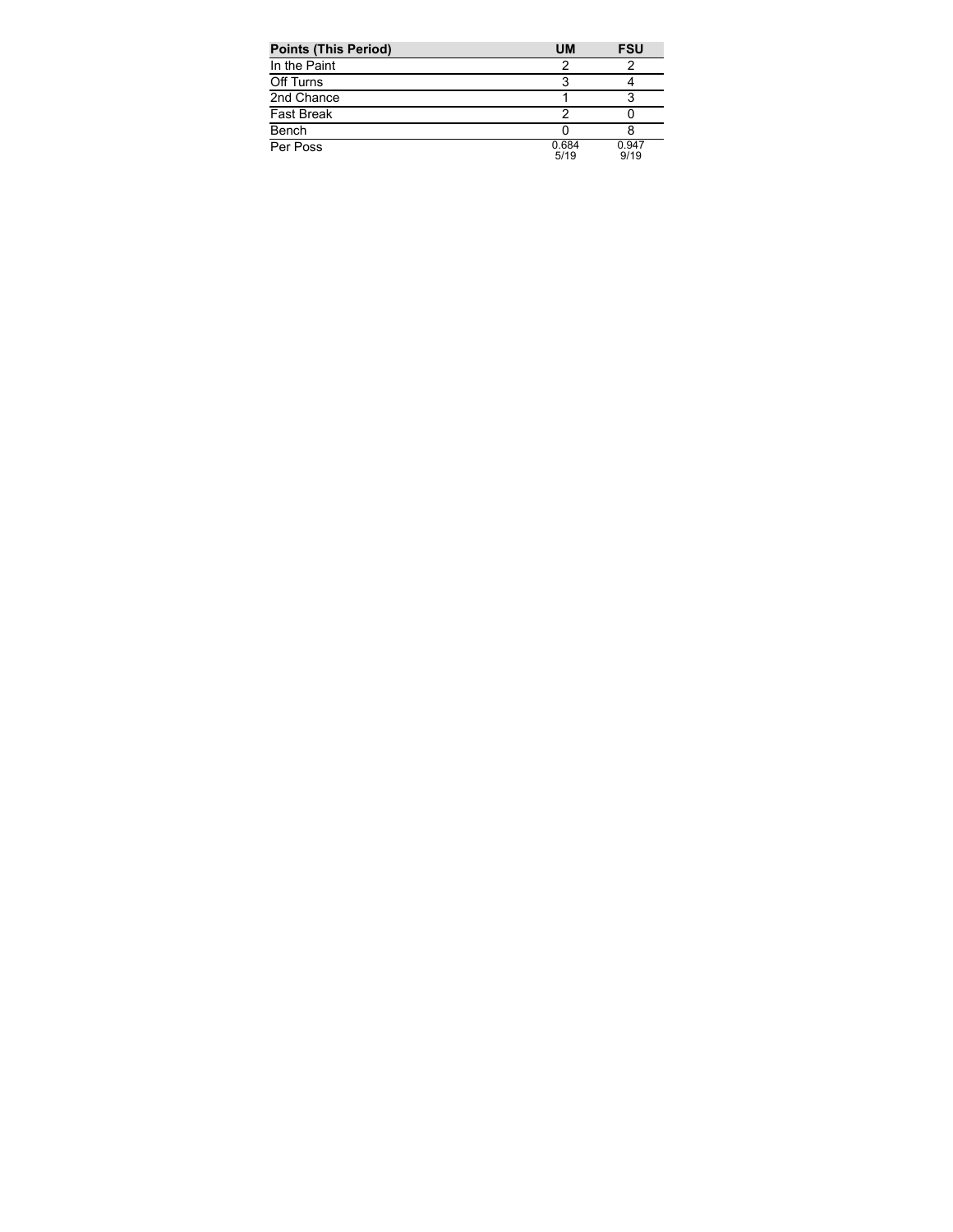#### **Official Box Score Miami (FL) vs Florida State Second Quarter Statistics Only January 21, 2022 at Donald L. Tucker Center**



# **Miami (FL) 16**

| No.               | Plaver                    | S  | Pts          | <b>FG</b> | 3FG      | <b>FT</b> | 0R           | <b>DR</b>      | TR | PF | A            | TO | <b>BIK</b> | <b>Stl</b>   | Min | $+/-$          |
|-------------------|---------------------------|----|--------------|-----------|----------|-----------|--------------|----------------|----|----|--------------|----|------------|--------------|-----|----------------|
| 03                | <b>HARDEN, DESTINY</b>    | F  | 3            | $1 - 2$   | 1-2      | $0 - 0$   | 0            |                |    | 0  | $\Omega$     |    | 0          | 0            | 6   | 3              |
| $12 \overline{ }$ | <b>WILLIAMS, JA'LEAH</b>  | G  | $\mathbf{0}$ | $0 - 1$   | $0 - 0$  | $0-0$     | 3            | $\mathbf{0}$   | 3  | 0  | 2            | 0  | 0          |              | 8   | 2              |
| 20                | MARSHALL, KELSEY          | G  |              | $2 - 7$   | $1 - 5$  | $2 - 2$   |              | $\overline{2}$ | 3  | 0  |              | 0  | 0          | $\Omega$     | 10  | 7              |
| 21                | PENDANDE, LOLA            | F. | 0            | $0 - 0$   | $0 - 0$  | $0-0$     |              |                | 2  | 0  | $\mathbf{0}$ |    | 0          | $\mathbf{0}$ | 5   | $\overline{4}$ |
| 25                | ERJAVEC, KARLA            | G  | 3            | $1 - 3$   | 1-3      | $0 - 0$   | $\Omega$     | 0              | 0  | 0  |              |    | 0          | $\Omega$     | 10  | 7              |
| 01                | JOHNSON SIDI BABA, MOULA  | G  | 3            | $1 - 2$   | $1 - 2$  | $0 - 0$   | $\Omega$     | 2              | 2  | 0  | 0            | 0  | 0          | 0            | 4   | 4              |
| 04                | ROBERTS, JASMYNE          | G  | 0            | $0 - 0$   | $0 - 0$  | $0 - 0$   | $\Omega$     |                | 1  | 0  | $\Omega$     | 0  | 0          | $\Omega$     | 2   | 5              |
| 05                | <b>GRAY, MYKEA</b>        | G  | $\Omega$     | $0 - 0$   | $0 - 0$  | $0-0$     | $\mathbf{0}$ | 0              | 0  | 0  | $\mathbf{0}$ | 0  | 0          | $\mathbf{0}$ | 0   | 0              |
| 13                | DWYER, LASHAE             | G  | $\Omega$     | $0 - 0$   | $0 - 0$  | $0 - 0$   | $\Omega$     | 0              | 0  | 0  | $\Omega$     | 0  | 0          | 0            | 0   | 0              |
| 23                | <b>FRAILE RUIZ, PAULA</b> | F  | $\Omega$     | $0 - 0$   | $0 - 0$  | $0 - 0$   | $\Omega$     | $\mathbf{0}$   | 0  | 0  | $\Omega$     | 0  | 0          | $\Omega$     | 0   | 0              |
| 33                | DJALDI-TABDI, MAEVA       | F  | 0            | $0 - 1$   | $0 - 1$  | $0 - 0$   | $\Omega$     | 2              | 2  | 0  | $\Omega$     | 2  | 2          | 0            | 5   | 0              |
| 35                | <b>MBANDU, NAOMI</b>      | F  | $\Omega$     | $0 - 0$   | $0 - 0$  | $0 - 0$   | $\mathbf{0}$ | $\mathbf{0}$   | 0  | 0  | $\Omega$     | 0  | 0          | $\Omega$     | 0   | 0              |
|                   | <b>TEAM</b>               |    |              | $0 - 0$   |          |           | 1            | 1              | 2  | 0  |              | 0  |            |              |     |                |
|                   | <b>TOTALS</b>             |    | 16           | $5 - 16$  | $4 - 13$ | $2 - 2$   | 6            | 10             | 16 | 0  | 4            | 5  | 2          |              | 50  |                |

| <b>Shooting By Period</b><br>Period | FG        | FG%   | 3FG   | 3FG%     | FT        | FT%   |
|-------------------------------------|-----------|-------|-------|----------|-----------|-------|
| 2nd Half                            | $5 - 16$  | 31%   | 4-13  | 31%      | $2-2$     | 100%  |
| 2nd Half                            | $10 - 30$ | 33%   | 4-13  | 31%      | հ-11      | 55%   |
| Game                                | 19-57     | 33.3% | 11-31 | $35.5\%$ | $10 - 17$ | 58.8% |

| No. | Plaver                  | S  | Pts           | FG.     | 3FG     | <b>FT</b> | <b>OR</b> | <b>DR</b> | TR             | PF            | A            | TO       | <b>Blk</b> | <b>Stl</b>     | Min | $+/-$          |
|-----|-------------------------|----|---------------|---------|---------|-----------|-----------|-----------|----------------|---------------|--------------|----------|------------|----------------|-----|----------------|
| 00  | <b>JACKSON, BIANCA</b>  | G  | 5             | $2 - 5$ | 1-3     | $0-0$     | 0         | 0         | 0              | 0             | 0            | 0        | 0          | 0              |     | $-2$           |
| 11  | <b>GORDON, O'MARIAH</b> | G  | 0             | $0 - 2$ | $0 - 1$ | $0 - 0$   |           | 0         | 1              |               | 0            |          | 0          | 0              | 5   | -8             |
| 14  | HOWARD, ERIN            | F  | 0             | $0 - 1$ | 0-1     | $0-0$     | 0         | ⊣         | 1.             | 0             |              | 0        | 0          | 0              | 8   | $-7$           |
| 24  | JONES, MORGAN           | G  | 2             | $1 - 3$ | $0 - 0$ | $0 - 0$   | 0         |           | 1              | 0             | $\mathbf{0}$ | $\Omega$ |            |                | 5   | -8             |
| 32  | <b>MYERS, VALENCIA</b>  | F  | $\Omega$      | $0 - 0$ | $0 - 0$ | $0 - 0$   | 0         | 0         | 0              |               | 0            |          | 0          | $\Omega$       | 1   | 5              |
| 01  | <b>BALDWIN, RIVER</b>   | С  | $\Omega$      | $0 - 2$ | $0 - 0$ | $0 - 0$   |           | 1         | $\overline{2}$ | 0             | $\mathbf{0}$ | $\Omega$ | 0          | $\Omega$       | 4   | $\overline{4}$ |
| 02  | PUISIS, SAMMIE          | G  | 0             | $0 - 1$ | $0 - 1$ | $0 - 0$   | 0         | 0         | 0              | 0             | 0            | $\Omega$ | 0          | 0              | 2   | 0              |
| 04  | <b>BEJEDI, SARA</b>     | G  | $\mathcal{P}$ | $1 - 1$ | $0 - 0$ | $0 - 0$   | $\Omega$  | 0         | 0              | 0             |              | $\Omega$ | 0          | $\overline{0}$ | 5   | 1              |
| 10  | <b>WEBER, KOURTNEY</b>  | G  | 0             | $0 - 1$ | $0 - 1$ | $0 - 0$   | 0         | 2         | 2              | 0             | 0            | ∩        | 0          |                | 6   | -4             |
| 21  | TIMPSON, MAKAYLA        | F. | 0             | $0 - 1$ | $0 - 0$ | $0 - 0$   | 1         | 0         | 1              | 0             | $\Omega$     | $\Omega$ | 0          | $\Omega$       |     | $-16$          |
|     | <b>TEAM</b>             |    |               | $0 - 0$ |         |           | 0         | 0         | 0              | 0             |              | 0        |            |                |     |                |
|     | <b>TOTALS</b>           |    | 9             | 4-17    | $1 - 7$ | $0 - 0$   | 3         | 5         | 8              | $\mathcal{P}$ | 2            | 2        | 1          | $\mathcal{P}$  | 50  |                |

| <b>Shooting By Period</b><br>Period | FG       | FG%   | 3FG      | 3FG%  | FТ        | FT%   |
|-------------------------------------|----------|-------|----------|-------|-----------|-------|
| 2nd Half                            | 4-17     | 24%   | $1 - 7$  | 14%   | ი-ი       | $0\%$ |
| 2nd Half                            | $8 - 20$ | 40%   | $2 - 7$  | 29%   | 7-16      | 44%   |
| Game                                | 16-50    | 32.0% | $4 - 17$ | 23.5% | $16 - 25$ | 64.0% |

| Game Notes:                                                          | <b>Score</b> | 1st l | 2nd | 3rd | 4th | <b>TOT</b> | <b>Points (This Period)</b> | UM            | <b>FSU</b>    |
|----------------------------------------------------------------------|--------------|-------|-----|-----|-----|------------|-----------------------------|---------------|---------------|
| Officials: Angela Suffren, Rod Creech, Saif Esho<br>Attendance: 2190 | UM           | 13    | 16  | 15  | 15  | 59         | In the Paint                |               |               |
|                                                                      | <b>FSU</b>   | 18    |     | 15  | 10  | 52         | Off Turns                   |               |               |
| Start Time: 01:00 AM                                                 |              |       |     |     |     |            | 2nd Chance                  |               |               |
| Conference Game;                                                     |              |       |     |     |     |            | Fast Break                  |               |               |
|                                                                      |              |       |     |     |     |            | Bench                       |               |               |
|                                                                      |              |       |     |     |     |            | Per Poss                    | 0.941<br>6/17 | 0.563<br>4/16 |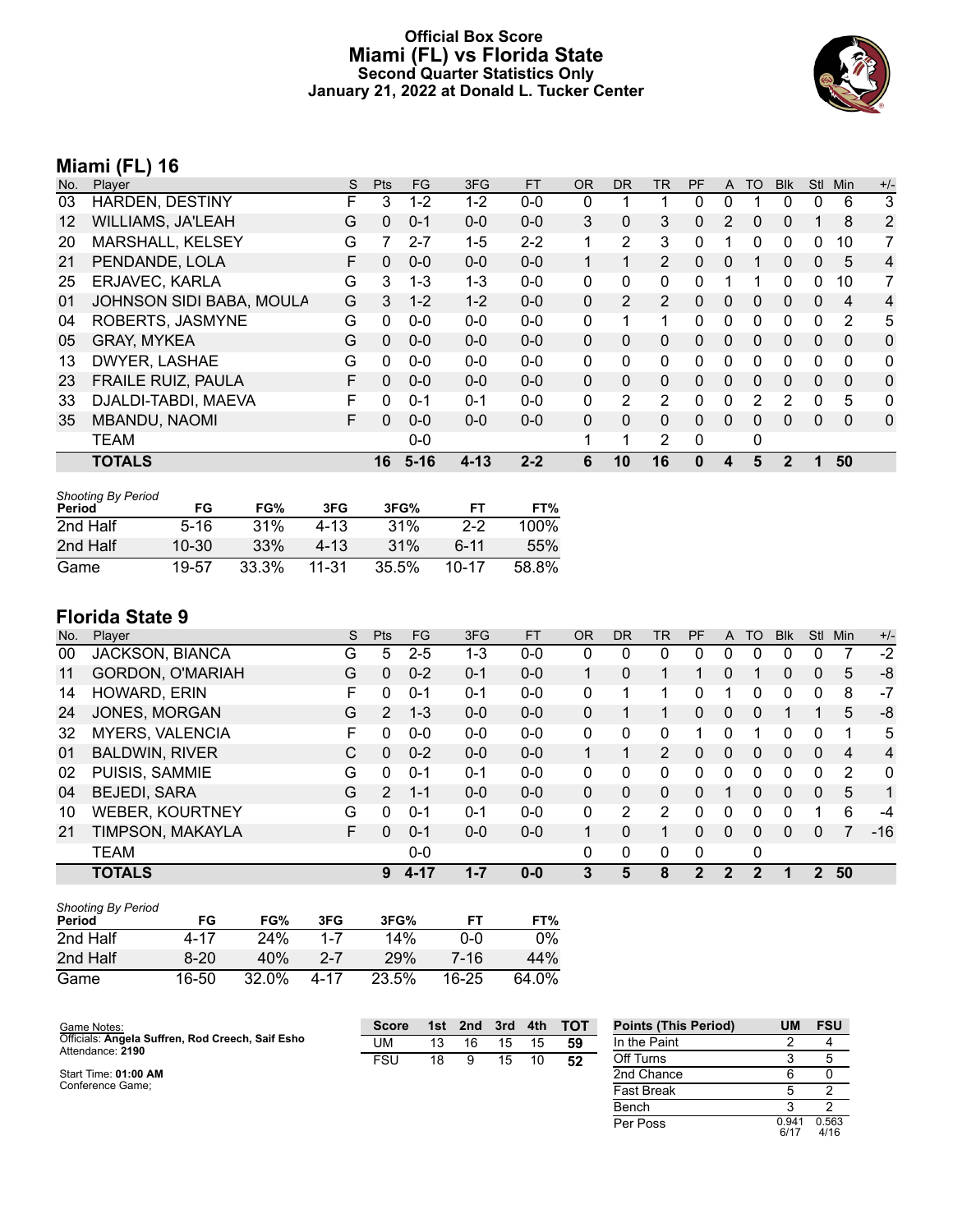### **Official Play-By-Play Miami (FL) vs Florida State Second Quarter January 21, 2022 at Donald L. Tucker Center**



#### **Period 2**

<mark>Starters:</mark><br>Miami (FL): 3 HARDEN,DESTINY (F); 12 WILLIAMS,JA'LEAH (G); 20 MARSHALL,KELSEY (G); 21 PENDANDE,LOLA (F); 25 ERJAVEC,KARLA (G);<br>Florida State: 0 JACKSON,BIANCA (G); 11 GORDON,O'MARIAH (G); 14 HOWARD,ERIN (F); 2

| Time           | VISITORS: Miami (FL)                 | <b>Score</b> | <b>Margin</b>  | <b>HOME: Florida State</b>        |
|----------------|--------------------------------------|--------------|----------------|-----------------------------------|
| 10:00          |                                      |              |                | SUB OUT: BALDWIN, RIVER           |
| 10:00          |                                      |              |                | SUB IN: MYERS, VALENCIA           |
| 10:00          | SUB OUT: JOHNSON SIDI BABA, MOULAYNA |              |                |                                   |
| 10:00          | SUB OUT: ROBERTS, JASMYNE            |              |                |                                   |
| 10:00          | SUB IN: HARDEN, DESTINY              |              |                |                                   |
| 10:00          | SUB IN: ERJAVEC, KARLA               |              |                |                                   |
| 09:47          | TURNOVER by ERJAVEC, KARLA           |              |                |                                   |
| 09:37          |                                      | $21 - 13$    | H <sub>8</sub> | GOOD! 3PTR by JACKSON, BIANCA     |
| 09:37          |                                      |              |                | ASSIST by HOWARD, ERIN            |
| 09:18          | TURNOVER by HARDEN, DESTINY          |              |                |                                   |
| 09:18          |                                      |              |                | STEAL by JONES, MORGAN            |
| 09:13          |                                      | $23-13$      | H 10           | GOOD! LAYUP by JONES, MORGAN [FB] |
| 09:01          | TURNOVER by DJALDI-TABDI, MAEVA      |              |                |                                   |
| 08:46          |                                      |              |                | FOUL by MYERS, VALENCIA           |
| 08:46<br>08:46 |                                      |              |                | TURNOVER by MYERS, VALENCIA       |
|                |                                      |              |                | SUB OUT: MYERS, VALENCIA          |
| 08:46<br>08:30 | MISSED LAYUP by MARSHALL, KELSEY     |              |                | SUB IN: TIMPSON, MAKAYLA          |
| 08:30          |                                      |              |                |                                   |
| 08:30          | REBOUND (OFF) by MARSHALL, KELSEY    |              |                |                                   |
| 08:26          | GOOD! 3PTR by HARDEN, DESTINY        | 23-16        | H 7            | BLOCK by JONES, MORGAN            |
| 08:26          | ASSIST by MARSHALL, KELSEY           |              |                |                                   |
| 08:13          |                                      |              |                | MISSED JUMPER by JONES, MORGAN    |
| 08:12          | REBOUND (DEF) by TEAM                |              |                |                                   |
| 08:12          |                                      |              |                | SUB OUT: JACKSON, BIANCA          |
| 08:12          |                                      |              |                | SUB IN: WEBER, KOURTNEY           |
| 07:46          | GOOD! LAYUP by MARSHALL, KELSEY      | 23-18        | H <sub>5</sub> |                                   |
| 07:31          |                                      |              |                | TURNOVER by GORDON, O'MARIAH      |
| 07:31          | STEAL by WILLIAMS, JA'LEAH           |              |                |                                   |
| 07:22          | MISSED 3PTR by HARDEN, DESTINY       |              |                |                                   |
| 07:19          |                                      |              |                | REBOUND (DEF) by JONES, MORGAN    |
| 07:01          |                                      |              |                | MISSED 3PTR by GORDON, O'MARIAH   |
| 06:57          | REBOUND (DEF) by DJALDI-TABDI, MAEVA |              |                |                                   |
| 06:52          | MISSED 3PTR by MARSHALL, KELSEY      |              |                |                                   |
| 06:49          | REBOUND (OFF) by WILLIAMS, JA'LEAH   |              |                |                                   |
| 06:45          | GOOD! 3PTR by ERJAVEC, KARLA         | $23 - 21$    | H <sub>2</sub> |                                   |
| 06:45          | ASSIST by WILLIAMS, JA'LEAH          |              |                |                                   |
| 06:42          | <b>TIMEOUT MEDIA</b>                 |              |                |                                   |
| 06:42          |                                      |              |                | TIMEOUT 30SEC                     |
| 06:42          |                                      |              |                | SUB OUT: GORDON, O'MARIAH         |
| 06:42          |                                      |              |                | SUB OUT: HOWARD, ERIN             |
| 06:42          |                                      |              |                | SUB OUT: JONES, MORGAN            |
| 06:42          |                                      |              |                | SUB IN: BALDWIN, RIVER            |
| 06:42          |                                      |              |                | SUB IN: PUISIS, SAMMIE            |
| 06:42          |                                      |              |                | SUB IN: BEJEDI, SARA              |
| 06:14          |                                      |              |                | MISSED JUMPER by BALDWIN, RIVER   |
| 06:14          | BLOCK by DJALDI-TABDI, MAEVA         |              |                |                                   |
| 06:11          | REBOUND (DEF) by HARDEN, DESTINY     |              |                |                                   |
| 06:04          | TURNOVER by DJALDI-TABDI, MAEVA      |              |                |                                   |
| 06:04          |                                      |              |                | STEAL by WEBER, KOURTNEY          |
| 05:41          |                                      |              |                | MISSED 3PTR by PUISIS, SAMMIE     |
| 05:35          |                                      |              |                | REBOUND (OFF) by BALDWIN, RIVER   |
| 05:35          |                                      |              |                | MISSED LAYUP by BALDWIN, RIVER    |
| 05:35          | BLOCK by DJALDI-TABDI, MAEVA         |              |                |                                   |
| 05:33          | REBOUND (DEF) by DJALDI-TABDI, MAEVA |              |                |                                   |
| 05:28          | MISSED 3PTR by ERJAVEC, KARLA        |              |                |                                   |
| 05:21          | REBOUND (OFF) by WILLIAMS, JA'LEAH   |              |                |                                   |
| 05:21          | MISSED LAYUP by WILLIAMS, JA'LEAH    |              |                |                                   |
| 05:19          | REBOUND (OFF) by WILLIAMS, JA'LEAH   |              |                |                                   |
| 05:03          | MISSED 3PTR by DJALDI-TABDI, MAEVA   |              |                |                                   |
| 05:01          | REBOUND (OFF) by TEAM                |              |                |                                   |
| 05:01          |                                      |              |                | SUB OUT: BALDWIN, RIVER           |
| 05:01          |                                      |              |                | SUB OUT: PUISIS, SAMMIE           |
| 05:01          |                                      |              |                | SUB OUT: BEJEDI, SARA             |
| 05:01          |                                      |              |                | SUB OUT: WEBER, KOURTNEY          |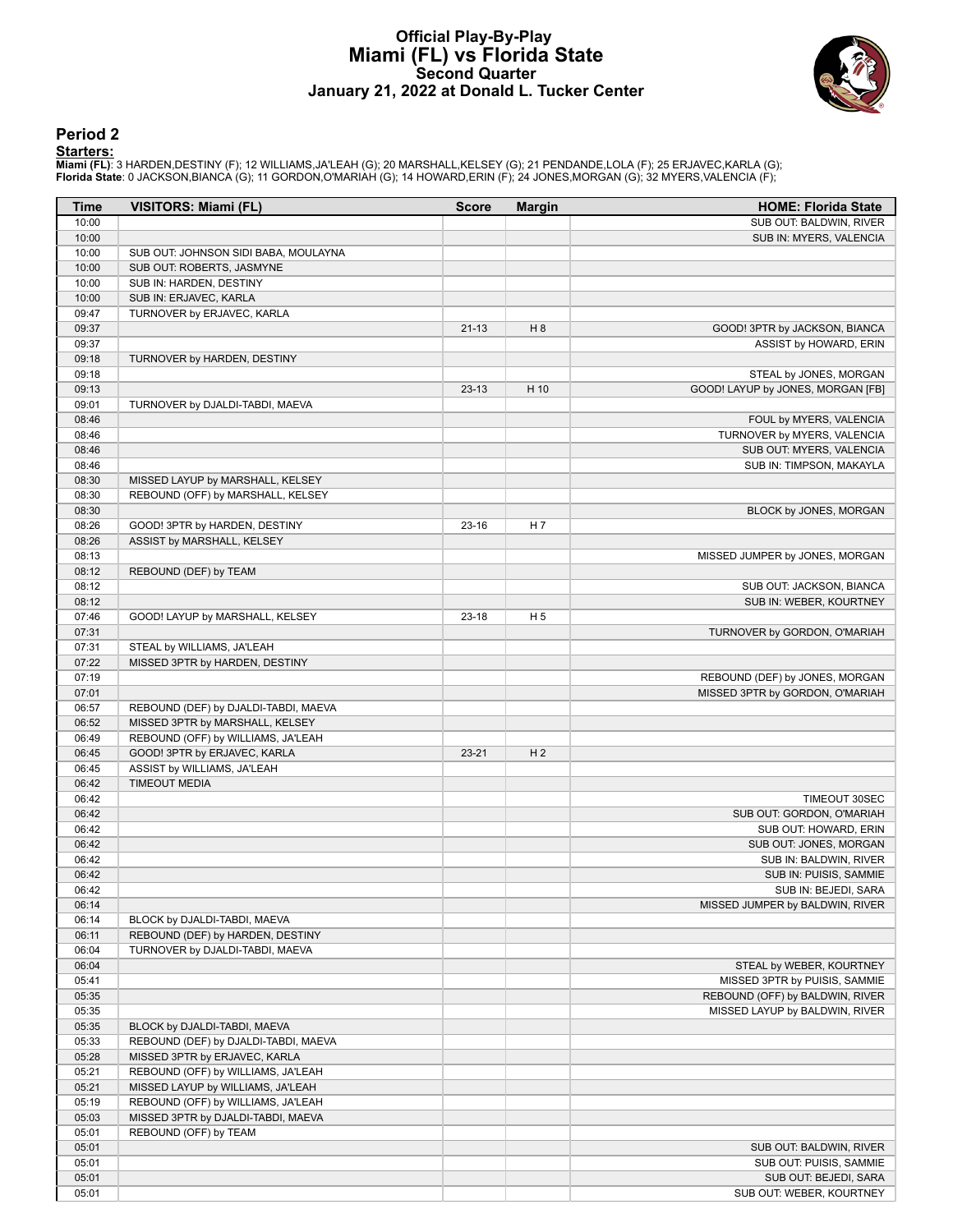| <b>Time</b>    | <b>VISITORS: Miami (FL)</b>                  | <b>Score</b> | <b>Margin</b>  | <b>HOME: Florida State</b>                                |
|----------------|----------------------------------------------|--------------|----------------|-----------------------------------------------------------|
| 05:01          |                                              |              |                | SUB IN: JACKSON, BIANCA                                   |
| 05:01          |                                              |              |                | SUB IN: GORDON, O'MARIAH                                  |
| 05:01          |                                              |              |                | SUB IN: HOWARD, ERIN                                      |
| 05:01          |                                              |              |                | SUB IN: JONES, MORGAN                                     |
| 05:01          | SUB OUT: DJALDI-TABDI, MAEVA                 |              |                |                                                           |
| 05:01          | SUB IN: PENDANDE, LOLA                       |              |                |                                                           |
| 04:44          | MISSED 3PTR by ERJAVEC, KARLA                |              |                |                                                           |
| 04:42          |                                              |              |                | REBOUND (DEF) by HOWARD, ERIN                             |
| 04:34          |                                              |              |                | MISSED LAYUP by JONES, MORGAN                             |
| 04:31          | REBOUND (DEF) by MARSHALL, KELSEY            |              |                |                                                           |
| 04:29          |                                              |              |                | FOUL by GORDON, O'MARIAH                                  |
| 04:29          | SUB OUT: HARDEN, DESTINY                     |              |                |                                                           |
| 04:29          | SUB OUT: WILLIAMS, JA'LEAH                   |              |                |                                                           |
| 04:29          | SUB IN: JOHNSON SIDI BABA, MOULAYNA          |              |                |                                                           |
| 04:29          | SUB IN: ROBERTS, JASMYNE                     |              |                |                                                           |
| 04:29          | GOOD! FT by MARSHALL, KELSEY [FB]            | 23-22        | H <sub>1</sub> |                                                           |
| 04:29          | GOOD! FT by MARSHALL, KELSEY [FB]            | 23-23        | T              |                                                           |
| 04:12          |                                              |              |                | MISSED LAYUP by GORDON, O'MARIAH                          |
| 04:10          |                                              |              |                | REBOUND (OFF) by GORDON, O'MARIAH                         |
| 04:07          |                                              |              |                | MISSED 3PTR by JACKSON, BIANCA                            |
| 04:04          | REBOUND (DEF) by JOHNSON SIDI BABA, MOULAYNA |              |                |                                                           |
| 03:58          | GOOD! 3PTR by MARSHALL, KELSEY [FB]          | 23-26        | $V_3$          |                                                           |
| 03:58          | ASSIST by ERJAVEC, KARLA                     |              |                |                                                           |
| 03:37          |                                              |              |                | MISSED JUMPER by JACKSON, BIANCA                          |
| 03:33          |                                              |              |                | REBOUND (OFF) by TIMPSON, MAKAYLA                         |
| 03:33          |                                              |              |                | SUB OUT: GORDON, O'MARIAH                                 |
| 03:33          |                                              |              |                | SUB OUT: JONES, MORGAN                                    |
| 03:33          |                                              |              |                | SUB IN: BEJEDI, SARA                                      |
| 03:33          |                                              |              |                | SUB IN: WEBER, KOURTNEY                                   |
| 03:31          |                                              |              |                | MISSED JUMPER by TIMPSON, MAKAYLA                         |
| 03:28          | REBOUND (DEF) by PENDANDE, LOLA              |              |                |                                                           |
| 03:05          | MISSED 3PTR by MARSHALL, KELSEY              |              |                |                                                           |
| 03:03          |                                              |              |                | REBOUND (DEF) by WEBER, KOURTNEY                          |
| 02:58          |                                              |              |                | MISSED 3PTR by HOWARD, ERIN                               |
| 02:54          | REBOUND (DEF) by ROBERTS, JASMYNE            |              |                |                                                           |
| 02:35          | SUB OUT: ROBERTS, JASMYNE                    |              |                |                                                           |
| 02:35          | SUB IN: WILLIAMS, JA'LEAH                    |              |                |                                                           |
| 02:27          | GOOD! 3PTR by JOHNSON SIDI BABA, MOULAYNA    | 23-29        | $V_6$          |                                                           |
| 02:27          | ASSIST by WILLIAMS, JA'LEAH                  |              |                |                                                           |
| 02:04          |                                              |              |                | SUB OUT: TIMPSON, MAKAYLA                                 |
| 02:04          |                                              |              |                | SUB IN: BALDWIN, RIVER                                    |
| 01:55          |                                              | 25-29        | V <sub>4</sub> | GOOD! JUMPER by BEJEDI, SARA                              |
| 01:37          | MISSED 3PTR by MARSHALL, KELSEY              |              |                |                                                           |
| 01:33          | REBOUND (OFF) by PENDANDE, LOLA              |              |                |                                                           |
| 01:33          | TURNOVER by PENDANDE, LOLA                   |              |                |                                                           |
| 01:27          |                                              |              |                | MISSED 3PTR by WEBER, KOURTNEY                            |
| 01:24          | REBOUND (DEF) by MARSHALL, KELSEY            |              |                |                                                           |
| 01:18          | MISSED 3PTR by MARSHALL, KELSEY              |              |                |                                                           |
| 01:13          |                                              |              |                | REBOUND (DEF) by BALDWIN, RIVER                           |
| 00:57          |                                              | 27-29        | V <sub>2</sub> | GOOD! JUMPER by JACKSON, BIANCA                           |
| 00:57          |                                              |              |                | ASSIST by BEJEDI, SARA                                    |
| 00:27          | MISSED 3PTR by JOHNSON SIDI BABA, MOULAYNA   |              |                |                                                           |
| 00:24          |                                              |              |                | REBOUND (DEF) by WEBER, KOURTNEY<br>SUB OUT: BEJEDI, SARA |
| 00:22<br>00:22 |                                              |              |                |                                                           |
|                |                                              |              |                | SUB OUT: WEBER, KOURTNEY<br>SUB IN: GORDON, O'MARIAH      |
| 00:22<br>00:22 |                                              |              |                |                                                           |
|                | SUB OUT: PENDANDE, LOLA                      |              |                | SUB IN: JONES, MORGAN                                     |
| 00:22<br>00:22 |                                              |              |                |                                                           |
| 00:00          | SUB IN: DJALDI-TABDI, MAEVA                  |              |                |                                                           |
| 00:00          | REBOUND (DEF) by JOHNSON SIDI BABA, MOULAYNA |              |                | MISSED 3PTR by JACKSON, BIANCA                            |
|                |                                              |              |                |                                                           |

# **Miami (FL) 29, Florida State 27**

| <b>Points (This Period)</b> | UM            | <b>FSU</b>    |
|-----------------------------|---------------|---------------|
| In the Paint                |               |               |
| Off Turns                   |               |               |
| 2nd Chance                  |               |               |
| <b>Fast Break</b>           |               |               |
| Bench                       |               |               |
| Per Poss                    | 0.941<br>6/17 | 0.563<br>4/16 |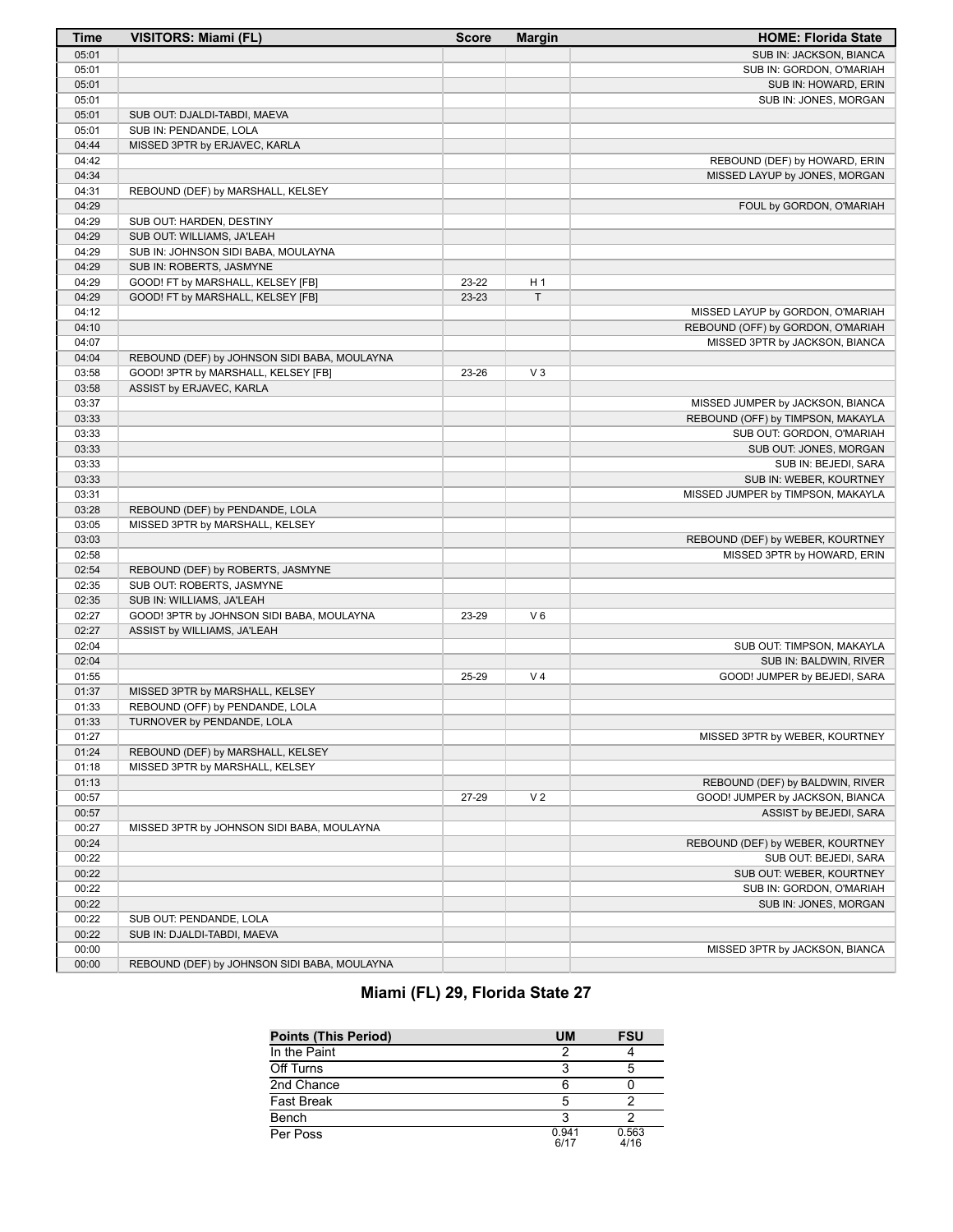### **Official Box Score Miami (FL) vs Florida State Second Half Statistics Only January 21, 2022 at Donald L. Tucker Center**



# **Miami (FL) 30**

| No. | Plaver                    | S  | <b>Pts</b>   | FG        | 3FG      | <b>FT</b> | <b>OR</b> | <b>DR</b>      | TR             | <b>PF</b> | A              | <b>TO</b>    | <b>Blk</b>   | Stl            | Min          | $+/-$          |
|-----|---------------------------|----|--------------|-----------|----------|-----------|-----------|----------------|----------------|-----------|----------------|--------------|--------------|----------------|--------------|----------------|
| 01  | JOHNSON SIDI BABA, MOULA  | G  | 0            | $0 - 1$   | $0 - 0$  | $0 - 0$   | 0         | 0              | 0              | 0         |                | 0            | $\Omega$     | 0              | 4            | 2              |
| 03  | <b>HARDEN, DESTINY</b>    | F  |              | $2 - 6$   | $1 - 2$  | $2 - 4$   |           | 1              | $\overline{2}$ | 3         | 0              | 0            | $\mathbf{0}$ | 3              | 15           | 3              |
| 04  | ROBERTS, JASMYNE          | G  | 2            | $1 - 2$   | $0 - 0$  | $0 - 0$   |           | 0              |                | 0         | $\mathbf{0}$   | 0            | $\Omega$     |                | 5            | -1             |
| 05  | <b>GRAY, MYKEA</b>        | G  | 10           | $3 - 7$   | $2 - 4$  | $2 - 5$   |           | 2              | 3              |           | 0              |              | 0            |                | 13           | 6              |
| 12  | <b>WILLIAMS, JA'LEAH</b>  | G  | 2            | $1 - 1$   | $0 - 0$  | $0 - 0$   | 3         | 0              | 3              | 3         | $\mathbf{0}$   | 3            | $\Omega$     | 0              | 13           | 5              |
| 13  | DWYER, LASHAE             | G  | $\Omega$     | $0 - 0$   | $0 - 0$  | $0 - 0$   | $\Omega$  | $\Omega$       | $\mathbf{0}$   | 0         | 0              | $\mathbf{0}$ | $\Omega$     | $\mathbf{0}$   | $\mathbf{0}$ | 0              |
| 20  | <b>MARSHALL, KELSEY</b>   | G  | 5            | $2 - 7$   | $1 - 5$  | $0 - 0$   | 0         | 1              |                | 0         |                |              | 0            | $\Omega$       | 17           | 4              |
| 21  | PENDANDE, LOLA            | F. | 4            | $1 - 2$   | $0 - 0$  | $2 - 2$   |           | 4              | 5              | 4         | 0              | 0            |              | $\overline{2}$ | 12           | $\overline{2}$ |
| 23  | <b>FRAILE RUIZ, PAULA</b> | F  | 0            | $0 - 0$   | $0 - 0$  | $0 - 0$   | 0         | 0              | $\Omega$       | 0         | 0              | 0            | $\Omega$     | 0              | 0            | 0              |
| 25  | ERJAVEC, KARLA            | G  | $\mathbf{0}$ | $0 - 1$   | $0 - 0$  | $0 - 0$   | 0         | $\overline{2}$ | $\overline{2}$ | 0         | $\overline{2}$ | 3            | $\mathbf{0}$ | 1              | 14           | 1              |
| 33  | DJALDI-TABDI, MAEVA       | F  | 0            | $0 - 3$   | $0 - 2$  | $0 - 0$   | 2         | 0              | 2              |           | 0              | 0            | $\mathbf 0$  | 0              | 8            | 2              |
| 35  | <b>MBANDU, NAOMI</b>      | F  | 0            | $0 - 0$   | $0 - 0$  | $0 - 0$   | 0         | $\Omega$       | $\mathbf{0}$   | 0         | 0              | $\Omega$     | 0            | $\mathbf{0}$   | $\mathbf{0}$ | 0              |
|     | <b>TEAM</b>               |    | 0            | $0 - 0$   | $0 - 0$  | $0 - 0$   | 3         | 0              | 3              | 0         | 0              | 0            | 0            | 0              | $\Omega$     | 0              |
|     | <b>TOTALS</b>             |    | 30           | $10 - 30$ | $4 - 13$ | $6 - 11$  | 12        | 10             | 22             | 12        | 4              | 8            |              | 8              | 100          | 0              |

| <b>Shooting By Period</b><br>Period | FG        | FG%   | 3FG       | 3FG%  |             | FT%   | Last FG Half: UM 4th-04:14 |
|-------------------------------------|-----------|-------|-----------|-------|-------------|-------|----------------------------|
| 2nd Half                            | $10 - 30$ | 33%   | $4 - 13$  | 31%   | <b>6-11</b> | 55%   |                            |
| Game                                | 19-57     | 33.3% | $11 - 31$ | 35.5% | $10 - 17$   | 58.8% |                            |

# **Florida State 25**

| No. | Plaver                  | S  | <b>Pts</b>     | <b>FG</b> | 3FG     | <b>FT</b> | <b>OR</b> | DR       | TR | PF       | A        | TO       | <b>B</b> lk   | Stl      | Min | $+/-$        |
|-----|-------------------------|----|----------------|-----------|---------|-----------|-----------|----------|----|----------|----------|----------|---------------|----------|-----|--------------|
| 00  | JACKSON, BIANCA         | G  | $\overline{2}$ | $1 - 2$   | $0 - 0$ | $0 - 0$   |           | 2        | 3  |          | 2        | 2        | 0             | 0        | 14  | $-4$         |
| 01  | <b>BALDWIN, RIVER</b>   | С  | 2              | $0 - 1$   | $0 - 0$ | $2 - 6$   |           | 3        | 4  |          | 0        | 0        | 0             | 0        | 12  | -3           |
| 02  | PUISIS, SAMMIE          | G  | 6              | $2 - 4$   | $1 - 3$ | 1-1       | 0         | 0        | 0  | 0        | 0        | 0        | 0             | 0        | 11  | -1           |
| 04  | <b>BEJEDI, SARA</b>     | G  | $\mathcal{P}$  | $0 - 1$   | $0 - 1$ | $2 - 4$   | $\Omega$  |          | 1  | 4        | 0        | $\Omega$ | 0             |          | 11  | $\mathbf{1}$ |
| 10  | <b>WEBER, KOURTNEY</b>  | G  | 0              | $0 - 0$   | $0 - 0$ | $0 - 0$   | $\Omega$  | 0        | 0  | 0        | 0        |          | 0             | 0        |     |              |
| 11  | <b>GORDON, O'MARIAH</b> | G  | 5              | $2 - 3$   | $1 - 2$ | $0 - 3$   | 1         | 0        |    |          | 1        | 3        | 0             | $\Omega$ | 9   | -5           |
| 14  | HOWARD, ERIN            | F  | $\mathcal{P}$  | $1 - 2$   | $0 - 1$ | $0 - 0$   | 1.        | $\Omega$ | 1  | 2        | $\Omega$ | 0        | 0             |          | 12  | $-1$         |
| 21  | TIMPSON, MAKAYLA        | F. | $\mathcal{P}$  | $1 - 3$   | $0 - 0$ | $0 - 0$   |           | 0        |    | $\Omega$ | 2        | 1        | $\mathcal{P}$ | $\Omega$ | 9   | $-5$         |
| 24  | JONES, MORGAN           | G  | 4              | 1-4       | $0 - 0$ | $2 - 2$   | $\Omega$  |          |    | 0        | 0        | 2        | 0             | 2        | 8   | $-5$         |
| 32  | <b>MYERS, VALENCIA</b>  | F  | 0              | $0 - 0$   | $0 - 0$ | $0 - 0$   | 0         | 2        | 2  |          | 0        | 2        | 0             | 0        | 7   | $-1$         |
|     | <b>TEAM</b>             |    | 0              | $0 - 0$   | $0 - 0$ | $0 - 0$   |           |          | 2  | 0        | 0        | 0        | 0             | 0        | 0   | 0            |
|     | <b>TOTALS</b>           |    | 25             | $8 - 20$  | $2 - 7$ | $7 - 16$  | 6         | 10       | 16 | 10       | 5        | 11       | 2             | 4        | 100 | $\mathbf 0$  |

| <b>Shooting By Period</b><br>Period | FG       | FG%   | 3FG      | 3FG%  | FТ        | FT%   | Last I |
|-------------------------------------|----------|-------|----------|-------|-----------|-------|--------|
| 2nd Half                            | $8 - 20$ | 40%   | $2 - 7$  | 29%   | 7-16      | 44%   |        |
| Game                                | 16-50    | 32.0% | $4 - 17$ | 23.5% | $16 - 25$ | 64.0% |        |

*Last FG Half:* FSU 4th-00:43

| Game Notes:                                                          | <b>Score</b> | 1st | 2nd | 3rd | 4th | <b>TOT</b> | <b>Points from (This Period)</b> |    | <b>UM FSU</b> |
|----------------------------------------------------------------------|--------------|-----|-----|-----|-----|------------|----------------------------------|----|---------------|
| Officials: Angela Suffren, Rod Creech, Saif Esho<br>Attendance: 2190 | UM           |     | 16  | 15  | 15  | 59         | In the Paint                     |    |               |
|                                                                      | <b>FSU</b>   | 18  |     | 15  | 10  | 52         | Off Turns                        |    |               |
| Start Time: 01:00 AM                                                 |              |     |     |     |     |            | 2nd Chance                       |    |               |
| Conference Game:                                                     |              |     |     |     |     |            | <b>Fast Break</b>                |    |               |
|                                                                      |              |     |     |     |     |            | Bench                            | 12 | 1 O           |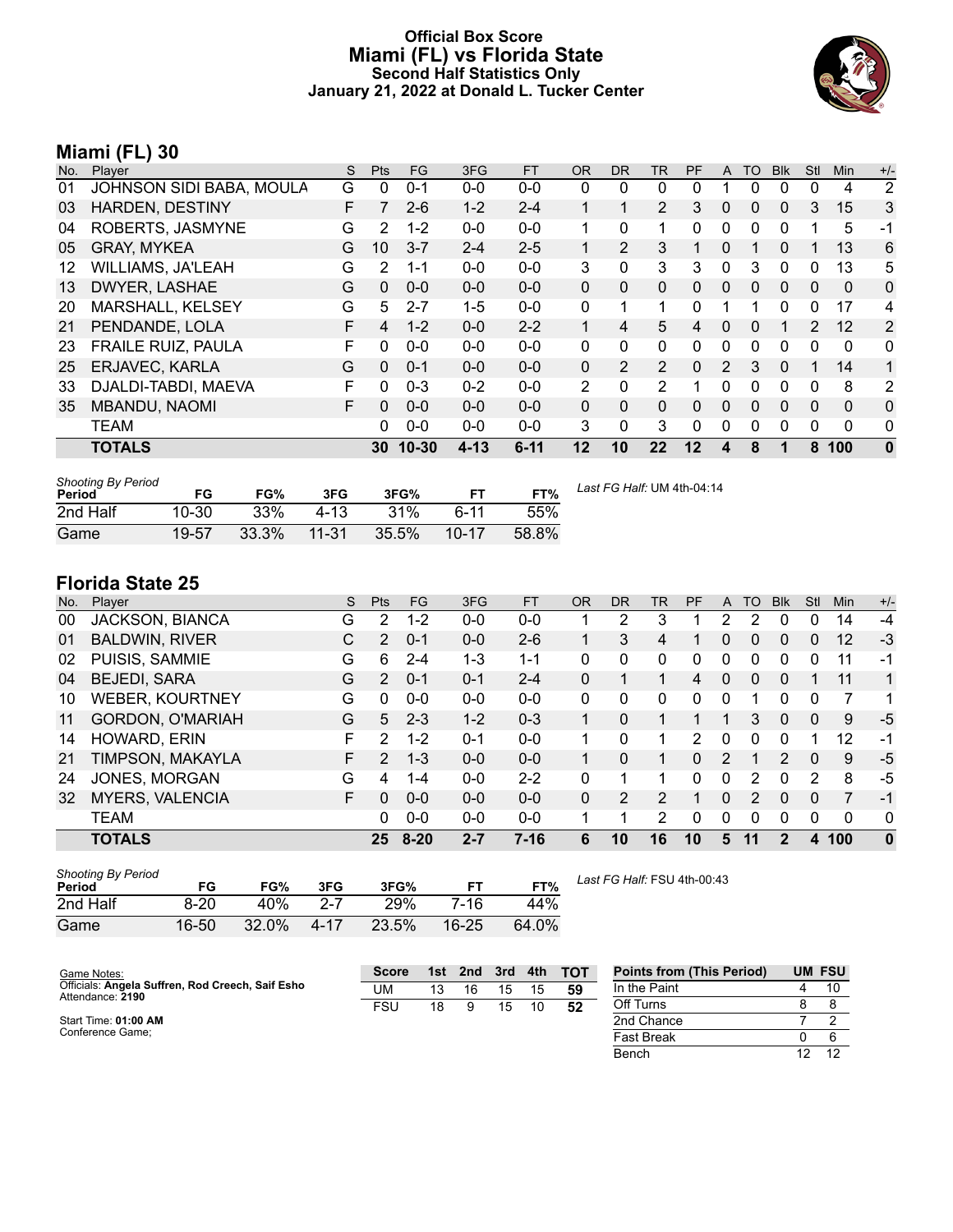#### **Official Box Score Miami (FL) vs Florida State Third Quarter Statistics Only January 21, 2022 at Donald L. Tucker Center**



# **Miami (FL) 30**

| No.               | Plaver                    | S  | <b>Pts</b>   | <b>FG</b> | 3FG      | <b>FT</b> | 0R           | <b>DR</b>    | TR             | <b>PF</b> | A            | TO | <b>BIK</b> | <b>Stl</b>   | Min            | $+/-$        |
|-------------------|---------------------------|----|--------------|-----------|----------|-----------|--------------|--------------|----------------|-----------|--------------|----|------------|--------------|----------------|--------------|
| 03                | <b>HARDEN, DESTINY</b>    | F  | 2            | $1 - 3$   | $0 - 1$  | $0 - 0$   | 0            |              |                |           | $\Omega$     | 0  | 0          |              | 5              | $-2$         |
| $12 \overline{ }$ | <b>WILLIAMS, JA'LEAH</b>  | G  | 0            | $0 - 0$   | $0 - 0$  | $0-0$     | 2            | 0            | 2              |           | 0            |    | 0          | $\mathbf{0}$ | 4              | 1            |
| 20                | MARSHALL, KELSEY          | G  | 3            | $1 - 4$   | $1 - 4$  | $0-0$     | $\Omega$     | 0            | 0              | 0         | $\Omega$     | 0  | 0          | 0            | 7              | -1           |
| 21                | PENDANDE, LOLA            | F  | $\mathbf{0}$ | $0 - 0$   | $0 - 0$  | $0-0$     | $\mathbf{0}$ |              |                |           | $\mathbf{0}$ | 0  | 0          |              | 5              | $-2$         |
| 25                | ERJAVEC, KARLA            | G  | 0            | $0 - 1$   | $0 - 0$  | $0 - 0$   | $\Omega$     | 0            | 0              | 0         | 2            | 2  | 0          | $\Omega$     | 8              | $\mathbf{0}$ |
| 01                | JOHNSON SIDI BABA, MOULA  | G  | $\Omega$     | $0 - 1$   | $0 - 0$  | $0-0$     | $\Omega$     | $\mathbf{0}$ | 0              | 0         |              | 0  | 0          | $\Omega$     | $\overline{4}$ | 2            |
| 04                | ROBERTS, JASMYNE          | G  | 2            | $1 - 2$   | $0 - 0$  | $0 - 0$   | 1            | 0            | 1              | 0         | $\Omega$     | 0  | 0          |              | 5              | -1           |
| 05                | <b>GRAY, MYKEA</b>        | G  | 8            | $3 - 5$   | $2 - 3$  | $0 - 0$   | $\mathbf{0}$ |              |                |           | $\Omega$     | 0  | 0          |              |                | 1            |
| 13                | DWYER, LASHAE             | G  | $\Omega$     | $0 - 0$   | $0 - 0$  | $0-0$     | $\Omega$     | 0            | 0              | 0         | $\Omega$     | 0  | 0          | $\Omega$     | $\Omega$       | 0            |
| 23                | <b>FRAILE RUIZ, PAULA</b> | F  | $\Omega$     | $0 - 0$   | $0 - 0$  | $0-0$     | $\Omega$     | $\mathbf{0}$ | 0              | 0         | $\mathbf{0}$ | 0  | 0          | $\Omega$     | $\mathbf{0}$   | $\mathbf 0$  |
| 33                | DJALDI-TABDI, MAEVA       | F  | 0            | $0 - 3$   | $0 - 2$  | $0 - 0$   | 2            | $\Omega$     | $\overline{2}$ | 0         | $\Omega$     | 0  | 0          | $\Omega$     | 5              | 2            |
| 35                | <b>MBANDU, NAOMI</b>      | F. | $\Omega$     | $0 - 0$   | $0 - 0$  | $0 - 0$   | $\Omega$     | $\Omega$     | 0              | 0         | $\Omega$     | 0  | 0          | $\Omega$     | $\mathbf{0}$   | $\mathbf 0$  |
|                   | <b>TEAM</b>               |    |              | $0 - 0$   |          |           | 3            | 0            | 3              | 0         |              | 0  |            |              |                |              |
|                   | <b>TOTALS</b>             |    | 15           | $6 - 19$  | $3 - 10$ | $0 - 0$   | 8            | 3            | 11             | 4         | 3            | 3  | 0          | 4            | 50             |              |

| <b>Shooting By Period</b><br>Period | FG    | FG%   | 3FG       | 3FG%  | FТ        | FT%   |
|-------------------------------------|-------|-------|-----------|-------|-----------|-------|
| 2nd Half                            | ი-ი   | 0%    | റ-റ       | 0%    | റ-റ       | 0%    |
| Game                                | 19-57 | 33.3% | $11 - 31$ | 35.5% | $10 - 17$ | 58.8% |

| No. | Player                  | S  | Pts           | FG.      | 3FG     | <b>FT</b> | 0R           | <b>DR</b> | <b>TR</b> | PF | A             | TO       | <b>Blk</b> | <b>Stl</b>   | Min | $+/-$        |
|-----|-------------------------|----|---------------|----------|---------|-----------|--------------|-----------|-----------|----|---------------|----------|------------|--------------|-----|--------------|
| 00  | <b>JACKSON, BIANCA</b>  | G  | $\Omega$      | $0 - 0$  | $0 - 0$ | $0 - 0$   |              |           | 2         | 0  | 2             |          | 0          | 0            | 5   | $-2$         |
| 11  | <b>GORDON, O'MARIAH</b> | G  | 3             | $1 - 2$  | $1 - 2$ | $0 - 2$   | 0            | 0         | 0         | 0  |               |          | 0          | 0            | 5   | $-1$         |
| 14  | HOWARD, ERIN            | F  | 2             | 1-1      | $0 - 0$ | $0 - 0$   | 1            | 0         | 1         | 0  | 0             | ∩        | 0          | 0            | 6   | $-1$         |
| 24  | JONES, MORGAN           | G  | 2             | $1 - 1$  | $0 - 0$ | $0 - 0$   | $\Omega$     |           | 1.        | 0  | $\Omega$      |          | $\Omega$   |              | 2   | $-1$         |
| 32  | <b>MYERS, VALENCIA</b>  | F. | 0             | $0 - 0$  | $0 - 0$ | $0 - 0$   | 0            |           | 1         | 1  | 0             |          | 0          | $\Omega$     | 5   | 0            |
| 01  | <b>BALDWIN, RIVER</b>   | С  | $\Omega$      | $0 - 0$  | $0 - 0$ | $0 - 0$   | 0            | 0         | 0         |    | 0             | $\Omega$ | $\Omega$   | $\mathbf{0}$ | 4   | $\mathbf{0}$ |
| 02  | PUISIS, SAMMIE          | G  | 6             | $2 - 4$  | $1 - 3$ | $1 - 1$   | 0            | 0         | $\Omega$  | 0  | 0             | 0        | 0          | 0            |     | $-1$         |
| 04  | <b>BEJEDI, SARA</b>     | G  | $\Omega$      | $0 - 1$  | $0 - 1$ | $0 - 0$   | 0            |           |           |    | 0             | $\Omega$ | 0          | $\mathbf{0}$ | 5   | 1            |
| 10  | <b>WEBER, KOURTNEY</b>  | G  | 0             | $0 - 0$  | $0 - 0$ | $0 - 0$   | 0            | 0         | 0         | 0  | 0             |          | 0          | $\Omega$     | 6   | 4            |
| 21  | TIMPSON, MAKAYLA        | F. | $\mathcal{P}$ | $1 - 1$  | $0 - 0$ | $0 - 0$   | $\Omega$     | 0         | $\Omega$  | 0  | $\mathcal{P}$ | $\Omega$ |            | $\Omega$     | 5   | 1            |
|     | <b>TEAM</b>             |    |               | $0 - 0$  |         |           | 0            | 1         | 1         | 0  |               | 0        |            |              |     |              |
|     | <b>TOTALS</b>           |    | 15            | $6 - 10$ | $2 - 6$ | $1 - 3$   | $\mathbf{2}$ | 5         |           | 3  | 5             | 5        | 1          |              | 50  |              |

| <b>Shooting By Period</b><br>Period | FG    | FG%   | 3FG  | 3FG%  |           | FT%   |
|-------------------------------------|-------|-------|------|-------|-----------|-------|
| 2nd Half                            | 0-0   | $0\%$ | በ-በ  | $0\%$ | ი-ი       | 0%    |
| Game                                | 16-50 | 32.0% | 4-17 | 23.5% | $16 - 25$ | 64.0% |

| Game Notes:                                                          | <b>Score</b> | 1st | 2nd | 3rd | $-4th$ | <b>TOT</b> | <b>Points (This Period)</b> | UM            | <b>FSU</b>    |
|----------------------------------------------------------------------|--------------|-----|-----|-----|--------|------------|-----------------------------|---------------|---------------|
| Officials: Angela Suffren, Rod Creech, Saif Esho<br>Attendance: 2190 | UM           | 13  | 16  | 15  | 15     | 59         | In the Paint                |               |               |
|                                                                      | FSU          | 18  |     | 15  | 10     | 52         | Off Turns                   |               |               |
| Start Time: 01:00 AM                                                 |              |     |     |     |        |            | 2nd Chance                  |               |               |
| Conference Game;                                                     |              |     |     |     |        |            | <b>Fast Break</b>           |               |               |
|                                                                      |              |     |     |     |        |            | Bench                       |               |               |
|                                                                      |              |     |     |     |        |            | Per Poss                    | 0.882<br>6/17 | 1.071<br>7/14 |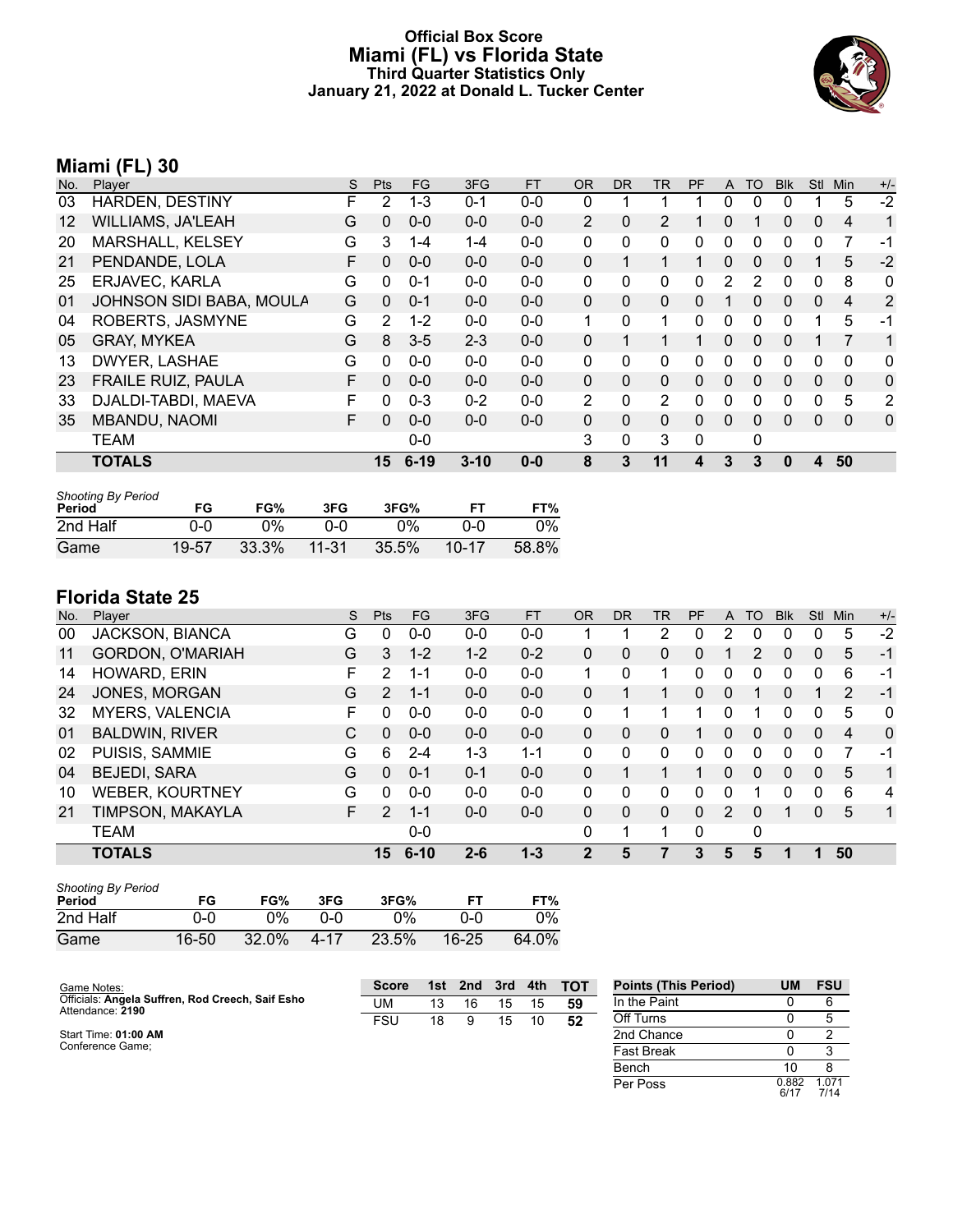### **Official Play-By-Play Miami (FL) vs Florida State Third Quarter January 21, 2022 at Donald L. Tucker Center**



#### **Period 3**

<mark>Starters:</mark><br>Miami (FL): 3 HARDEN,DESTINY (F); 12 WILLIAMS,JA'LEAH (G); 20 MARSHALL,KELSEY (G); 21 PENDANDE,LOLA (F); 25 ERJAVEC,KARLA (G);<br>Florida State: 0 JACKSON,BIANCA (G); 11 GORDON,O'MARIAH (G); 14 HOWARD,ERIN (F); 2

| Time           | <b>VISITORS: Miami (FL)</b>          | <b>Score</b> | <b>Margin</b>  | <b>HOME: Florida State</b>                         |
|----------------|--------------------------------------|--------------|----------------|----------------------------------------------------|
| 10:00          |                                      |              |                | SUB OUT: BALDWIN, RIVER                            |
| 10:00          |                                      |              |                | SUB IN: MYERS, VALENCIA                            |
| 10:00          | SUB OUT: JOHNSON SIDI BABA, MOULAYNA |              |                |                                                    |
| 10:00          | SUB OUT: DJALDI-TABDI, MAEVA         |              |                |                                                    |
| 10:00          | SUB IN: HARDEN, DESTINY              |              |                |                                                    |
| 10:00          | SUB IN: PENDANDE, LOLA               |              |                |                                                    |
| 09:41          |                                      |              |                | TURNOVER by GORDON, O'MARIAH                       |
| 09:41          | STEAL by HARDEN, DESTINY             |              |                |                                                    |
| 09:31          | TURNOVER by ERJAVEC, KARLA           |              |                |                                                    |
| 09:31          |                                      |              |                | STEAL by JONES, MORGAN                             |
| 09:17          |                                      | 29-29        | T              | GOOD! JUMPER by JONES, MORGAN                      |
| 09:17          |                                      |              |                | ASSIST by GORDON, O'MARIAH                         |
| 08:55          | GOOD! 3PTR by MARSHALL, KELSEY       | 29-32        | V <sub>3</sub> |                                                    |
| 08:55          | ASSIST by ERJAVEC, KARLA             |              |                |                                                    |
| 08:44          | FOUL by HARDEN, DESTINY              |              |                |                                                    |
| 08:44          |                                      |              |                | SUB OUT: JONES, MORGAN                             |
| 08:44          |                                      |              |                | SUB IN: WEBER, KOURTNEY                            |
| 08:44          |                                      |              |                | MISSED FT by GORDON, O'MARIAH                      |
| 08:44          |                                      |              |                | REBOUND (DEADB) by TEAM                            |
| 08:44          |                                      |              |                | MISSED FT by GORDON, O'MARIAH                      |
| 08:44          |                                      |              |                | REBOUND (OFF) by HOWARD, ERIN                      |
| 08:44          |                                      | $31 - 32$    | V <sub>1</sub> | GOOD! LAYUP by HOWARD, ERIN                        |
| 08:19          | MISSED LAYUP by ERJAVEC, KARLA       |              |                |                                                    |
| 08:17          |                                      |              |                | REBOUND (DEF) by MYERS, VALENCIA                   |
| 07:54          |                                      |              |                | TURNOVER by MYERS, VALENCIA                        |
| 07:54          | STEAL by PENDANDE, LOLA              |              |                |                                                    |
| 07:50          | MISSED LAYUP by HARDEN, DESTINY      |              |                |                                                    |
| 07:46          | REBOUND (OFF) by WILLIAMS, JA'LEAH   |              |                |                                                    |
| 07:43          | MISSED 3PTR by HARDEN, DESTINY       |              |                |                                                    |
| 07:40          | REBOUND (OFF) by TEAM                |              |                |                                                    |
| 07:40<br>07:40 |                                      |              |                | SUB OUT: GORDON, O'MARIAH                          |
| 07:40          |                                      |              |                | SUB IN: BEJEDI, SARA                               |
| 07:40          |                                      |              |                | SUB OUT: JACKSON, BIANCA<br>SUB IN: PUISIS, SAMMIE |
| 07:34          | MISSED 3PTR by MARSHALL, KELSEY      |              |                |                                                    |
| 07:31          | REBOUND (OFF) by WILLIAMS, JA'LEAH   |              |                |                                                    |
| 07:28          |                                      |              |                | FOUL by MYERS, VALENCIA                            |
| 07:28          |                                      |              |                | SUB OUT: MYERS, VALENCIA                           |
| 07:28          |                                      |              |                | SUB IN: BALDWIN, RIVER                             |
| 07:10          | TURNOVER by ERJAVEC, KARLA           |              |                |                                                    |
| 06:50          |                                      |              |                | MISSED 3PTR by BEJEDI, SARA                        |
| 06:49          | REBOUND (DEF) by HARDEN, DESTINY     |              |                |                                                    |
| 06:49          |                                      |              |                | FOUL by BALDWIN, RIVER                             |
| 06:49          | SUB OUT: ERJAVEC, KARLA              |              |                |                                                    |
| 06:49          | SUB IN: GRAY, MYKEA                  |              |                |                                                    |
| 06:32          | GOOD! JUMPER by HARDEN, DESTINY      | $31 - 34$    | $V_3$          |                                                    |
| 06:04          |                                      |              |                | MISSED 3PTR by PUISIS, SAMMIE                      |
| 06:02          | REBOUND (DEF) by PENDANDE, LOLA      |              |                |                                                    |
| 05:57          | FOUL by WILLIAMS, JA'LEAH            |              |                |                                                    |
| 05:56          |                                      |              |                | SUB OUT: HOWARD, ERIN                              |
| 05:56          |                                      |              |                | SUB IN: TIMPSON, MAKAYLA                           |
| 05:56          | SUB OUT: WILLIAMS, JA'LEAH           |              |                |                                                    |
| 05:56          | SUB IN: ROBERTS, JASMYNE             |              |                |                                                    |
| 05:57          | TURNOVER by WILLIAMS, JA'LEAH        |              |                |                                                    |
| 05:31          |                                      | 34-34        | т              | GOOD! 3PTR by PUISIS, SAMMIE                       |
| 05:31          |                                      |              |                | ASSIST by TIMPSON, MAKAYLA                         |
| 04:59          | GOOD! JUMPER by GRAY, MYKEA          | 34-36        | V <sub>2</sub> |                                                    |
| 04:53          |                                      | 36-36        | T              | GOOD! LAYUP by PUISIS, SAMMIE [FB]                 |
| 04:53          |                                      |              |                | ASSIST by TIMPSON, MAKAYLA                         |
| 04:53          | FOUL by PENDANDE, LOLA               |              |                |                                                    |
| 04:53          | <b>TIMEOUT MEDIA</b>                 |              |                |                                                    |
| 04:53          |                                      |              |                | SUB OUT: BEJEDI, SARA                              |
| 04:53          |                                      |              |                | SUB IN: GORDON, O'MARIAH                           |
| 04:53          | SUB OUT: HARDEN, DESTINY             |              |                |                                                    |
| 04:53          | SUB OUT: PENDANDE, LOLA              |              |                |                                                    |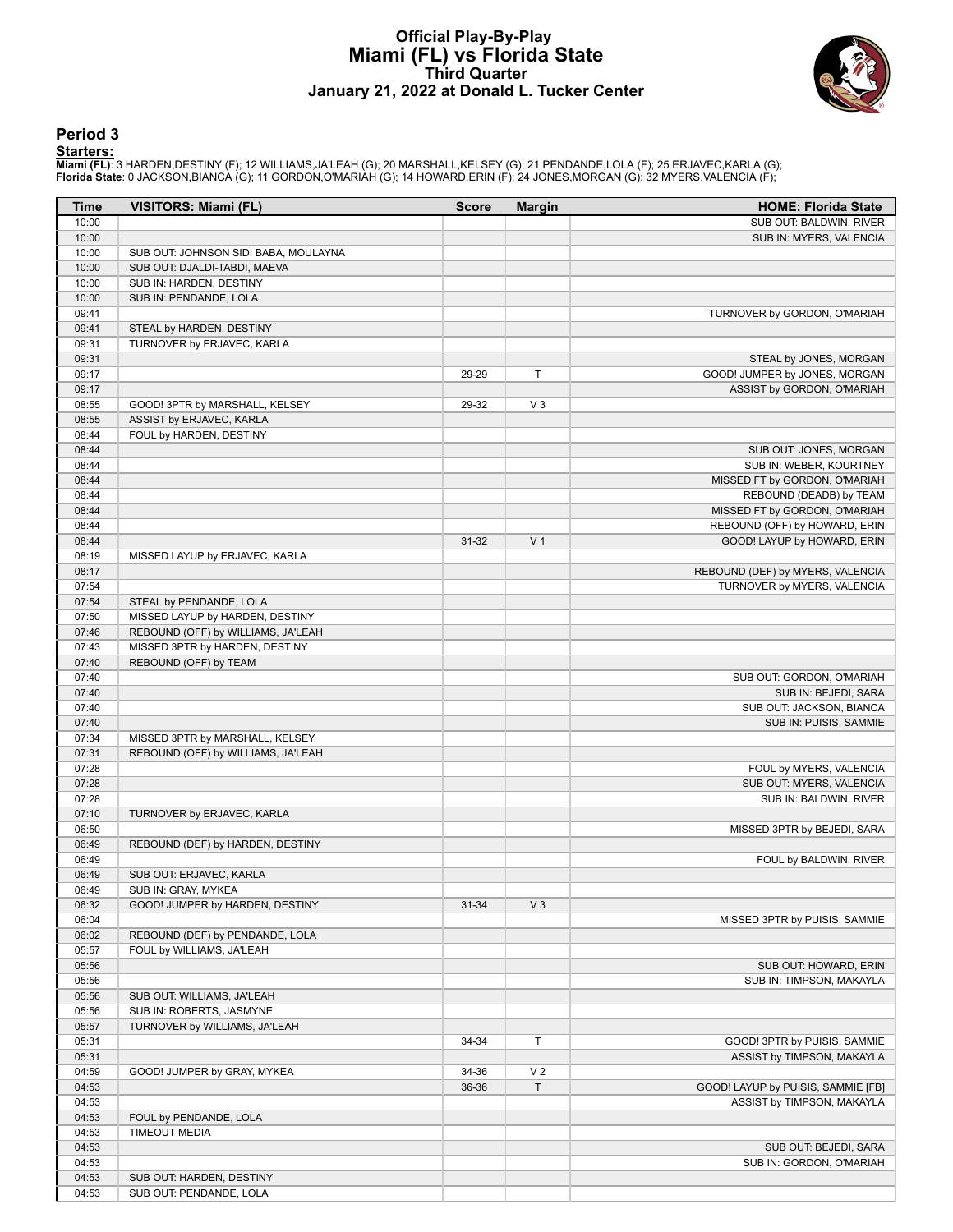| Time  | <b>VISITORS: Miami (FL)</b>                 | <b>Score</b> | <b>Margin</b>  | <b>HOME: Florida State</b>       |
|-------|---------------------------------------------|--------------|----------------|----------------------------------|
| 04:53 | SUB IN: JOHNSON SIDI BABA, MOULAYNA         |              |                |                                  |
| 04:53 | SUB IN: DJALDI-TABDI, MAEVA                 |              |                |                                  |
| 04:53 |                                             | 37-36        | H1             | GOOD! FT by PUISIS, SAMMIE [FB]  |
| 04:53 |                                             |              |                | SUB OUT: WEBER, KOURTNEY         |
| 04:53 |                                             |              |                | SUB IN: JACKSON, BIANCA          |
| 04:42 | GOOD! JUMPER by ROBERTS, JASMYNE            | 37-38        | V <sub>1</sub> |                                  |
| 04:32 |                                             |              |                | TURNOVER by GORDON, O'MARIAH     |
| 04:32 | STEAL by ROBERTS, JASMYNE                   |              |                |                                  |
| 04:28 | MISSED JUMPER by ROBERTS, JASMYNE           |              |                |                                  |
| 04:21 |                                             |              |                |                                  |
|       | FOUL by GRAY, MYKEA                         |              |                |                                  |
| 04:21 |                                             |              |                | SUB OUT: BALDWIN, RIVER          |
| 04:21 |                                             |              |                | SUB IN: MYERS, VALENCIA          |
| 04:21 | SUB OUT: MARSHALL, KELSEY                   |              |                |                                  |
| 04:21 | SUB IN: ERJAVEC, KARLA                      |              |                |                                  |
| 04:21 |                                             |              |                | REBOUND (DEF) by JACKSON, BIANCA |
| 04:02 |                                             | 39-38        | H <sub>1</sub> | GOOD! JUMPER by TIMPSON, MAKAYLA |
| 04:02 |                                             |              |                | ASSIST by JACKSON, BIANCA        |
| 03:37 | GOOD! 3PTR by GRAY, MYKEA                   | 39-41        | V <sub>2</sub> |                                  |
| 03:37 | ASSIST by ERJAVEC, KARLA                    |              |                |                                  |
| 03:11 |                                             | 42-41        | H <sub>1</sub> | GOOD! 3PTR by GORDON, O'MARIAH   |
| 03:11 |                                             |              |                | ASSIST by JACKSON, BIANCA        |
| 02:54 | GOOD! 3PTR by GRAY, MYKEA                   | 42-44        | V <sub>2</sub> |                                  |
| 02:54 | ASSIST by JOHNSON SIDI BABA, MOULAYNA       |              |                |                                  |
| 02:44 |                                             |              |                | MISSED 3PTR by PUISIS, SAMMIE    |
| 02:41 |                                             |              |                | REBOUND (OFF) by JACKSON, BIANCA |
| 02:26 |                                             |              |                | MISSED 3PTR by GORDON, O'MARIAH  |
| 02:23 | REBOUND (DEF) by GRAY, MYKEA                |              |                |                                  |
| 02:03 | MISSED LAYUP by GRAY, MYKEA                 |              |                |                                  |
| 01:59 | REBOUND (OFF) by ROBERTS, JASMYNE           |              |                |                                  |
| 01:53 | MISSED LAYUP by JOHNSON SIDI BABA, MOULAYNA |              |                |                                  |
| 01:52 | REBOUND (OFF) by TEAM                       |              |                |                                  |
| 01:52 |                                             |              |                | SUB OUT: JACKSON, BIANCA         |
| 01:52 |                                             |              |                | SUB OUT: PUISIS, SAMMIE          |
| 01:52 |                                             |              |                | SUB OUT: GORDON, O'MARIAH        |
| 01:52 |                                             |              |                | SUB OUT: MYERS, VALENCIA         |
| 01:52 |                                             |              |                | SUB IN: BEJEDI, SARA             |
| 01:52 |                                             |              |                | SUB IN: WEBER, KOURTNEY          |
| 01:52 |                                             |              |                | SUB IN: HOWARD, ERIN             |
| 01:52 |                                             |              |                | SUB IN: JONES, MORGAN            |
| 01:40 | MISSED 3PTR by GRAY, MYKEA                  |              |                |                                  |
| 01:37 |                                             |              |                | REBOUND (DEF) by JONES, MORGAN   |
| 01:34 |                                             |              |                | TURNOVER by JONES, MORGAN        |
| 01:34 | STEAL by GRAY, MYKEA                        |              |                |                                  |
| 01:31 |                                             |              |                | FOUL by BEJEDI, SARA             |
| 01:31 | SUB OUT: JOHNSON SIDI BABA, MOULAYNA        |              |                |                                  |
| 01:31 | SUB IN: MARSHALL, KELSEY                    |              |                |                                  |
| 01:29 | MISSED 3PTR by MARSHALL, KELSEY             |              |                |                                  |
| 01:29 | REBOUND (OFF) by DJALDI-TABDI, MAEVA        |              |                |                                  |
|       |                                             |              |                |                                  |
| 01:29 | TIMEOUT 30SEC                               |              |                |                                  |
| 01:19 | MISSED 3PTR by DJALDI-TABDI, MAEVA          |              |                |                                  |
| 01:16 |                                             |              |                | REBOUND (DEF) by TEAM            |
| 01:16 |                                             |              |                | SUB OUT: JONES, MORGAN           |
| 01:16 |                                             |              |                | SUB IN: PUISIS, SAMMIE           |
| 01:07 |                                             |              |                | TURNOVER by WEBER, KOURTNEY      |
| 00:44 | MISSED 3PTR by MARSHALL, KELSEY             |              |                |                                  |
| 00:40 | REBOUND (OFF) by DJALDI-TABDI, MAEVA        |              |                |                                  |
| 00:40 | MISSED LAYUP by DJALDI-TABDI, MAEVA         |              |                |                                  |
| 00:40 |                                             |              |                | BLOCK by TIMPSON, MAKAYLA        |
| 00:40 | REBOUND (OFF) by TEAM                       |              |                |                                  |
| 00:40 |                                             |              |                | SUB OUT: TIMPSON, MAKAYLA        |
| 00:40 |                                             |              |                | SUB IN: BALDWIN, RIVER           |
| 00:40 | SUB OUT: ROBERTS, JASMYNE                   |              |                |                                  |
| 00:40 | SUB IN: JOHNSON SIDI BABA, MOULAYNA         |              |                |                                  |
| 00:25 | MISSED 3PTR by DJALDI-TABDI, MAEVA          |              |                |                                  |
| 00:21 |                                             |              |                | REBOUND (DEF) by BEJEDI, SARA    |
| 00:01 | SUB OUT: GRAY, MYKEA                        |              |                |                                  |
| 00:01 | SUB IN: FRAILE RUIZ, PAULA                  |              |                |                                  |

**Miami (FL) 44, Florida State 42**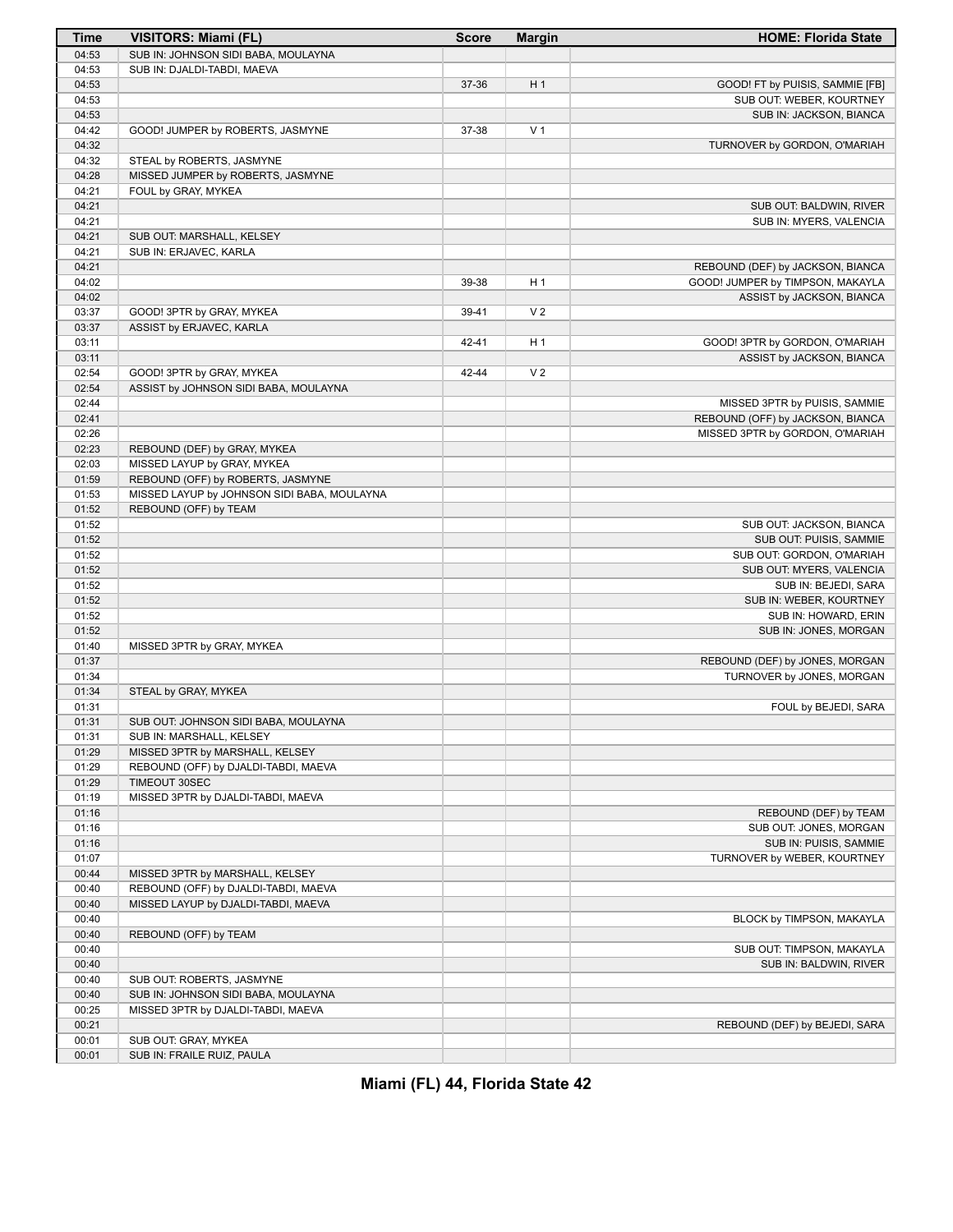| <b>Points (This Period)</b> | <b>UM</b>     | <b>FSU</b>    |
|-----------------------------|---------------|---------------|
| In the Paint                |               | 6             |
| Off Turns                   |               | 5             |
| 2nd Chance                  |               |               |
| <b>Fast Break</b>           |               |               |
| Bench                       | 10            |               |
| Per Poss                    | 0.882<br>6/17 | 1.071<br>7/14 |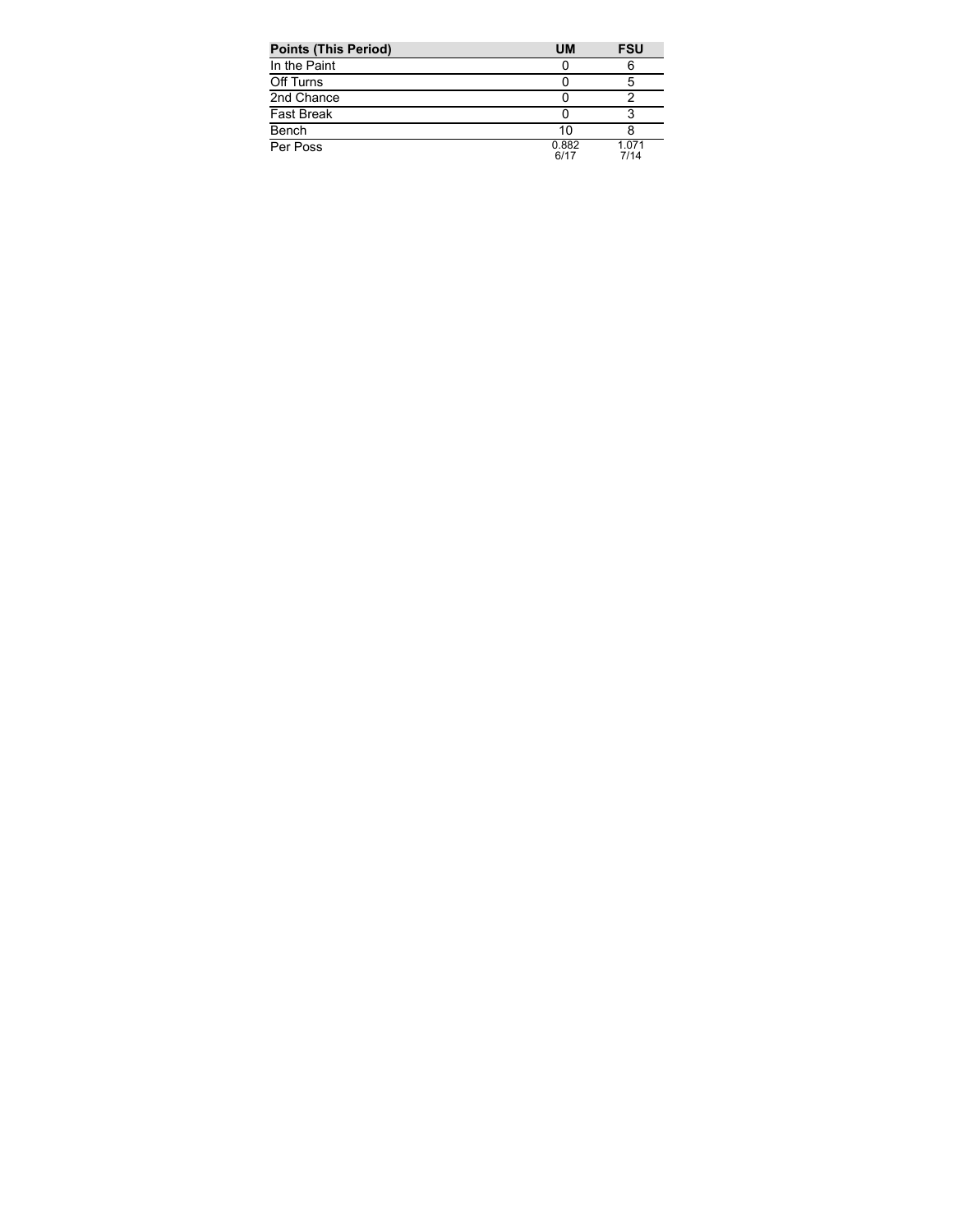#### **Official Box Score Miami (FL) vs Florida State Fourth Quarter Statistics Only January 21, 2022 at Donald L. Tucker Center**



# **Miami (FL) 15**

| No.               | Plaver                    | S  | <b>Pts</b>     | <b>FG</b> | 3FG     | <b>FT</b> | <b>OR</b>    | DR.            | <b>TR</b>      | <b>PF</b>      | $\mathsf{A}$ | TO       | <b>BIK</b> | <b>Stl</b>   | Min          | $+/-$          |
|-------------------|---------------------------|----|----------------|-----------|---------|-----------|--------------|----------------|----------------|----------------|--------------|----------|------------|--------------|--------------|----------------|
| 03                | <b>HARDEN, DESTINY</b>    | F  | 5              | 1-3       | 1-1     | $2 - 4$   |              | 0              |                | 2              | 0            | 0        | 0          | 2            | 10           | 5              |
| $12 \overline{ }$ | WILLIAMS, JA'LEAH         | G  | $\overline{2}$ | $1 - 1$   | $0 - 0$ | $0 - 0$   |              | 0              | 1              | $\overline{2}$ | $\mathbf{0}$ | 2        | 0          | $\mathbf{0}$ | -9           | 4              |
| 20                | MARSHALL, KELSEY          | G  | 2              | $1 - 3$   | $0 - 1$ | $0 - 0$   | 0            |                | 1              | 0              |              |          | $\Omega$   | $\Omega$     | 10           | 5              |
| 21                | PENDANDE, LOLA            | F  | 4              | $1 - 2$   | $0-0$   | $2 - 2$   |              | 3              | 4              | 3              | $\mathbf{0}$ | 0        |            |              | 7            | $\overline{4}$ |
| 25                | ERJAVEC, KARLA            | G  | $\Omega$       | $0 - 0$   | $0 - 0$ | $0 - 0$   | 0            | $\overline{2}$ | 2              | 0              | $\mathbf{0}$ |          | 0          |              | 6            | 1              |
| 01                | JOHNSON SIDI BABA, MOULA  | G  | 0              | $0 - 0$   | $0 - 0$ | $0 - 0$   | $\Omega$     | $\Omega$       | 0              | $\Omega$       | $\Omega$     | $\Omega$ | $\Omega$   | $\Omega$     | $\mathbf{0}$ | $\mathbf{0}$   |
| 04                | ROBERTS, JASMYNE          | G  | 0              | $0 - 0$   | $0 - 0$ | $0 - 0$   | 0            | $\Omega$       | 0              | $\Omega$       | 0            | 0        | 0          | $\Omega$     | $\Omega$     | $\mathbf{0}$   |
| 05                | <b>GRAY, MYKEA</b>        | G  | 2              | $0 - 2$   | $0 - 1$ | $2 - 5$   | $\mathbf{1}$ |                | $\overline{2}$ | 0              | 0            |          | 0          | $\mathbf{0}$ | 6            | 5              |
| 13                | DWYER, LASHAE             | G  | 0              | $0 - 0$   | $0 - 0$ | $0 - 0$   | 0            | $\Omega$       | 0              | 0              | 0            | 0        | 0          | 0            | $\Omega$     | $\mathbf{0}$   |
| 23                | <b>FRAILE RUIZ, PAULA</b> | F  | 0              | $0 - 0$   | $0 - 0$ | $0 - 0$   | $\Omega$     | $\Omega$       | 0              | 0              | $\mathbf{0}$ | 0        | $\Omega$   | $\Omega$     | $\Omega$     | $\mathbf{0}$   |
| 33                | DJALDI-TABDI, MAEVA       | F  | 0              | $0 - 0$   | $0 - 0$ | $0 - 0$   | 0            | 0              | 0              |                | 0            | 0        | 0          | $\mathbf{0}$ | 3            | $\mathbf{0}$   |
| 35                | MBANDU, NAOMI             | F. | 0              | $0 - 0$   | $0 - 0$ | $0 - 0$   | $\Omega$     | $\Omega$       | 0              | 0              | $\Omega$     | 0        | 0          | $\Omega$     | $\Omega$     | $\mathbf 0$    |
|                   | <b>TEAM</b>               |    |                | $0 - 0$   |         |           | 0            | 0              | 0              | $\mathbf{0}$   |              | 0        |            |              |              |                |
|                   | <b>TOTALS</b>             |    | 15             | 4-11      | $1 - 3$ | $6 - 11$  | 4            | 7              | 11             | 8              |              | 5        |            | 4            | 50           |                |

| <b>Shooting By Period</b> |       |       |         |       |       |       |  |  |  |
|---------------------------|-------|-------|---------|-------|-------|-------|--|--|--|
| Period                    | FG.   | FG%   | 3FG     | 3FG%  |       | FT%   |  |  |  |
| Game                      | 19-57 | 33.3% | $11-31$ | 35.5% | 10-17 | 58.8% |  |  |  |

| No. | Player                  | S  | <b>Pts</b>     | <b>FG</b> | 3FG     | <b>FT</b> | 0R       | <b>DR</b> | <b>TR</b>    | <b>PF</b> | A            | TO       | <b>B</b> lk | Stl          | Min            | $+/-$    |
|-----|-------------------------|----|----------------|-----------|---------|-----------|----------|-----------|--------------|-----------|--------------|----------|-------------|--------------|----------------|----------|
| 00  | JACKSON, BIANCA         | G  | 2              | $1-2$     | $0 - 0$ | $0 - 0$   | 0        |           |              |           | 0            |          | 0           | 0            | 9              | $-2$     |
| 11  | <b>GORDON, O'MARIAH</b> | G  | $\overline{2}$ | $1 - 1$   | $0 - 0$ | $0 - 1$   |          | 0         | 1            |           | 0            |          | 0           | $\Omega$     | $\overline{4}$ | $-4$     |
| 14  | HOWARD, ERIN            | F  | 0              | $0 - 1$   | $0 - 1$ | $0 - 0$   | 0        | 0         | 0            | 2         | 0            | 0        | 0           |              | 6              | 0        |
| 24  | JONES, MORGAN           | G  | 2              | $0 - 3$   | $0 - 0$ | $2 - 2$   | $\Omega$ | 0         | 0            | 0         | 0            |          | 0           |              | 6              | $-4$     |
| 32  | <b>MYERS, VALENCIA</b>  | F. | 0              | $0 - 0$   | $0 - 0$ | $0 - 0$   | 0        |           | 1            | 0         | 0            |          | 0           | 0            | 2              | -1       |
| 01  | <b>BALDWIN, RIVER</b>   | С  | 2              | $0 - 1$   | $0 - 0$ | $2-6$     |          | 3         | 4            | 0         | $\mathbf{0}$ | $\Omega$ | 0           | $\mathbf{0}$ | 8              | $-3$     |
| 02  | PUISIS, SAMMIE          | G  | $\Omega$       | $0 - 0$   | $0 - 0$ | $0 - 0$   | 0        | 0         | $\mathbf{0}$ | 0         | 0            | 0        | 0           | 0            | 4              | 0        |
| 04  | <b>BEJEDI, SARA</b>     | G  | 2              | $0 - 0$   | $0 - 0$ | $2 - 4$   | $\Omega$ | 0         | $\Omega$     | 3         | $\Omega$     | $\Omega$ | 0           |              | 6              | $\Omega$ |
| 10  | <b>WEBER, KOURTNEY</b>  | G  | $\Omega$       | $0 - 0$   | $0 - 0$ | $0 - 0$   | 0        | 0         | $\mathbf{0}$ | 0         | 0            | 0        | 0           | $\Omega$     |                | -3       |
| 21  | TIMPSON, MAKAYLA        | F. | 0              | $0 - 2$   | $0 - 0$ | $0 - 0$   |          | 0         | 1            | 0         | $\Omega$     |          |             | 0            | 4              | -6       |
|     | TEAM                    |    |                | $0 - 0$   |         |           | 1        | 0         | 1            | 0         |              | 0        |             |              |                |          |
|     | <b>TOTALS</b>           |    | 10             | $2 - 10$  | $0 - 1$ | $6 - 13$  | 4        | 5         | 9            |           | 0            | 6        | 1           | 3            | 50             |          |

| <b>Shooting By Period</b> |       |       |              |       |       |       |
|---------------------------|-------|-------|--------------|-------|-------|-------|
| Period                    | FG.   | FG%   | 3FG          | 3FG%  |       | FT%   |
| Game                      | 16-50 | 32.0% | $\cdot$ 4-17 | 23.5% | 16-25 | 64.0% |

| Game Notes:                                                          | <b>Score</b> |    | 1st 2nd 3rd |    | 4th | тот | <b>Points (This Period)</b> | UM            | <b>FSU</b>    |
|----------------------------------------------------------------------|--------------|----|-------------|----|-----|-----|-----------------------------|---------------|---------------|
| Officials: Angela Suffren, Rod Creech, Saif Esho<br>Attendance: 2190 | UM           | 13 | 16          | 15 | 15  | 59  | In the Paint                |               |               |
|                                                                      | <b>FSU</b>   | 18 |             | 15 | 10  | 52  | Off Turns                   |               |               |
| Start Time: 01:00 AM                                                 |              |    |             |    |     |     | 2nd Chance                  |               |               |
| Conference Game:                                                     |              |    |             |    |     |     | <b>Fast Break</b>           |               |               |
|                                                                      |              |    |             |    |     |     | Bench                       |               |               |
|                                                                      |              |    |             |    |     |     | Per Poss                    | 0.938<br>7/16 | 0.556<br>5/18 |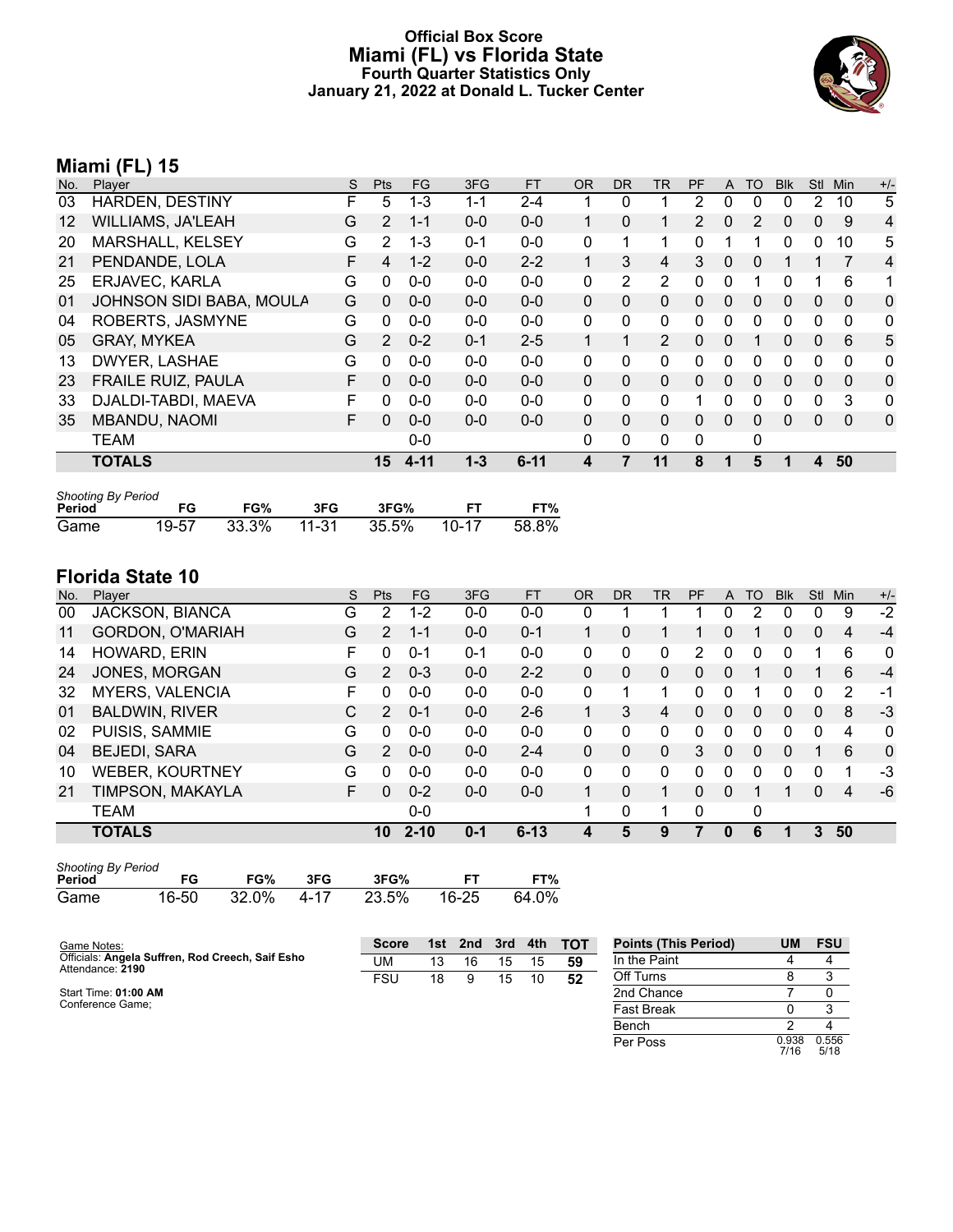### **Official Play-By-Play Miami (FL) vs Florida State Fourth Quarter January 21, 2022 at Donald L. Tucker Center**



#### **Period 4**

<mark>Starters:</mark><br>Miami (FL): 3 HARDEN,DESTINY (F); 12 WILLIAMS,JA'LEAH (G); 20 MARSHALL,KELSEY (G); 21 PENDANDE,LOLA (F); 25 ERJAVEC,KARLA (G);<br>Florida State: 0 JACKSON,BIANCA (G); 11 GORDON,O'MARIAH (G); 14 HOWARD,ERIN (F); 2

| Time  | <b>VISITORS: Miami (FL)</b>          | <b>Score</b> | <b>Margin</b>  | <b>HOME: Florida State</b>        |
|-------|--------------------------------------|--------------|----------------|-----------------------------------|
| 10:00 | SUB OUT: JOHNSON SIDI BABA, MOULAYNA |              |                |                                   |
| 10:00 | SUB OUT: FRAILE RUIZ, PAULA          |              |                |                                   |
| 10:00 | SUB IN: HARDEN, DESTINY              |              |                |                                   |
| 10:00 | SUB IN: WILLIAMS, JA'LEAH            |              |                |                                   |
| 09:43 |                                      |              |                | MISSED 3PTR by HOWARD, ERIN       |
| 09:41 | REBOUND (DEF) by MARSHALL, KELSEY    |              |                |                                   |
| 09:35 | TURNOVER by WILLIAMS, JA'LEAH        |              |                |                                   |
| 09:29 | FOUL by HARDEN, DESTINY              |              |                |                                   |
| 09:29 |                                      |              |                | SUB OUT: WEBER, KOURTNEY          |
| 09:29 |                                      |              |                | SUB IN: JACKSON, BIANCA           |
| 09:29 |                                      |              |                | MISSED FT by BALDWIN, RIVER [FB]  |
| 09:29 |                                      |              |                | REBOUND (DEADB) by TEAM           |
| 09:29 |                                      | 43-44        | V <sub>1</sub> | GOOD! FT by BALDWIN, RIVER [FB]   |
| 09:14 | GOOD! JUMPER by WILLIAMS, JA'LEAH    | 43-46        | V <sub>3</sub> |                                   |
| 08:48 |                                      |              |                | MISSED JUMPER by JACKSON, BIANCA  |
| 08:45 | REBOUND (DEF) by ERJAVEC, KARLA      |              |                |                                   |
| 08:34 | GOOD! LAYUP by MARSHALL, KELSEY      | 43-48        | V <sub>5</sub> |                                   |
| 07:59 |                                      | 45-48        | V <sub>3</sub> | GOOD! LAYUP by JACKSON, BIANCA    |
| 07:34 | MISSED JUMPER by MARSHALL, KELSEY    |              |                |                                   |
| 07:32 |                                      |              |                | REBOUND (DEF) by BALDWIN, RIVER   |
| 07:14 | FOUL by DJALDI-TABDI, MAEVA          |              |                |                                   |
| 07:14 |                                      |              |                | SUB OUT: PUISIS, SAMMIE           |
| 07:14 |                                      |              |                | SUB OUT: BEJEDI, SARA             |
| 07:14 |                                      |              |                | SUB OUT: HOWARD, ERIN             |
| 07:14 |                                      |              |                | SUB IN: GORDON, O'MARIAH          |
| 07:14 |                                      |              |                | SUB IN: JONES, MORGAN             |
| 07:14 |                                      |              |                | SUB IN: MYERS, VALENCIA           |
| 07:14 | SUB OUT: DJALDI-TABDI, MAEVA         |              |                |                                   |
| 07:14 | SUB IN: PENDANDE, LOLA               |              |                |                                   |
| 07:14 |                                      |              |                | MISSED FT by BALDWIN, RIVER       |
| 07:14 |                                      |              |                | REBOUND (DEADB) by TEAM           |
| 07:14 |                                      | 46-48        | V <sub>2</sub> | GOOD! FT by BALDWIN, RIVER        |
| 07:14 |                                      |              |                | SUB OUT: BALDWIN, RIVER           |
| 07:14 |                                      |              |                | SUB IN: TIMPSON, MAKAYLA          |
| 06:53 | MISSED 3PTR by MARSHALL, KELSEY      |              |                |                                   |
| 06:52 |                                      |              |                | REBOUND (DEF) by MYERS, VALENCIA  |
| 06:48 | FOUL by PENDANDE, LOLA               |              |                |                                   |
| 06:48 | SUB OUT: ERJAVEC, KARLA              |              |                |                                   |
| 06:48 | SUB IN: GRAY, MYKEA                  |              |                |                                   |
| 06:25 |                                      |              |                | TURNOVER by MYERS, VALENCIA       |
| 06:25 | STEAL by PENDANDE, LOLA              |              |                |                                   |
| 05:58 | MISSED LAYUP by PENDANDE, LOLA       |              |                |                                   |
| 05:54 | REBOUND (OFF) by HARDEN, DESTINY     |              |                |                                   |
| 05:54 | MISSED LAYUP by HARDEN, DESTINY      |              |                |                                   |
| 05:54 |                                      |              |                | BLOCK by TIMPSON, MAKAYLA         |
| 05:53 | REBOUND (OFF) by WILLIAMS, JA'LEAH   |              |                |                                   |
| 05:53 | TIMEOUT 30SEC                        |              |                |                                   |
| 05:53 | <b>TIMEOUT MEDIA</b>                 |              |                |                                   |
| 05:53 |                                      |              |                | SUB OUT: JACKSON, BIANCA          |
| 05:53 |                                      |              |                | SUB IN: WEBER, KOURTNEY           |
| 05:52 | GOOD! LAYUP by PENDANDE, LOLA        | 46-50        | V <sub>4</sub> |                                   |
| 05:52 | ASSIST by MARSHALL, KELSEY           |              |                |                                   |
| 05:44 |                                      |              |                | TURNOVER by TIMPSON, MAKAYLA      |
| 05:44 |                                      |              |                | SUB OUT: MYERS, VALENCIA          |
| 05:44 |                                      |              |                | SUB IN: BALDWIN, RIVER            |
| 05:42 | TURNOVER by WILLIAMS, JA'LEAH        |              |                |                                   |
| 05:29 |                                      |              |                | MISSED JUMPER by TIMPSON, MAKAYLA |
| 05:26 | REBOUND (DEF) by PENDANDE, LOLA      |              |                |                                   |
| 04:56 |                                      |              |                | FOUL by GORDON, O'MARIAH          |
| 04:56 | <b>TIMEOUT MEDIA</b>                 |              |                |                                   |
| 04:56 | MISSED FT by GRAY, MYKEA             |              |                |                                   |
| 04:56 | REBOUND (DEADB) by TEAM              |              |                |                                   |
| 04:56 | MISSED FT by GRAY, MYKEA             |              |                |                                   |
| 04:56 | REBOUND (DEADB) by TEAM              |              |                |                                   |
| 04:56 | GOOD! FT by GRAY, MYKEA              | 46-51        | V <sub>5</sub> |                                   |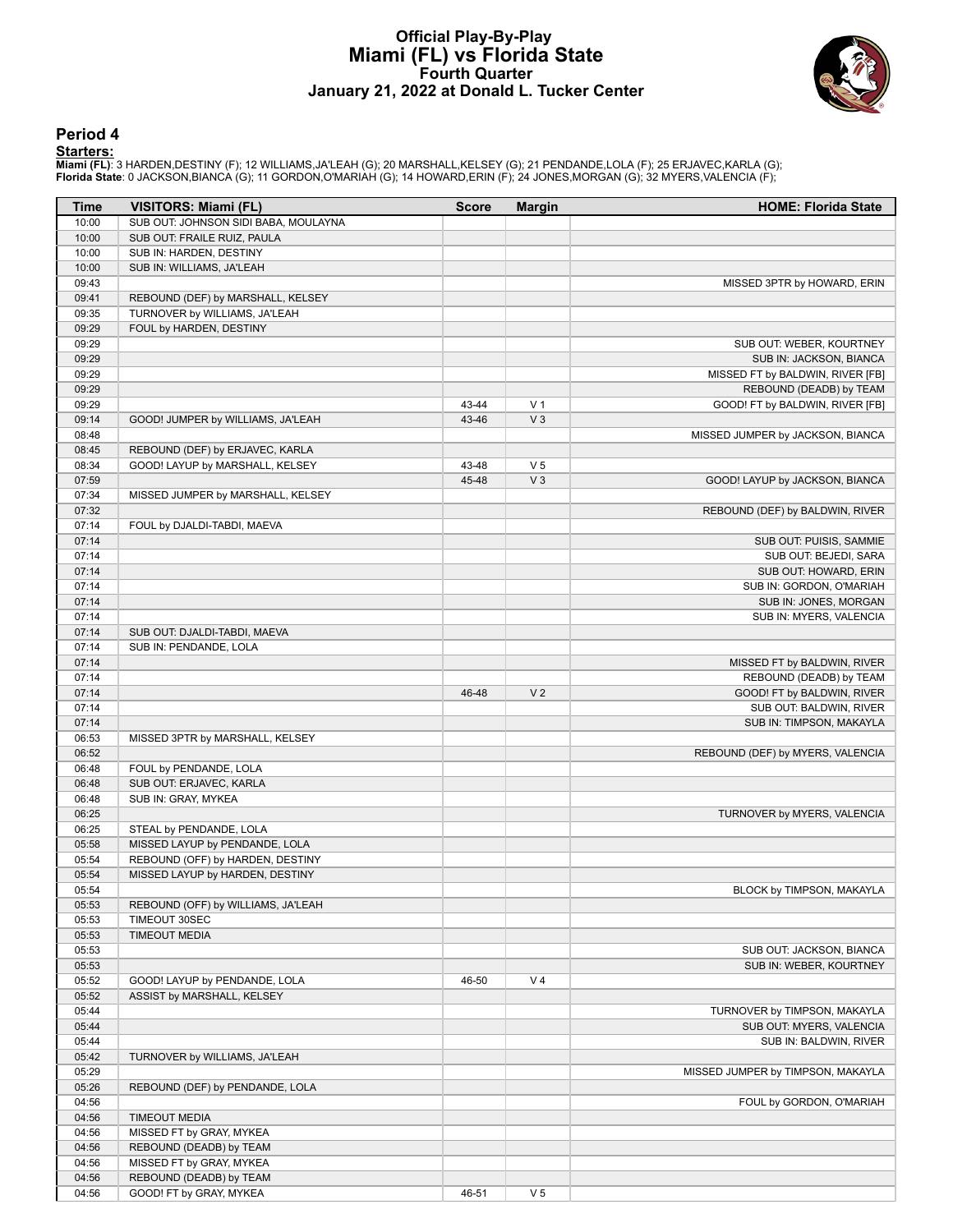| Time           | <b>VISITORS: Miami (FL)</b>                                 | <b>Score</b> | <b>Margin</b>  | <b>HOME: Florida State</b>                                            |
|----------------|-------------------------------------------------------------|--------------|----------------|-----------------------------------------------------------------------|
| 04:41          |                                                             |              |                | SUB OUT: WEBER, KOURTNEY                                              |
| 04:41          |                                                             |              |                | SUB IN: JACKSON, BIANCA                                               |
| 04:38          |                                                             |              |                | TURNOVER by JONES, MORGAN                                             |
| 04:38          | STEAL by HARDEN, DESTINY                                    |              |                |                                                                       |
| 04:33          | MISSED LAYUP by GRAY, MYKEA                                 |              |                |                                                                       |
| 04:30          | REBOUND (OFF) by GRAY, MYKEA                                |              |                |                                                                       |
| 04:14          | GOOD! 3PTR by HARDEN, DESTINY                               | 46-54        | V8             |                                                                       |
| 03:38<br>03:34 |                                                             |              |                | MISSED JUMPER by BALDWIN, RIVER                                       |
| 03:33          |                                                             |              |                | REBOUND (OFF) by TIMPSON, MAKAYLA<br>MISSED LAYUP by TIMPSON, MAKAYLA |
| 03:33          | REBOUND (DEF) by PENDANDE, LOLA                             |              |                |                                                                       |
| 03:33          |                                                             |              |                | SUB OUT: GORDON, O'MARIAH                                             |
| 03:33          |                                                             |              |                | SUB OUT: TIMPSON, MAKAYLA                                             |
| 03:33          |                                                             |              |                | SUB IN: BEJEDI, SARA                                                  |
| 03:33          |                                                             |              |                | SUB IN: HOWARD, ERIN                                                  |
| 03:24          | TURNOVER by GRAY, MYKEA                                     |              |                |                                                                       |
| 03:24          |                                                             |              |                | STEAL by BEJEDI, SARA                                                 |
| 03:08          |                                                             |              |                | MISSED JUMPER by JONES, MORGAN                                        |
| 03:08          | BLOCK by PENDANDE, LOLA                                     |              |                |                                                                       |
| 03:08          |                                                             |              |                | REBOUND (OFF) by TEAM                                                 |
| 02:51          |                                                             |              |                | MISSED JUMPER by JONES, MORGAN                                        |
| 02:48          | REBOUND (DEF) by GRAY, MYKEA                                |              |                |                                                                       |
| 02:34          | TURNOVER by MARSHALL, KELSEY                                |              |                |                                                                       |
| 02:34          |                                                             |              |                | STEAL by JONES, MORGAN                                                |
| 02:31<br>02:31 | FOUL by WILLIAMS, JA'LEAH                                   | 47-54        | V <sub>7</sub> | GOOD! FT by JONES, MORGAN [FB]                                        |
| 02:31          |                                                             | 48-54        | V <sub>6</sub> | GOOD! FT by JONES, MORGAN [FB]                                        |
| 02:31          |                                                             |              |                | TIMEOUT 30SEC                                                         |
| 02:23          |                                                             |              |                | FOUL by BEJEDI, SARA                                                  |
| 02:23          | SUB OUT: GRAY, MYKEA                                        |              |                |                                                                       |
| 02:23          | SUB IN: ERJAVEC, KARLA                                      |              |                |                                                                       |
| 02:03          | MISSED JUMPER by HARDEN, DESTINY                            |              |                |                                                                       |
| 02:02          |                                                             |              |                | REBOUND (DEF) by BALDWIN, RIVER                                       |
| 02:02          |                                                             |              |                | SUB OUT: JONES, MORGAN                                                |
| 02:02          |                                                             |              |                | SUB IN: PUISIS, SAMMIE                                                |
| 02:02          | FOUL by WILLIAMS, JA'LEAH                                   |              |                |                                                                       |
| 02:02          |                                                             | 49-54        | V <sub>5</sub> | GOOD! FT by BEJEDI, SARA                                              |
| 02:02          |                                                             |              |                | MISSED FT by BEJEDI, SARA                                             |
| 02:01          |                                                             |              |                | REBOUND (OFF) by BALDWIN, RIVER                                       |
| 01:45          |                                                             |              |                | TURNOVER by JACKSON, BIANCA                                           |
| 01:45          | STEAL by ERJAVEC, KARLA                                     |              |                |                                                                       |
| 01:45          |                                                             |              |                | FOUL by HOWARD, ERIN                                                  |
| 01:45<br>01:45 | SUB OUT: WILLIAMS, JA'LEAH                                  |              |                | SUB IN: JONES, MORGAN                                                 |
| 01:45          | SUB IN: GRAY, MYKEA                                         |              |                |                                                                       |
| 01:45          |                                                             |              |                | SUB OUT: PUISIS, SAMMIE                                               |
| 01:21          | MISSED 3PTR by GRAY, MYKEA                                  |              |                |                                                                       |
| 01:19          | REBOUND (OFF) by PENDANDE, LOLA                             |              |                |                                                                       |
| 01:18          |                                                             |              |                | FOUL by JACKSON, BIANCA                                               |
| 01:18          |                                                             |              |                | SUB OUT: JONES, MORGAN                                                |
| 01:18          |                                                             |              |                | SUB IN: PUISIS, SAMMIE                                                |
| 01:18          | GOOD! FT by PENDANDE, LOLA                                  | 49-55        | $V_6$          |                                                                       |
| 01:18          | GOOD! FT by PENDANDE, LOLA                                  | 49-56        | V <sub>7</sub> |                                                                       |
| 00:55          |                                                             |              |                | SUB OUT: PUISIS, SAMMIE                                               |
| 00:55          |                                                             |              |                | SUB IN: JONES, MORGAN                                                 |
| 00:54          | FOUL by PENDANDE, LOLA                                      |              |                |                                                                       |
| 00:54          |                                                             |              |                | MISSED FT by BEJEDI, SARA                                             |
| 00:54          |                                                             |              |                | REBOUND (DEADB) by TEAM                                               |
| 00:54          |                                                             | 50-56        | $V_6$          | GOOD! FT by BEJEDI, SARA                                              |
| 00:49          |                                                             |              |                | FOUL by BEJEDI, SARA                                                  |
| 00:49          |                                                             |              |                | SUB OUT: JONES, MORGAN                                                |
| 00:49          |                                                             |              | V <sub>7</sub> | SUB IN: PUISIS, SAMMIE                                                |
| 00:49<br>00:49 | GOOD! FT by HARDEN, DESTINY<br>MISSED FT by HARDEN, DESTINY | 50-57        |                |                                                                       |
| 00:48          |                                                             |              |                | REBOUND (DEF) by BALDWIN, RIVER                                       |
| 00:48          |                                                             |              |                | TIMEOUT 30SEC                                                         |
| 00:48          |                                                             |              |                | SUB OUT: BEJEDI, SARA                                                 |
| 00:48          |                                                             |              |                | SUB IN: GORDON, O'MARIAH                                              |
| 00:43          |                                                             | 52-57        | V <sub>5</sub> | GOOD! LAYUP by GORDON, O'MARIAH                                       |
| 00:43          | FOUL by PENDANDE, LOLA                                      |              |                |                                                                       |
| 00:43          |                                                             |              |                | SUB OUT: PUISIS, SAMMIE                                               |
| 00:43          |                                                             |              |                | SUB IN: JONES, MORGAN                                                 |
| 00:43          |                                                             |              |                | MISSED FT by GORDON, O'MARIAH                                         |
| 00:41          | REBOUND (DEF) by ERJAVEC, KARLA                             |              |                |                                                                       |
| 00:41          | TURNOVER by ERJAVEC, KARLA                                  |              |                |                                                                       |
| 00:41          |                                                             |              |                | SUB OUT: JONES, MORGAN                                                |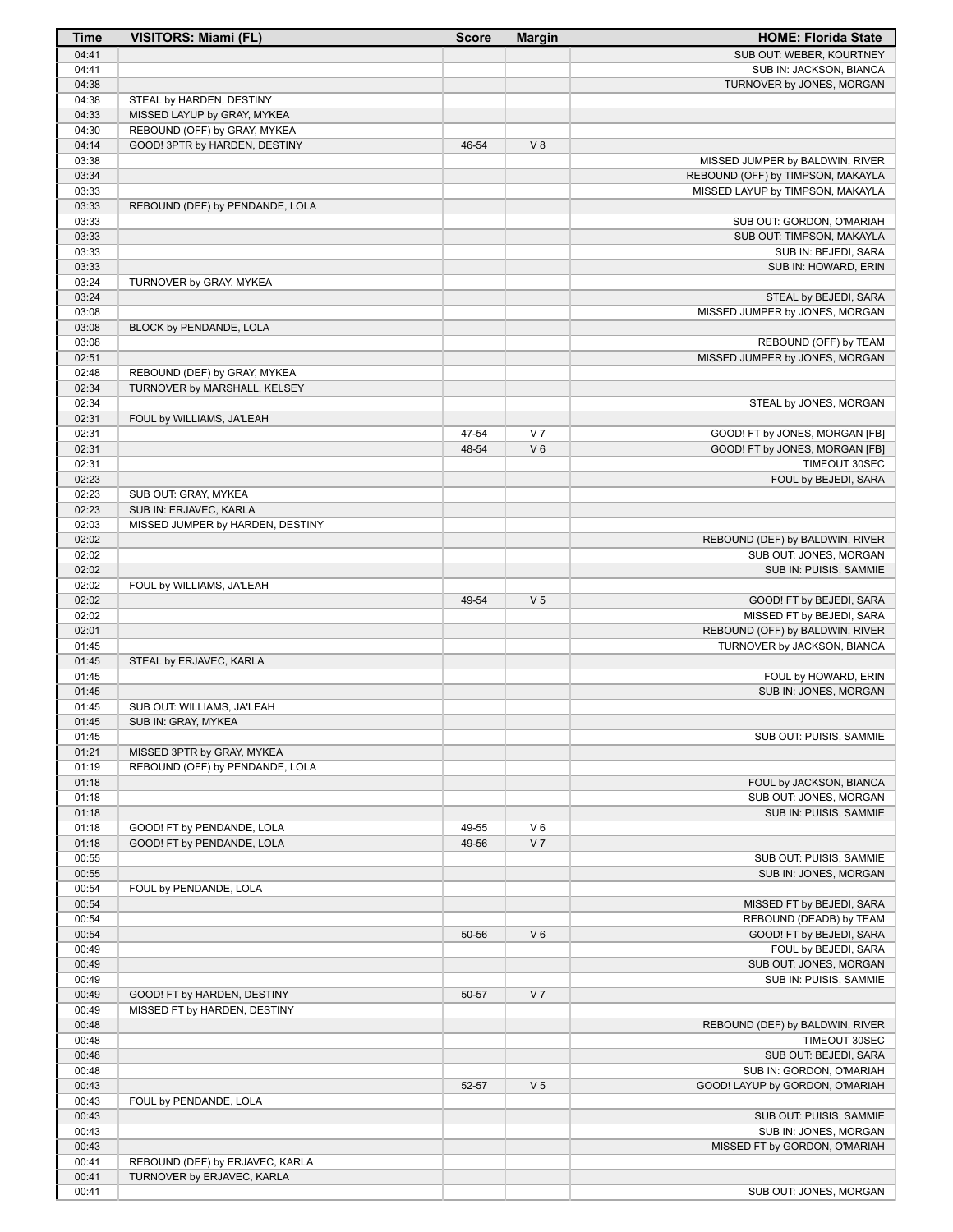| <b>Time</b> | VISITORS: Miami (FL)            | <b>Score</b> | <b>Margin</b>  | <b>HOME: Florida State</b>        |
|-------------|---------------------------------|--------------|----------------|-----------------------------------|
| 00:41       |                                 |              |                | SUB IN: PUISIS, SAMMIE            |
| 00:41       |                                 |              |                | STEAL by HOWARD, ERIN             |
| 00:40       |                                 |              |                | TURNOVER by JACKSON, BIANCA       |
| 00:40       |                                 |              |                | SUB OUT: PUISIS, SAMMIE           |
| 00:40       |                                 |              |                | SUB OUT: GORDON, O'MARIAH         |
| 00:40       |                                 |              |                | SUB IN: BEJEDI, SARA              |
| 00:40       |                                 |              |                | SUB IN: JONES, MORGAN             |
| 00:40       | TIMEOUT 30SEC                   |              |                |                                   |
| 00:39       |                                 |              |                | FOUL by BEJEDI, SARA              |
| 00:39       |                                 |              |                | SUB OUT: BEJEDI, SARA             |
| 00:39       |                                 |              |                | SUB IN: GORDON, O'MARIAH          |
| 00:39       | GOOD! FT by GRAY, MYKEA         | 52-58        | $V_6$          |                                   |
| 00:39       | MISSED FT by GRAY, MYKEA        |              |                |                                   |
| 00:38       |                                 |              |                | REBOUND (DEADB) by TEAM           |
| 00:38       | FOUL by HARDEN, DESTINY         |              |                |                                   |
| 00:38       |                                 |              |                | SUB OUT: GORDON, O'MARIAH         |
| 00:38       |                                 |              |                | SUB IN: BEJEDI, SARA              |
| 00:38       |                                 |              |                | MISSED FT by BALDWIN, RIVER       |
| 00:38       |                                 |              |                | REBOUND (DEADB) by TEAM           |
| 00:38       |                                 |              |                | MISSED FT by BALDWIN, RIVER       |
| 00:37       | REBOUND (DEF) by PENDANDE, LOLA |              |                |                                   |
| 00:37       | <b>TIMEOUT TEAM</b>             |              |                |                                   |
| 00:37       | TIMEOUT 30SEC                   |              |                |                                   |
| 00:36       |                                 |              |                | FOUL by HOWARD, ERIN              |
| 00:36       | SUB OUT: GRAY, MYKEA            |              |                |                                   |
| 00:36       | SUB IN: WILLIAMS, JA'LEAH       |              |                |                                   |
| 00:36       | GOOD! FT by HARDEN, DESTINY     | 52-59        | V <sub>7</sub> |                                   |
| 00:36       | MISSED FT by HARDEN, DESTINY    |              |                |                                   |
| 00:36       |                                 |              |                | SUB OUT: BEJEDI, SARA             |
| 00:36       |                                 |              |                | SUB IN: GORDON, O'MARIAH          |
| 00:34       |                                 |              |                | REBOUND (DEF) by JACKSON, BIANCA  |
| 00:21       |                                 |              |                | MISSED JUMPER by JONES, MORGAN    |
| 00:17       |                                 |              |                | REBOUND (OFF) by GORDON, O'MARIAH |
| 00:13       |                                 |              |                | TURNOVER by GORDON, O'MARIAH      |
| 00:13       | STEAL by HARDEN, DESTINY        |              |                |                                   |

# **Miami (FL) 59, Florida State 52**

| <b>Points (This Period)</b> | UM            | <b>FSU</b>    |
|-----------------------------|---------------|---------------|
| In the Paint                |               |               |
| Off Turns                   |               |               |
| 2nd Chance                  |               |               |
| <b>Fast Break</b>           |               |               |
| Bench                       |               |               |
| Per Poss                    | 0.938<br>7/16 | 0.556<br>5/18 |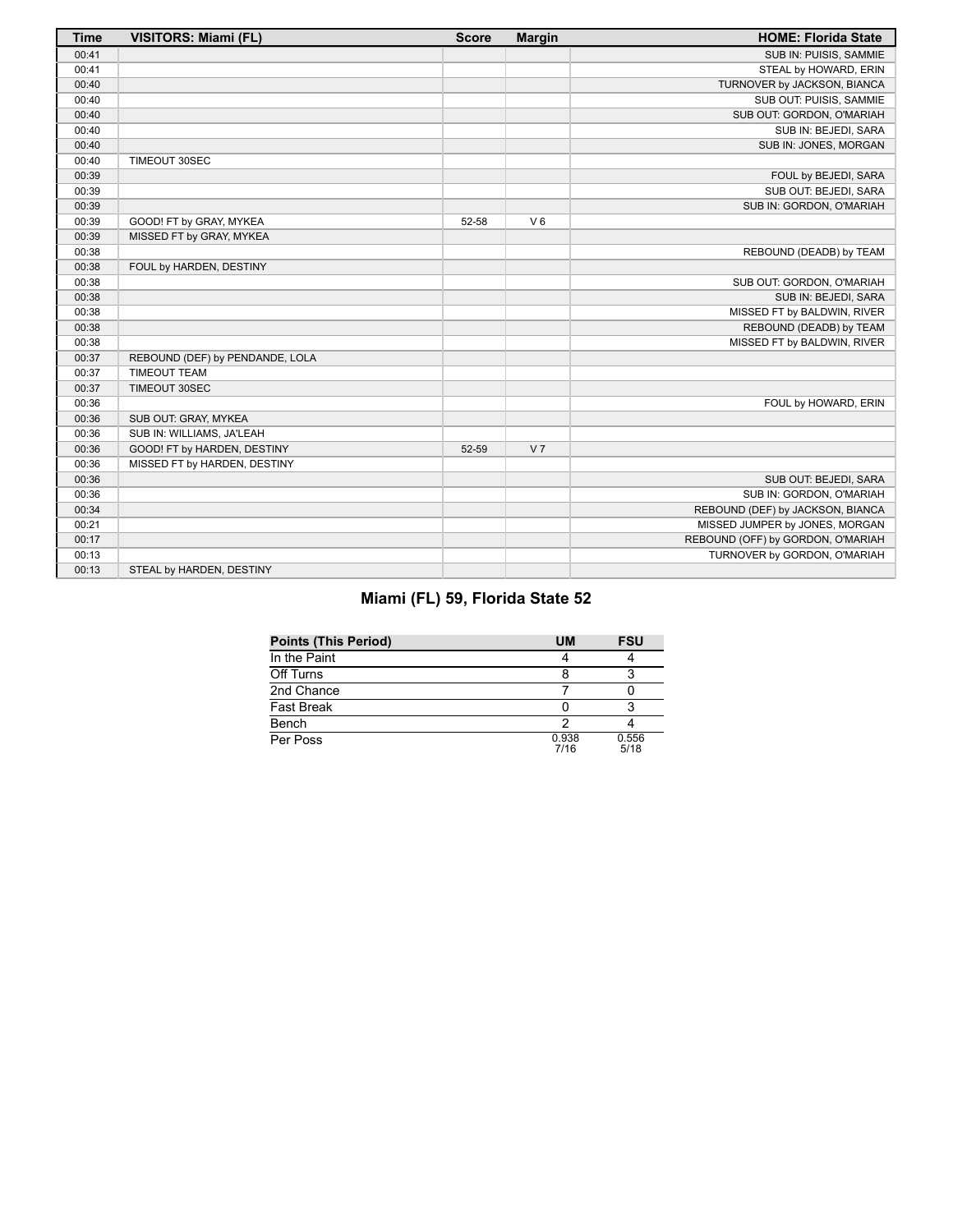### **Official Scoring/Possession Reference Chart Miami (FL) vs Florida State Period 1 January 21, 2022 at Donald L. Tucker Center**



**Period 1**

<mark>Starters:</mark><br>Miami (FL): 3 HARDEN,DESTINY (F); 12 WILLIAMS,JA'LEAH (G); 20 MARSHALL,KELSEY (G); 21 PENDANDE,LOLA (F); 25 ERJAVEC,KARLA (G);<br>Florida State: 0 JACKSON,BIANCA (G); 11 GORDON,O'MARIAH (G); 14 HOWARD,ERIN (F); 2

| <b>Time</b> | <b>VISITORS: Miami (FL)</b>           | <b>Score</b> | <b>Margin</b>  | <b>HOME: Florida State</b>       |
|-------------|---------------------------------------|--------------|----------------|----------------------------------|
| 09:35       |                                       | $3-0$        | $H_3$          | GOOD! 3PTR by HOWARD, ERIN       |
| 08:00       | GOOD! 3PTR by MARSHALL, KELSEY        | $3-3$        | T.             |                                  |
| 07:34       | GOOD! FT by WILLIAMS, JA'LEAH         | $3 - 4$      | V <sub>1</sub> |                                  |
| 06:51       |                                       | $4 - 4$      | T              | GOOD! FT by TIMPSON, MAKAYLA     |
| 06:51       |                                       | $5-4$        | H <sub>1</sub> | GOOD! FT by TIMPSON, MAKAYLA     |
| 05:59       | GOOD! 3PTR by MARSHALL, KELSEY        | $5 - 7$      | V <sub>2</sub> |                                  |
| 05:20       |                                       | $7 - 7$      | T.             | GOOD! LAYUP by GORDON, O'MARIAH  |
| 05:20       |                                       | $8 - 7$      | H <sub>1</sub> | GOOD! FT by GORDON, O'MARIAH     |
| 04:44       |                                       | $10 - 7$     | $H_3$          | GOOD! JUMPER by TIMPSON, MAKAYLA |
| 02:40       |                                       | $11 - 7$     | H <sub>4</sub> | GOOD! FT by JACKSON, BIANCA      |
| 02:40       |                                       | $12 - 7$     | H <sub>5</sub> | GOOD! FT by JACKSON, BIANCA      |
| 02:20       | GOOD! FT by PENDANDE, LOLA            | $12 - 8$     | H <sub>4</sub> |                                  |
| 02:00       |                                       | $14 - 8$     | H <sub>6</sub> | GOOD! JUMPER by JONES, MORGAN    |
| 01:04       | GOOD! 3PTR by MARSHALL, KELSEY        | $14 - 11$    | $H_3$          |                                  |
| 00:51       |                                       | $15 - 11$    | H <sub>4</sub> | GOOD! FT by BEJEDI, SARA         |
| 00:51       |                                       | $16 - 11$    | H <sub>5</sub> | GOOD! FT by BEJEDI, SARA         |
| 00:14       | GOOD! LAYUP by WILLIAMS, JA'LEAH [FB] | $16 - 13$    | $H_3$          |                                  |
| 00:13       |                                       | $17 - 13$    | H <sub>4</sub> | GOOD! FT by BEJEDI, SARA         |
| 00:13       |                                       | $18 - 13$    | H <sub>5</sub> | GOOD! FT by BEJEDI, SARA         |

**Miami (FL) 13, Florida State 18**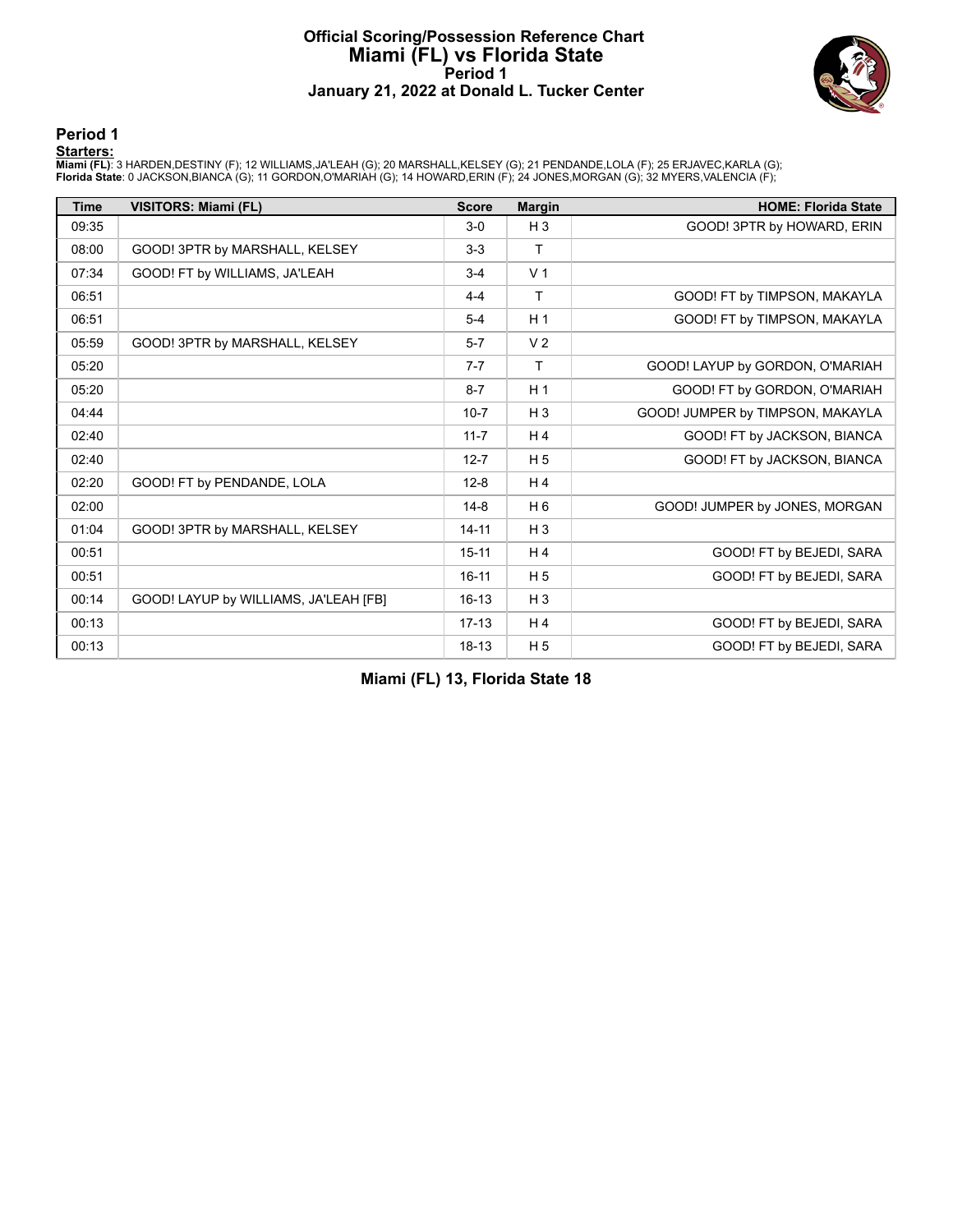### **Official Scoring/Possession Reference Chart Miami (FL) vs Florida State Period 2 January 21, 2022 at Donald L. Tucker Center**



**Period 2**

<mark>Starters:</mark><br>Miami (FL): 3 HARDEN,DESTINY (F); 12 WILLIAMS,JA'LEAH (G); 20 MARSHALL,KELSEY (G); 21 PENDANDE,LOLA (F); 25 ERJAVEC,KARLA (G);<br>Florida State: 0 JACKSON,BIANCA (G); 11 GORDON,O'MARIAH (G); 14 HOWARD,ERIN (F); 2

| <b>Time</b> | <b>VISITORS: Miami (FL)</b>               | <b>Score</b> | <b>Margin</b>  | <b>HOME: Florida State</b>        |
|-------------|-------------------------------------------|--------------|----------------|-----------------------------------|
| 09:37       |                                           | $21 - 13$    | H 8            | GOOD! 3PTR by JACKSON, BIANCA     |
| 09:13       |                                           | $23 - 13$    | H 10           | GOOD! LAYUP by JONES, MORGAN [FB] |
| 08:26       | GOOD! 3PTR by HARDEN, DESTINY             | $23 - 16$    | H <sub>7</sub> |                                   |
| 07:46       | GOOD! LAYUP by MARSHALL, KELSEY           | $23 - 18$    | H <sub>5</sub> |                                   |
| 06:45       | GOOD! 3PTR by ERJAVEC, KARLA              | $23 - 21$    | H <sub>2</sub> |                                   |
| 04:29       | GOOD! FT by MARSHALL, KELSEY [FB]         | $23 - 22$    | H <sub>1</sub> |                                   |
| 04:29       | GOOD! FT by MARSHALL, KELSEY [FB]         | 23-23        | т              |                                   |
| 03:58       | GOOD! 3PTR by MARSHALL, KELSEY [FB]       | 23-26        | $V_3$          |                                   |
| 02:27       | GOOD! 3PTR by JOHNSON SIDI BABA, MOULAYNA | 23-29        | $V_6$          |                                   |
| 01:55       |                                           | 25-29        | V <sub>4</sub> | GOOD! JUMPER by BEJEDI, SARA      |
| 00:57       |                                           | 27-29        | V <sub>2</sub> | GOOD! JUMPER by JACKSON, BIANCA   |

**Miami (FL) 29, Florida State 27**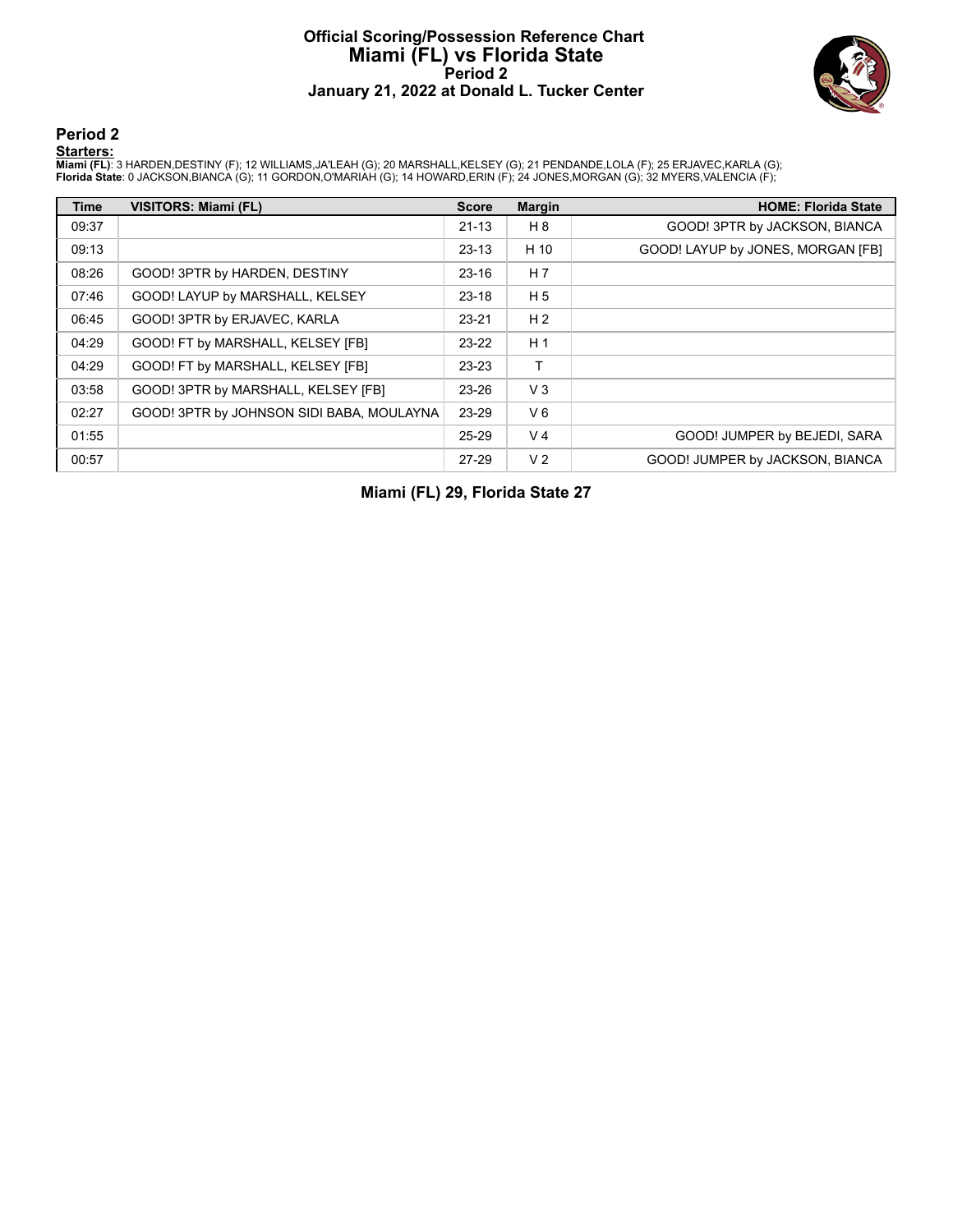### **Official Scoring/Possession Reference Chart Miami (FL) vs Florida State Period 3 January 21, 2022 at Donald L. Tucker Center**



**Period 3**

<mark>Starters:</mark><br>Miami (FL): 3 HARDEN,DESTINY (F); 12 WILLIAMS,JA'LEAH (G); 20 MARSHALL,KELSEY (G); 21 PENDANDE,LOLA (F); 25 ERJAVEC,KARLA (G);<br>Florida State: 0 JACKSON,BIANCA (G); 11 GORDON,O'MARIAH (G); 14 HOWARD,ERIN (F); 2

| <b>Time</b> | VISITORS: Miami (FL)             | <b>Score</b> | <b>Margin</b>  | <b>HOME: Florida State</b>         |
|-------------|----------------------------------|--------------|----------------|------------------------------------|
| 09:17       |                                  | 29-29        |                | GOOD! JUMPER by JONES, MORGAN      |
| 08:55       | GOOD! 3PTR by MARSHALL, KELSEY   | 29-32        | V <sub>3</sub> |                                    |
| 08:44       |                                  | $31 - 32$    | V <sub>1</sub> | GOOD! LAYUP by HOWARD, ERIN        |
| 06:32       | GOOD! JUMPER by HARDEN, DESTINY  | 31-34        | $V_3$          |                                    |
| 05:31       |                                  | 34-34        | т              | GOOD! 3PTR by PUISIS, SAMMIE       |
| 04:59       | GOOD! JUMPER by GRAY, MYKEA      | 34-36        | V <sub>2</sub> |                                    |
| 04:53       |                                  | 36-36        | т              | GOOD! LAYUP by PUISIS, SAMMIE [FB] |
| 04:53       |                                  | 37-36        | H <sub>1</sub> | GOOD! FT by PUISIS, SAMMIE [FB]    |
| 04:42       | GOOD! JUMPER by ROBERTS, JASMYNE | 37-38        | V <sub>1</sub> |                                    |
| 04:02       |                                  | 39-38        | H <sub>1</sub> | GOOD! JUMPER by TIMPSON, MAKAYLA   |
| 03:37       | GOOD! 3PTR by GRAY, MYKEA        | 39-41        | V <sub>2</sub> |                                    |
| 03:11       |                                  | $42 - 41$    | H <sub>1</sub> | GOOD! 3PTR by GORDON, O'MARIAH     |
| 02:54       | GOOD! 3PTR by GRAY, MYKEA        | 42-44        | V <sub>2</sub> |                                    |

**Miami (FL) 44, Florida State 42**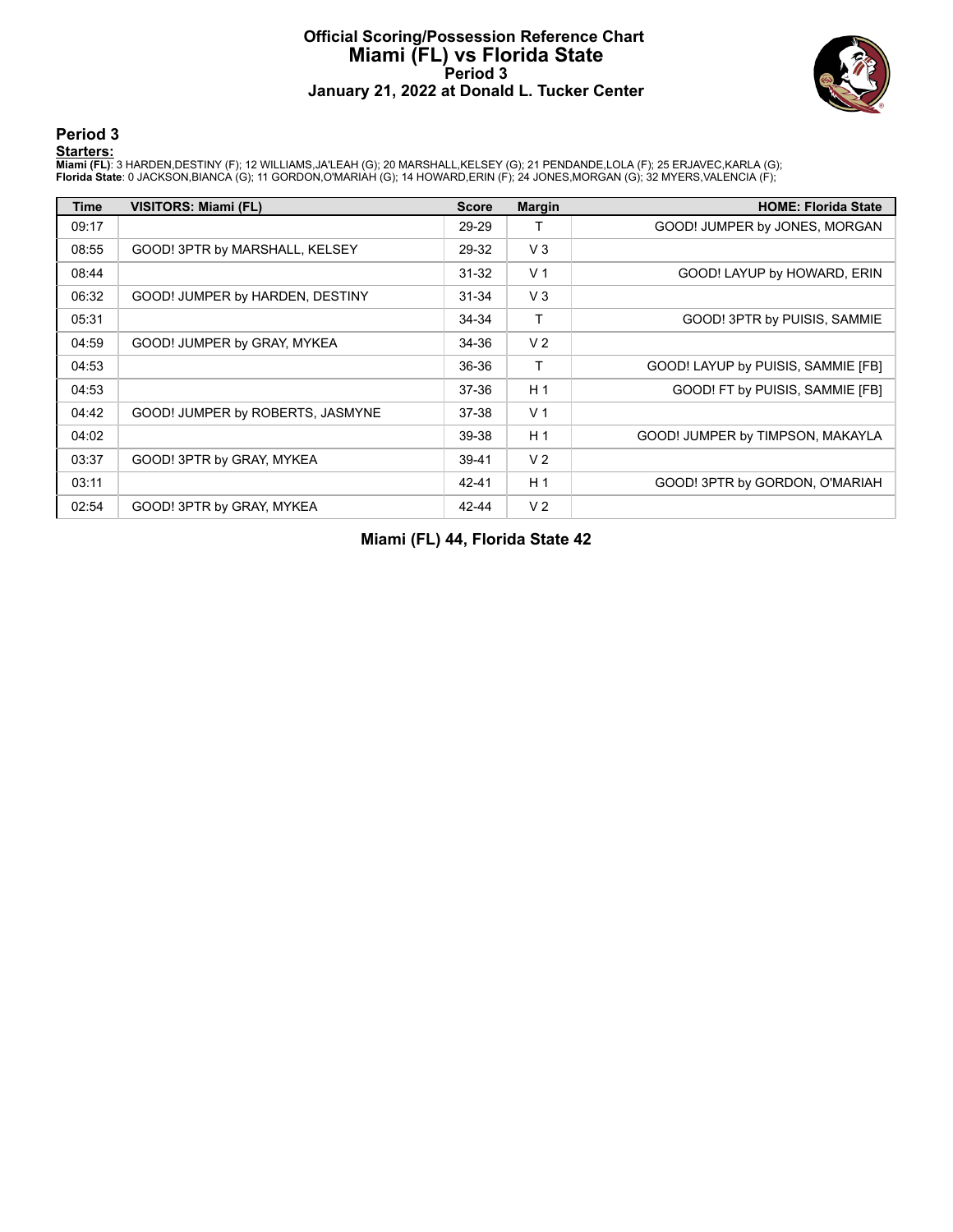#### **Official Scoring/Possession Reference Chart Miami (FL) vs Florida State Period 4 January 21, 2022 at Donald L. Tucker Center**



#### **Period 4**

<mark>Starters:</mark><br>Miami (FL): 3 HARDEN,DESTINY (F); 12 WILLIAMS,JA'LEAH (G); 20 MARSHALL,KELSEY (G); 21 PENDANDE,LOLA (F); 25 ERJAVEC,KARLA (G);<br>Florida State: 0 JACKSON,BIANCA (G); 11 GORDON,O'MARIAH (G); 14 HOWARD,ERIN (F); 2

| <b>Time</b> | <b>VISITORS: Miami (FL)</b>       | <b>Score</b> | <b>Margin</b>  | <b>HOME: Florida State</b>      |
|-------------|-----------------------------------|--------------|----------------|---------------------------------|
| 09:29       |                                   | 43-44        | V <sub>1</sub> | GOOD! FT by BALDWIN, RIVER [FB] |
| 09:14       | GOOD! JUMPER by WILLIAMS, JA'LEAH | 43-46        | $V_3$          |                                 |
| 08:34       | GOOD! LAYUP by MARSHALL, KELSEY   | 43-48        | V <sub>5</sub> |                                 |
| 07:59       |                                   | 45-48        | $V_3$          | GOOD! LAYUP by JACKSON, BIANCA  |
| 07:14       |                                   | 46-48        | V <sub>2</sub> | GOOD! FT by BALDWIN, RIVER      |
| 05:52       | GOOD! LAYUP by PENDANDE, LOLA     | 46-50        | V <sub>4</sub> |                                 |
| 04:56       | GOOD! FT by GRAY, MYKEA           | 46-51        | V <sub>5</sub> |                                 |
| 04:14       | GOOD! 3PTR by HARDEN, DESTINY     | 46-54        | V8             |                                 |
| 02:31       |                                   | 47-54        | V <sub>7</sub> | GOOD! FT by JONES, MORGAN [FB]  |
| 02:31       |                                   | 48-54        | $V_6$          | GOOD! FT by JONES, MORGAN [FB]  |
| 02:02       |                                   | 49-54        | V <sub>5</sub> | GOOD! FT by BEJEDI, SARA        |
| 01:18       | GOOD! FT by PENDANDE, LOLA        | 49-55        | $V_6$          |                                 |
| 01:18       | GOOD! FT by PENDANDE, LOLA        | 49-56        | V <sub>7</sub> |                                 |
| 00:54       |                                   | 50-56        | $V_6$          | GOOD! FT by BEJEDI, SARA        |
| 00:49       | GOOD! FT by HARDEN, DESTINY       | 50-57        | V <sub>7</sub> |                                 |
| 00:43       |                                   | 52-57        | V <sub>5</sub> | GOOD! LAYUP by GORDON, O'MARIAH |
| 00:39       | GOOD! FT by GRAY, MYKEA           | 52-58        | $V_6$          |                                 |
| 00:36       | GOOD! FT by HARDEN, DESTINY       | 52-59        | V <sub>7</sub> |                                 |

**Miami (FL) 59, Florida State 52**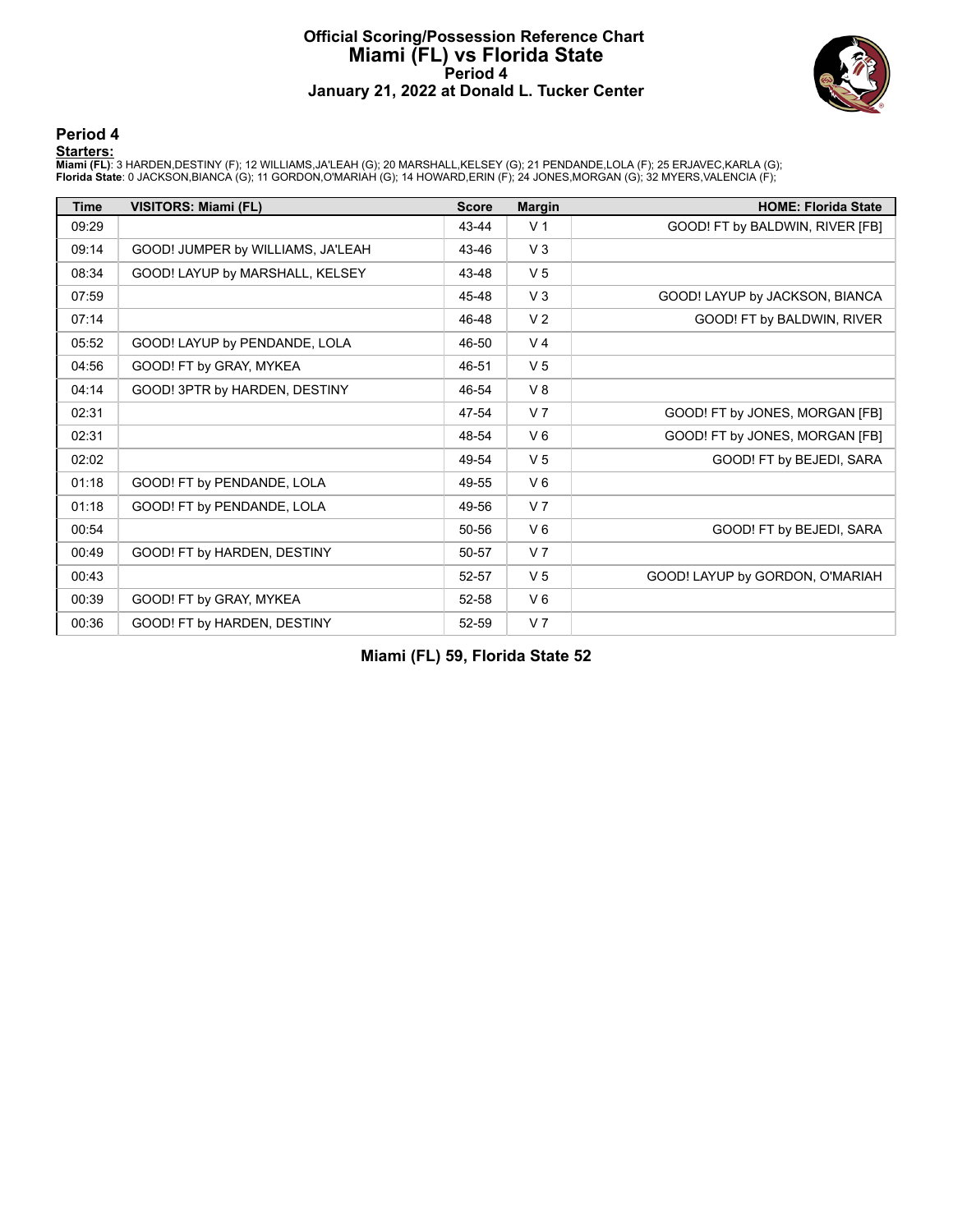### **Official Substitutions Log Miami (FL) vs Florida State Period 1 January 21, 2022 at Donald L. Tucker Center**



| <b>VISITORS: Miami (FL)</b>           | <b>Time</b> | <b>Score</b> | <b>HOME: Florida State</b> |
|---------------------------------------|-------------|--------------|----------------------------|
| 3 HARDEN.DESTINY                      |             |              | 0 JACKSON.BIANCA           |
| 12 WILLIAMS, JA'LEAH                  |             |              | 11 GORDON, O'MARIAH        |
| 20 MARSHALL, KELSEY                   |             |              | 14 HOWARD, ERIN            |
| 21 PENDANDE, LOLA                     |             |              | 24 JONES, MORGAN           |
| 25 ERJAVEC, KARLA                     |             |              | 32 MYERS, VALENCIA         |
|                                       | 07:49       | $3 - 3$      | SUB OUT: MYERS, VALENCIA   |
|                                       | 07:49       |              | SUB IN: BALDWIN, RIVER     |
|                                       | 07:27       | $4 - 3$      | SUB OUT: GORDON, O'MARIAH  |
|                                       | 07:27       |              | SUB IN: BEJEDI, SARA       |
|                                       | 07:01       | $4 - 3$      | SUB OUT: HOWARD, ERIN      |
|                                       | 07:01       |              | SUB IN: TIMPSON, MAKAYLA   |
|                                       | 06:40       | $4 - 5$      | SUB OUT: JACKSON, BIANCA   |
|                                       | 06:40       |              | SUB OUT: JONES, MORGAN     |
|                                       | 06:40       |              | SUB IN: PUISIS, SAMMIE     |
|                                       | 06:40       |              | SUB IN: WEBER, KOURTNEY    |
| SUB OUT: 3 HARDEN, DESTINY            | 06:40       |              |                            |
| SUB IN: 35 MBANDU.NAOMI               | 06:40       |              |                            |
|                                       | 05:33       | $7 - 5$      | SUB OUT: BALDWIN, RIVER    |
|                                       | 05:33       |              | SUB OUT: BEJEDI, SARA      |
|                                       | 05:33       |              | SUB IN: GORDON, O'MARIAH   |
|                                       | 05:33       |              | SUB IN: MYERS, VALENCIA    |
| SUB OUT: 21 PENDANDE, LOLA            | 05:33       |              |                            |
| SUB IN: 33 DJALDI-TABDI, MAEVA        | 05:33       |              |                            |
| SUB OUT: 20 MARSHALL, KELSEY          | 05:33       |              |                            |
| SUB IN: 5 GRAY, MYKEA                 | 05:33       |              |                            |
|                                       | 04:10       | $7 - 10$     | SUB OUT: PUISIS, SAMMIE    |
|                                       | 04:10       |              | SUB IN: JONES, MORGAN      |
| SUB OUT: 12 WILLIAMS, JA'LEAH         | 04:10       |              |                            |
| SUB OUT: 25 ERJAVEC, KARLA            | 04:10       |              |                            |
| SUB IN: 13 DWYER, LASHAE              | 04:10       |              |                            |
| SUB IN: 20 MARSHALL, KELSEY           | 04:10       |              |                            |
|                                       | 03:22       | $7 - 10$     | SUB OUT: WEBER, KOURTNEY   |
|                                       | 03:22       |              | SUB IN: JACKSON, BIANCA    |
|                                       | 02:40       | $7 - 10$     | SUB OUT: GORDON, O'MARIAH  |
|                                       | 02:40       |              | SUB IN: BEJEDI, SARA       |
| SUB OUT: 33 DJALDI-TABDI, MAEVA       | 02:40       |              |                            |
| SUB IN: 21 PENDANDE, LOLA             | 02:40       |              |                            |
| SUB OUT: 35 MBANDU, NAOMI             | 02:40       |              |                            |
| SUB IN: 1 JOHNSON SIDI BABA, MOULAYNA | 02:40       |              |                            |
|                                       | 02:40       |              | SUB OUT: TIMPSON, MAKAYLA  |
|                                       | 02:40       |              | SUB IN: HOWARD, ERIN       |
| SUB OUT: 5 GRAY, MYKEA                | 02:20       | $7 - 12$     |                            |
| SUB OUT: 13 DWYER, LASHAE             | 02:20       |              |                            |
| SUB IN: 4 ROBERTS, JASMYNE            | 02:20       |              |                            |
| SUB IN: 12 WILLIAMS, JA'LEAH          | 02:20       |              |                            |
|                                       | 00:49       | $11 - 16$    | SUB OUT: MYERS, VALENCIA   |
|                                       | 00:49       |              | SUB IN: BALDWIN, RIVER     |
| SUB OUT: 21 PENDANDE, LOLA            | 00:13       | $13 - 18$    |                            |
| SUB IN: 33 DJALDI-TABDI.MAEVA         | 00:13       |              |                            |
|                                       | 00:13       |              | SUB OUT: BEJEDI, SARA      |
|                                       | 00:13       |              | SUB IN: GORDON, O'MARIAH   |

**Miami (FL) 13, Florida State 18**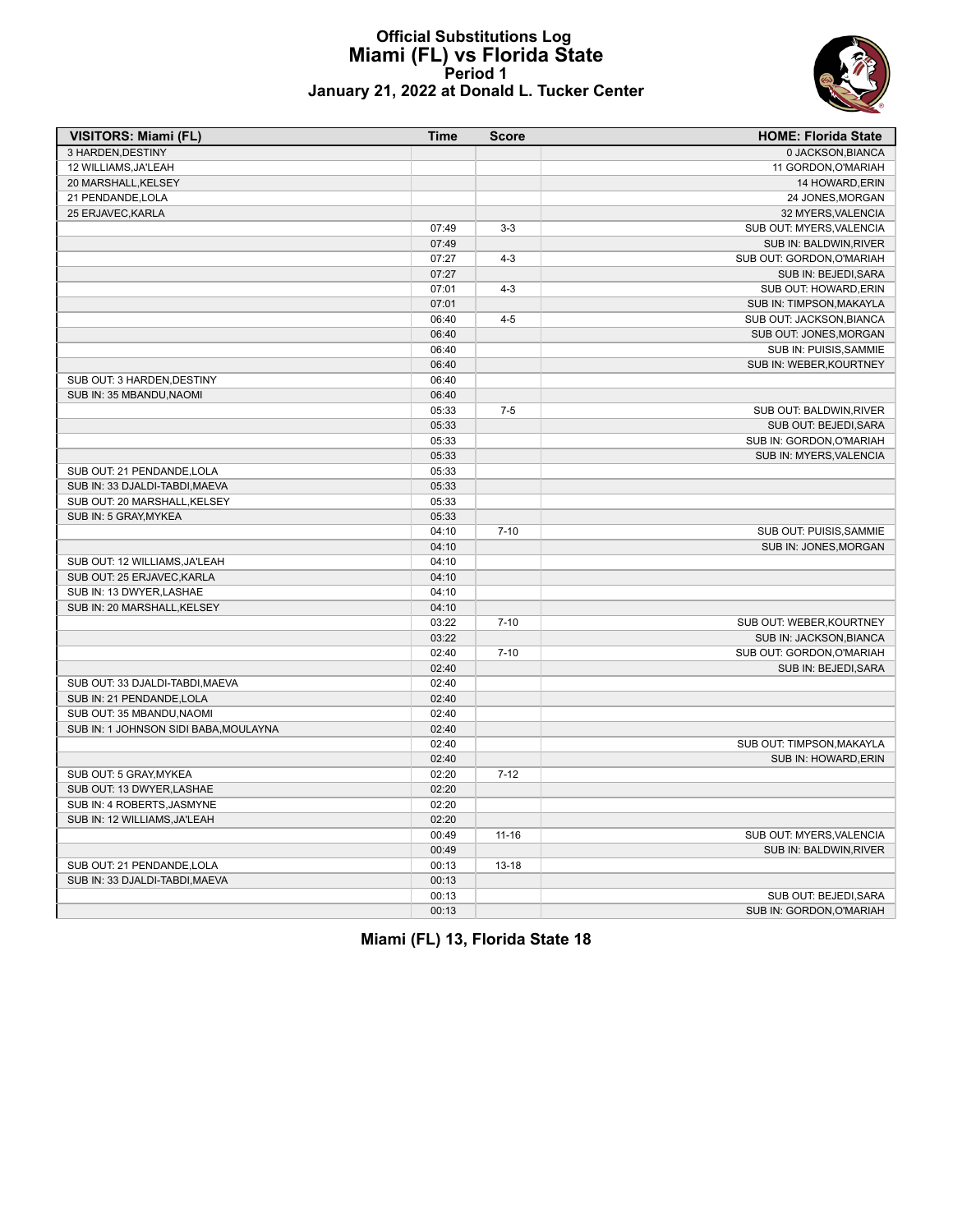#### **Official Substitutions Log Miami (FL) vs Florida State Period 2 January 21, 2022 at Donald L. Tucker Center**

| <b>VISITORS: Miami (FL)</b>            | <b>Time</b> | <b>Score</b>   | <b>HOME: Florida State</b> |
|----------------------------------------|-------------|----------------|----------------------------|
| 3 HARDEN, DESTINY                      |             |                | 0 JACKSON, BIANCA          |
| 12 WILLIAMS, JA'LEAH                   |             |                | 11 GORDON, O'MARIAH        |
| 20 MARSHALL, KELSEY                    |             |                | 14 HOWARD, ERIN            |
| 21 PENDANDE, LOLA                      |             |                | 24 JONES, MORGAN           |
| 25 ERJAVEC, KARLA                      |             |                | 32 MYERS, VALENCIA         |
|                                        | 10:00       | $\overline{a}$ | SUB OUT: BALDWIN, RIVER    |
|                                        | 10:00       |                | SUB IN: MYERS, VALENCIA    |
| SUB OUT: 1 JOHNSON SIDI BABA, MOULAYNA | 10:00       |                |                            |
| SUB OUT: 4 ROBERTS, JASMYNE            | 10:00       |                |                            |
| SUB IN: 3 HARDEN, DESTINY              | 10:00       |                |                            |
| SUB IN: 25 ERJAVEC, KARLA              | 10:00       |                |                            |
|                                        | 08:46       | 13-23          | SUB OUT: MYERS, VALENCIA   |
|                                        | 08:46       |                | SUB IN: TIMPSON, MAKAYLA   |
|                                        | 08:12       | 16-23          | SUB OUT: JACKSON, BIANCA   |
|                                        | 08:12       |                | SUB IN: WEBER, KOURTNEY    |
|                                        | 06:42       | $21 - 23$      | SUB OUT: GORDON, O'MARIAH  |
|                                        | 06:42       |                | SUB OUT: HOWARD, ERIN      |
|                                        | 06:42       |                | SUB OUT: JONES, MORGAN     |
|                                        | 06:42       |                | SUB IN: BALDWIN, RIVER     |
|                                        | 06:42       |                | SUB IN: PUISIS, SAMMIE     |
|                                        | 06:42       |                | SUB IN: BEJEDI, SARA       |
|                                        | 05:01       | $21 - 23$      | SUB OUT: BALDWIN, RIVER    |
|                                        | 05:01       |                | SUB OUT: PUISIS, SAMMIE    |
|                                        | 05:01       |                | SUB OUT: BEJEDI, SARA      |
|                                        | 05:01       |                | SUB OUT: WEBER, KOURTNEY   |
|                                        | 05:01       |                | SUB IN: JACKSON, BIANCA    |
|                                        | 05:01       |                | SUB IN: GORDON, O'MARIAH   |
|                                        | 05:01       |                | SUB IN: HOWARD, ERIN       |
|                                        | 05:01       |                | SUB IN: JONES, MORGAN      |
| SUB OUT: 33 DJALDI-TABDI, MAEVA        | 05:01       |                |                            |
| SUB IN: 21 PENDANDE, LOLA              | 05:01       |                |                            |
| SUB OUT: 3 HARDEN, DESTINY             | 04:29       | $21 - 23$      |                            |
| SUB OUT: 12 WILLIAMS, JA'LEAH          | 04:29       |                |                            |
| SUB IN: 1 JOHNSON SIDI BABA, MOULAYNA  | 04:29       |                |                            |
| SUB IN: 4 ROBERTS, JASMYNE             | 04:29       |                |                            |
|                                        | 03:33       | 26-23          | SUB OUT: GORDON, O'MARIAH  |
|                                        | 03:33       |                | SUB OUT: JONES, MORGAN     |
|                                        |             |                |                            |
|                                        | 03:33       |                | SUB IN: BEJEDI, SARA       |
|                                        | 03:33       |                | SUB IN: WEBER, KOURTNEY    |
| SUB OUT: 4 ROBERTS, JASMYNE            | 02:35       | 26-23          |                            |
| SUB IN: 12 WILLIAMS, JA'LEAH           | 02:35       |                |                            |
|                                        | 02:04       | 29-23          | SUB OUT: TIMPSON, MAKAYLA  |
|                                        | 02:04       |                | SUB IN: BALDWIN, RIVER     |
|                                        | 00:22       | 29-27          | SUB OUT: BEJEDI, SARA      |
|                                        | 00:22       |                | SUB OUT: WEBER, KOURTNEY   |
|                                        | 00:22       |                | SUB IN: GORDON, O'MARIAH   |
|                                        | 00:22       |                | SUB IN: JONES, MORGAN      |
| SUB OUT: 21 PENDANDE.LOLA              | 00:22       |                |                            |
| SUB IN: 33 DJALDI-TABDI, MAEVA         | 00:22       |                |                            |

**Miami (FL) 29, Florida State 27**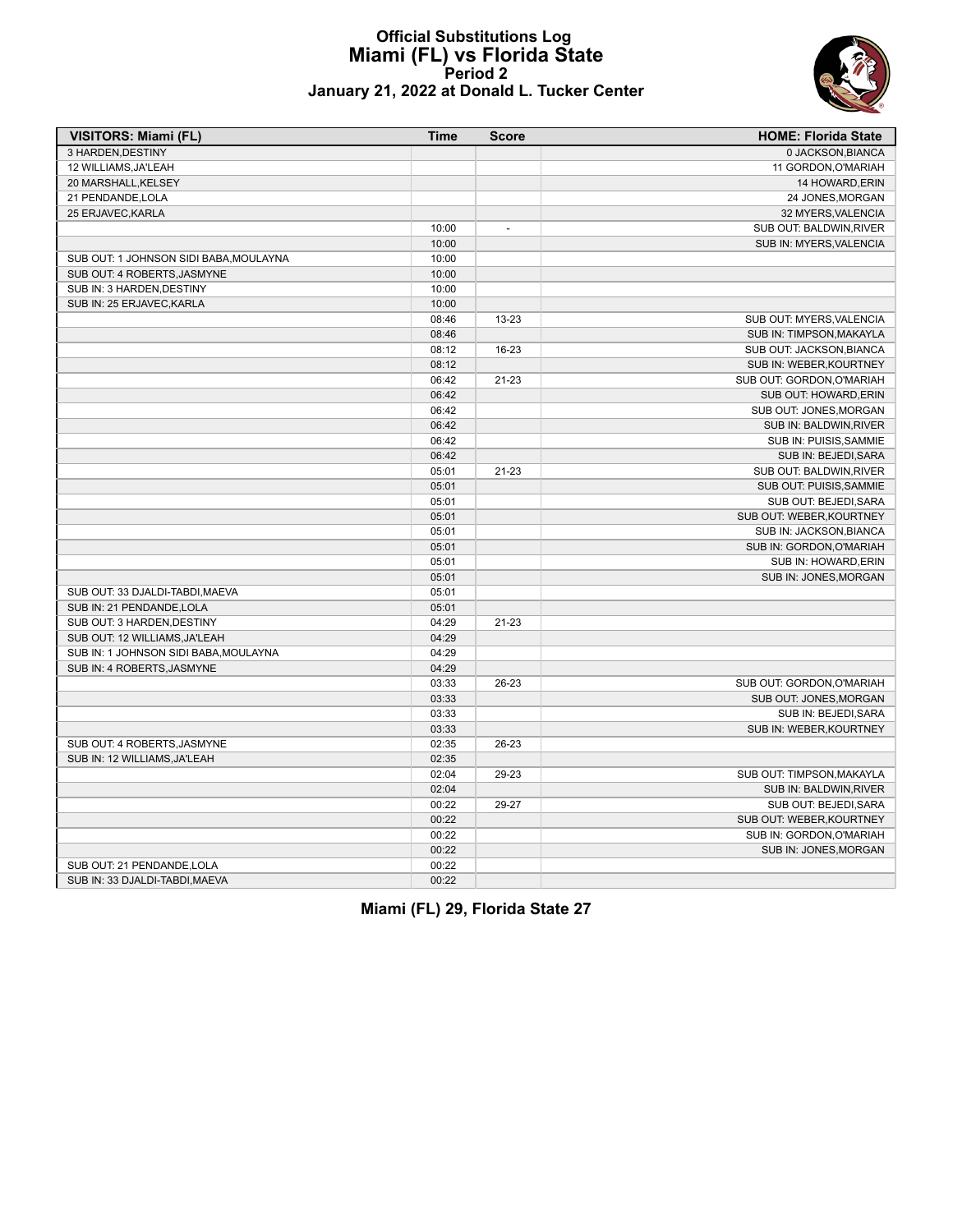### **Official Substitutions Log Miami (FL) vs Florida State Period 3 January 21, 2022 at Donald L. Tucker Center**

| <b>VISITORS: Miami (FL)</b>            | Time  | <b>Score</b>             | <b>HOME: Florida State</b> |
|----------------------------------------|-------|--------------------------|----------------------------|
| 3 HARDEN, DESTINY                      |       |                          | 0 JACKSON, BIANCA          |
| 12 WILLIAMS, JA'LEAH                   |       |                          | 11 GORDON, O'MARIAH        |
| 20 MARSHALL, KELSEY                    |       |                          | 14 HOWARD, ERIN            |
| 21 PENDANDE, LOLA                      |       |                          | 24 JONES, MORGAN           |
| 25 ERJAVEC, KARLA                      |       |                          | 32 MYERS, VALENCIA         |
|                                        | 10:00 | $\overline{\phantom{a}}$ | SUB OUT: BALDWIN, RIVER    |
|                                        | 10:00 |                          | SUB IN: MYERS, VALENCIA    |
| SUB OUT: 1 JOHNSON SIDI BABA, MOULAYNA | 10:00 |                          |                            |
| SUB OUT: 33 DJALDI-TABDI, MAEVA        | 10:00 |                          |                            |
| SUB IN: 3 HARDEN, DESTINY              | 10:00 |                          |                            |
| SUB IN: 21 PENDANDE.LOLA               | 10:00 |                          |                            |
|                                        | 08:44 | 32-29                    | SUB OUT: JONES, MORGAN     |
|                                        | 08:44 |                          | SUB IN: WEBER, KOURTNEY    |
|                                        | 07:40 | 32-31                    | SUB OUT: GORDON, O'MARIAH  |
|                                        | 07:40 |                          | SUB IN: BEJEDI, SARA       |
|                                        | 07:40 |                          | SUB OUT: JACKSON, BIANCA   |
|                                        | 07:40 |                          | SUB IN: PUISIS, SAMMIE     |
|                                        | 07:28 | 32-31                    | SUB OUT: MYERS, VALENCIA   |
|                                        | 07:28 |                          | SUB IN: BALDWIN, RIVER     |
| SUB OUT: 25 ERJAVEC, KARLA             | 06:49 | 32-31                    |                            |
| SUB IN: 5 GRAY, MYKEA                  | 06:49 |                          |                            |
|                                        | 05:56 | 34-31                    | SUB OUT: HOWARD, ERIN      |
|                                        | 05:56 |                          | SUB IN: TIMPSON, MAKAYLA   |
| SUB OUT: 12 WILLIAMS, JA'LEAH          | 05:56 |                          |                            |
| SUB IN: 4 ROBERTS, JASMYNE             | 05:56 |                          |                            |
|                                        | 04:53 | 36-36                    | SUB OUT: BEJEDI, SARA      |
|                                        | 04:53 |                          | SUB IN: GORDON, O'MARIAH   |
| SUB OUT: 3 HARDEN, DESTINY             | 04:53 |                          |                            |
| SUB OUT: 21 PENDANDE, LOLA             | 04:53 |                          |                            |
| SUB IN: 1 JOHNSON SIDI BABA, MOULAYNA  | 04:53 |                          |                            |
| SUB IN: 33 DJALDI-TABDI, MAEVA         | 04:53 |                          |                            |
|                                        | 04:53 |                          | SUB OUT: WEBER, KOURTNEY   |
|                                        | 04:53 |                          | SUB IN: JACKSON, BIANCA    |
|                                        | 04:21 | 38-37                    | SUB OUT: BALDWIN, RIVER    |
|                                        | 04:21 |                          | SUB IN: MYERS, VALENCIA    |
| SUB OUT: 20 MARSHALL, KELSEY           | 04:21 |                          |                            |
| SUB IN: 25 ERJAVEC, KARLA              | 04:21 |                          |                            |
|                                        | 01:52 | 44-42                    | SUB OUT: JACKSON, BIANCA   |
|                                        | 01:52 |                          | SUB OUT: PUISIS, SAMMIE    |
|                                        | 01:52 |                          | SUB OUT: GORDON, O'MARIAH  |
|                                        | 01:52 |                          | SUB OUT: MYERS, VALENCIA   |
|                                        | 01:52 |                          | SUB IN: BEJEDI, SARA       |
|                                        | 01:52 |                          | SUB IN: WEBER, KOURTNEY    |
|                                        | 01:52 |                          | SUB IN: HOWARD, ERIN       |
|                                        | 01:52 |                          | SUB IN: JONES, MORGAN      |
| SUB OUT: 1 JOHNSON SIDI BABA, MOULAYNA | 01:31 | 44-42                    |                            |
| SUB IN: 20 MARSHALL, KELSEY            | 01:31 |                          |                            |
|                                        | 01:16 | 44-42                    | SUB OUT: JONES, MORGAN     |
|                                        | 01:16 |                          | SUB IN: PUISIS, SAMMIE     |
|                                        | 00:40 | 44-42                    | SUB OUT: TIMPSON, MAKAYLA  |
|                                        | 00:40 |                          | SUB IN: BALDWIN, RIVER     |
| SUB OUT: 4 ROBERTS, JASMYNE            | 00:40 |                          |                            |
| SUB IN: 1 JOHNSON SIDI BABA, MOULAYNA  | 00:40 |                          |                            |
| SUB OUT: 5 GRAY, MYKEA                 | 00:01 | 44-42                    |                            |
| SUB IN: 23 FRAILE RUIZ, PAULA          | 00:01 |                          |                            |

## **Miami (FL) 44, Florida State 42**